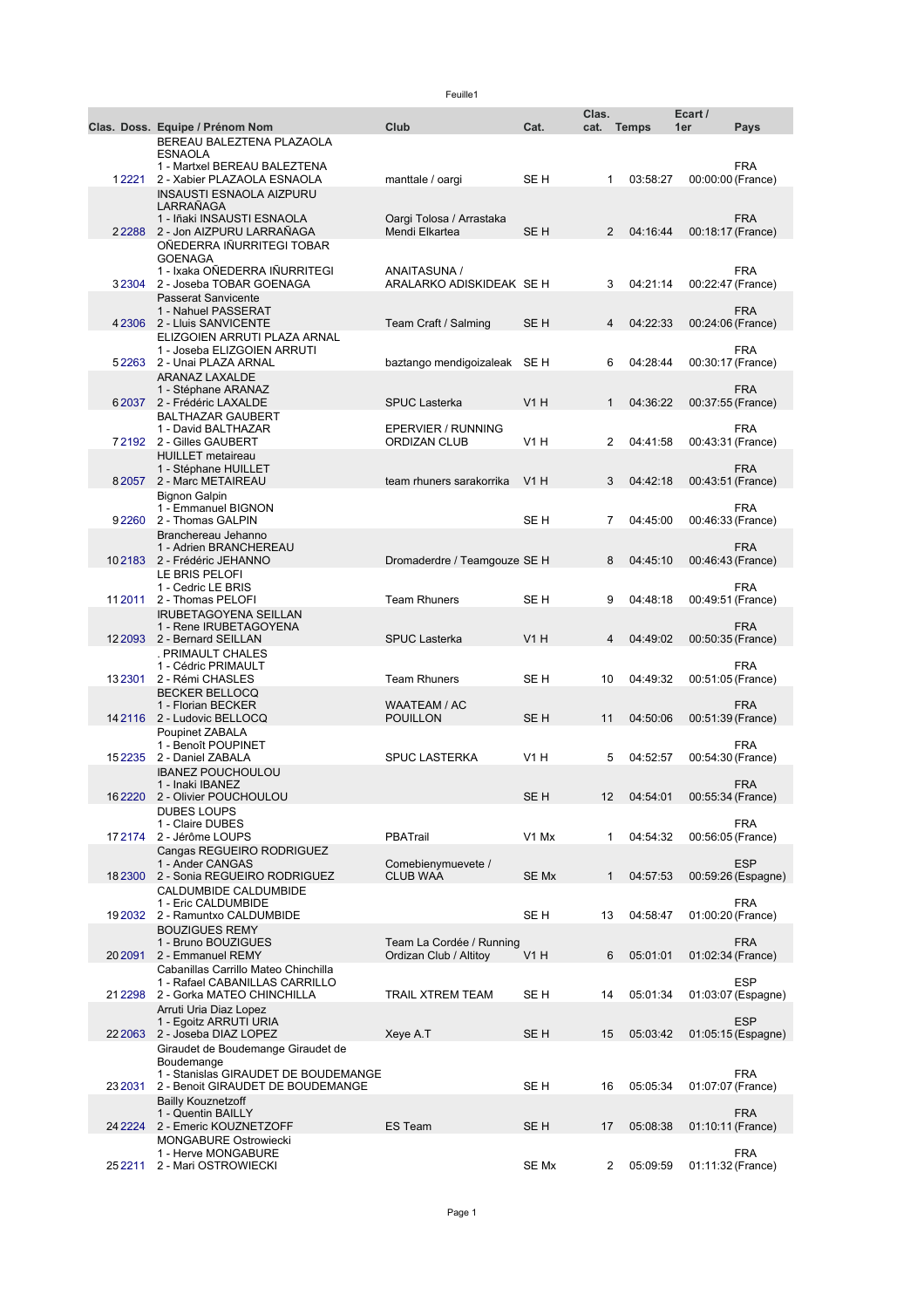26 SE H 18 05:10:10 01:11:43 2 - Pantxoa ERRECART Périgueux Running 27 SE H 19 05:10:33 01:12:06 2 - Anthony PELLE 28 V2 H 1 05:10:36 01:12:09 [2205](http://livetrail.net/live/euskal/coureur.php?rech=2205) 2 - Philippe PROUST 29 SE H 20 05:11:48 01:13:21 2 - Jean-Marie IPUTCHA Napurrak Espelette 30 SE H 21 05:12:19 01:13:52 [2155](http://livetrail.net/live/euskal/coureur.php?rech=2155) 2 - Franck PAULET 31 2305 2 - Gael VAN OVERMEIRE Tojorn més a mount SE H 22 05:12:32 01:14:05 32[2122](http://livetrail.net/live/euskal/coureur.php?rech=2122) 2 - Jean-Christophe SALENDRES Les Zinzins des coteaux 31 V2 H 2 05:13:08 01:14:41 33 SE H 23 05:14:56 01:16:29 34 SE Mx 3 05:17:18 01:18:51 [2269](http://livetrail.net/live/euskal/coureur.php?rech=2269) 2 - Manuella LEROUILLE 35 V1 F 1 05:17:43 01:19:16 2 - Marion CLIGNET Blagnac/team errea 36 SE H 24 05:20:01 01:21:34 [2253](http://livetrail.net/live/euskal/coureur.php?rech=2253) 2 - Jean-Marie ORLHAC 37 SE H 25 05:20:28 01:22:01 2 - Laurent LABONNE coursapieds 38 SE H 26 05:21:54 01:23:27 2 - Jordy PERRIE HIRU KIROL HENDAIA SE H 27 05:24:45 40 SE H 28 05:26:38 01:28:11 2 - Jean Michel INDABURU 41 V1 Mx 2 05:26:43 01:28:16 2 - Didier LAZCANOTEGUI team xuriak 41 SE H 29 05:26:43 01:28:16 [2106](http://livetrail.net/live/euskal/coureur.php?rech=2106) 2 - Clément DUCOMMUN 43 V1 Mx 3 05:28:09 01:29:42 2 - Raymond TREY oloron ô béarn sport nature 44 V1 H 7 05:28:20 01:29:53 2 - Jean-Francois RIPOCHE 45 VISCACHA V4 H 1 05:29:03 01:30:36 2 - Maxime DUFOUR 46 Baztandarrak V1 Mx 4 05:29:10 01:30:43 2 - Audrey PIOT 47 2188 2 - Philippe NIETO **block and Science Contained Struck** 1 attace V1 H and Struck 31:11 48 ttr09 / TTR09 V1 H 9 05:29:50 01:31:23 2 - Richard LAFFONT 49 ES Mx 1 05:32:15 01:33:48 50 SE Mx 4 05:33:36 01:35:09 [2072](http://livetrail.net/live/euskal/coureur.php?rech=2072) 51 [2200](http://livetrail.net/live/euskal/coureur.php?rech=2200) 2 - Anthony COUTURIER SE H 30 05:34:16 01:35:49 52 V1 H 10 05:34:38 01:36:11 [2150](http://livetrail.net/live/euskal/coureur.php?rech=2150) 2 - Peio SENDERAIN 26[2285](http://livetrail.net/live/euskal/coureur.php?rech=2285) Bergé Errecart 1 - Peio BERGÉ FRA 01:11:43 (France) 27 21 25 Maucuit PELLE 1 - Sébastien MAUCUIT Team Running Conseil Brest FRA 01:12:06 (France) Chasles Proust 1 - Olivier CHASLES TREK TOURS ENDURANCE FRA 01:12:09 (France) 29[2132](http://livetrail.net/live/euskal/coureur.php?rech=2132) Iputcha Iputcha 1 - Manu IPUTCHA FRA 01:13:21 (France) BECARD Paulet 1 - David BECARD FRA 01:13:52 (France) 31[2305](http://livetrail.net/live/euskal/coureur.php?rech=2305) Saint-paulit Van Overmeire 1 - Stephane SAINT-PAULIT FRA 01:14:05 (France) Gay Salendres 1 - André GAY FRA 01:14:41 (France) 33[2120](http://livetrail.net/live/euskal/coureur.php?rech=2120) Le Yondre Le Yondre 1 - Tristan LE YONDRE 2 - Yoann LE YONDRE FRA 01:16:29 (France) Fouilleul Lerouille 1 - Nicolas FOUILLEUL KENYANS DU VENTOUX / Aviron Bayonnais Triathlon SE Mx FRA 01:18:51 (France) 35[2214](http://livetrail.net/live/euskal/coureur.php?rech=2214) CAMERON Clignet 1 - Sarah CAMERON FRA 01:19:16 (France) DEBEUF ORLHAC 1 - Guillaume DEBEUF URTXINTXAC HASPARREN FRA 01:21:34 (France) 37[2158](http://livetrail.net/live/euskal/coureur.php?rech=2158) dauch labonne 1 - Frederic DAUCH FRA 01:22:01 (France) 38[2080](http://livetrail.net/live/euskal/coureur.php?rech=2080) Gaultier Perrie 1 - Thibaut GAULTIER ACM running club / CA BALMA FRA 01:23:27 (France) 39[2038](http://livetrail.net/live/euskal/coureur.php?rech=2038) CALVO UHART 1 - Samuel CALVO 2 - Serge UHART FRA 01:26:18 (France) 40[2067](http://livetrail.net/live/euskal/coureur.php?rech=2067) DUPEROU INDABURU 1 - Pettan DUPEROU FRA 01:28:11 (France) 41[2215](http://livetrail.net/live/euskal/coureur.php?rech=2215) duhalde lazcanotegui 1 - Severine DUHALDE FRA 01:28:16 (France) BRIAND DUCOMMUN 1 - Jocelyn BRIAND FRA 01:28:16 (France) 43[2226](http://livetrail.net/live/euskal/coureur.php?rech=2226) LONGIS TREY 1 - Charlotte LONGIS<br>2 - Raymond TREY FRA 01:29:42 (France) 44 [2016](http://livetrail.net/live/euskal/coureur.php?rech=2016) MENAUT RIPOCHE 1 - Richard MENAUT CA MORCENX / natura run 40 FRA 01:29:53 (France) 45[2005](http://livetrail.net/live/euskal/coureur.php?rech=2005) CHEVALIER DUFOUR 1 - Lionel CHEVALIER FRA 01:30:36 (France) 46[2049](http://livetrail.net/live/euskal/coureur.php?rech=2049) Cardin Piot 1 - Arnaud CARDIN FRA 01:30:43 (France) 47[2188](http://livetrail.net/live/euskal/coureur.php?rech=2188) DESHAYES NIETO 1 - Guillaume DESHAYES<br>2 - Philippe NIETO FRA 01:31:11 (France) 48[2131](http://livetrail.net/live/euskal/coureur.php?rech=2131) dejean laffont 1 - David DEJEAN FRA 01:31:23 (France) 49[2095](http://livetrail.net/live/euskal/coureur.php?rech=2095) Eyheramouno Negueloua 1 - Florent EYHERAMOUNO 2 - Sebastien NEGUELOUA Euskal Raid FRA 01:33:48 (France) janicot Vandeville 1 - Yann JANICOT 2 - Flavie VANDEVILLE COURS VTT Trail de l'Aqueduc FRA 01:35:09 (France) BARONNET COUTURIER 1 - Régis BARONNET 2 - Anthony COUTURIER FRA 01:35:49 (France) sauffisseau senderain 1 - José SAUFFISSEAU FRA 01:36:11 (France)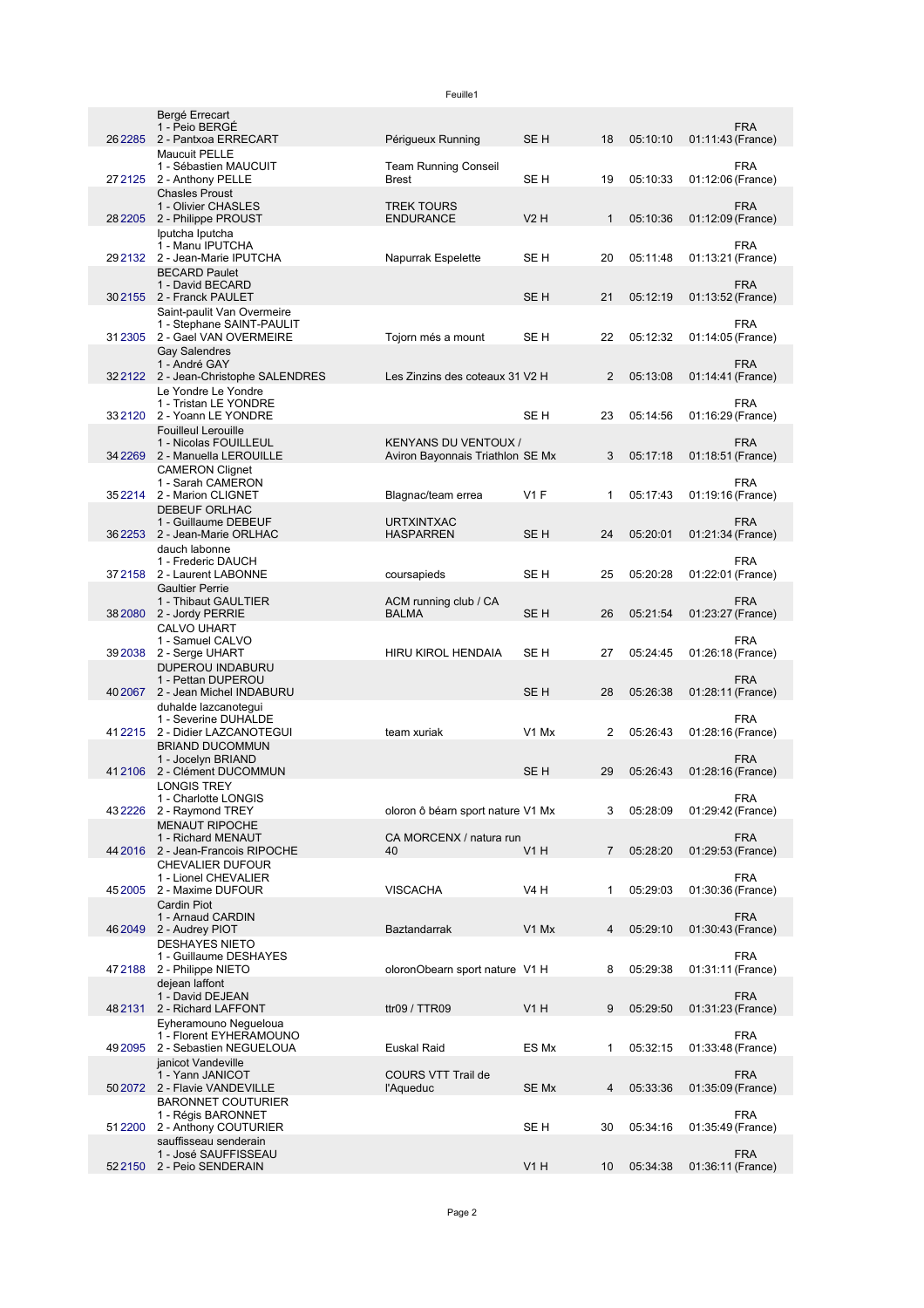|          | <b>CHALLET SUZANNE</b><br>1 - Mathias CHALLET                                  |                                                  |                  |                |          |                   | FRA                |
|----------|--------------------------------------------------------------------------------|--------------------------------------------------|------------------|----------------|----------|-------------------|--------------------|
| 53 2077  | 2 - Romain SUZANNE                                                             | KOSTABERDE                                       | SE <sub>H</sub>  | 31             | 05:34:53 | 01:36:26 (France) |                    |
|          | <b>BEAUFILS PICOT</b><br>1 - Benoit BEAUFILS                                   |                                                  |                  |                |          |                   | <b>FRA</b>         |
|          | 54 2222 2 - Romuald PICOT                                                      |                                                  | V1H              | 11             | 05:34:58 | 01:36:31 (France) |                    |
|          | bigeon ferrati<br>1 - Christophe BIGEON<br>55 2275 2 - Irené FERRATI           |                                                  | V1H              | 12             | 05:36:48 | 01:38:21 (France) | <b>FRA</b>         |
|          | mihura Mihura<br>1 - Gabi MIHURA<br>56 2240 2 - Raphael MIHURA                 |                                                  | SE <sub>H</sub>  | 32             | 05:37:00 | 01:38:33 (France) | <b>FRA</b>         |
|          | ELISSETCHE ELISSETCHE                                                          |                                                  |                  |                |          |                   |                    |
|          | 1 - Laure ELISSETCHE<br>57 2292 2 - Ramuntxo ELISSETCHE                        | <b>BAZTANDARRAK</b>                              | SE Mx            | 5              | 05:38:12 | 01:39:45 (France) | <b>FRA</b>         |
|          | Aramburu Yustéde<br>1 - Jean-François ARAMBURU<br>58 2124 2 - Alain YUSTÉDE    | Sara korrika                                     | V1H              | 13             | 05:38:49 | 01:40:22 (France) | <b>FRA</b>         |
|          | Cuyala IRUBETAGOYENA<br>1 - Jean Baptiste CUYALA                               |                                                  |                  |                |          |                   | FRA                |
|          | 58 2243 2 - Fani IRUBETAGOYENA                                                 | Aigles de Pau                                    | SE Mx            | 6              | 05:38:49 | 01:40:22 (France) |                    |
|          | ACHEMOUKH BOUGAULT<br>1 - Jean-Claude ACHEMOUKH<br>602145 2 - Anthony BOUGAULT |                                                  | SE <sub>H</sub>  | 33             | 05:38:50 | 01:40:23 (France) | <b>FRA</b>         |
|          | ARTOLA UGALDE LARRAÑAGA SÁEZ DE<br><b>NANCLARES</b>                            |                                                  |                  |                |          |                   |                    |
|          | 1 - Xabier ARTOLA UGALDE<br>2 - Jon LARRAÑAGA SÁEZ DE                          | <b>BETIKO BUELTA / Betiko</b>                    |                  |                |          |                   | ESP                |
|          | 612294 NANCLARES<br><b>Masson METAIREAU</b>                                    | buelta                                           | V1H              | 14             | 05:39:25 |                   | 01:40:58 (Espagne) |
|          | 1 - Yvan MASSON<br>62 2071 2 - Marie-Cécile METAIREAU                          | <b>Team RHUNERS</b>                              | V1 Mx            | 5              | 05:39:36 | 01:41:09 (France) | <b>FRA</b>         |
|          | <b>IZAAC LARROQUE</b>                                                          |                                                  |                  |                |          |                   |                    |
| 632273   | 1 - Aurélien LARROQUE<br>2 - Jean Marie IZAAC<br>faure MYRTHE                  | <b>XIBEROTARRAK</b>                              | SE H             | 34             | 05:40:01 | 01:41:34 (France) | <b>FRA</b>         |
|          | 1 - Jimmy MYRTHE                                                               |                                                  |                  |                |          |                   | <b>FRA</b>         |
|          | 64 2130 2 - Johann FAURE<br><b>LAJUS OLIVIER</b>                               |                                                  | SE <sub>H</sub>  | 35             | 05:40:33 | 01:42:06 (France) |                    |
| 652258   | 1 - Fabrice LAJUS<br>2 - Mathieu OLIVIER                                       | Les Coureurs du Vic-Bilh                         | SE H             | 36             | 05:41:01 | 01:42:34 (France) | <b>FRA</b>         |
|          | <b>CAZAUX MARCHENAY</b>                                                        |                                                  |                  |                |          |                   |                    |
|          | 1 - Alexandre CAZAUX<br>66 2170 2 - Philippe MARCHENAY                         | <b>AC POUILLON</b>                               | V1H              | 15             | 05:41:18 | 01:42:51 (France) | <b>FRA</b>         |
| 672264   | MARCOTTE SIEULANNE<br>1 - Jean Baptiste MARCOTTE<br>2 - Bertrand SIEULANNE     |                                                  | SE H             | 37             | 05:41:21 | 01:42:54 (France) | FRA                |
|          | ARNAL-BREZUN BELLON<br>1 - Didier ARNAL-BREZUN                                 |                                                  |                  |                |          |                   | <b>FRA</b>         |
|          | 68 2009 2 - Daniel BELLON                                                      | <b>CA BALMA</b>                                  | <b>V2 H</b>      | 3              | 05:41:37 | 01:43:10 (France) |                    |
| 69 22 79 | Etchepareborde MARTOCQ<br>1 - Xabi ETCHEPAREBORDE<br>2 - Vincent MARTOCQ       |                                                  | SE H             | 38             | 05:42:19 | 01:43:52 (France) | <b>FRA</b>         |
|          | Antoine Iratzoguy                                                              |                                                  |                  |                |          |                   |                    |
|          | 1 - Jerome ANTOINE<br>702169 2 - Jean Christophe IRATZOQUY                     | Virbac team / Coureur du<br>VIC bilh             | V1H              | 16             | 05:42:29 | 01:44:02 (France) | <b>FRA</b>         |
|          | Estevez Salaberria<br>1 - Iñigo ESTEVEZ                                        |                                                  |                  |                |          |                   | <b>ESP</b>         |
| 712278   | 2 - Oier SALABERRIA<br>PORTOLAN SENTOST                                        | Elorrio Gamboa Team                              | SE Mx            | 7              | 05:43:46 |                   | 01:45:19 (Espagne) |
|          | 1 - Celine PORTOLAN<br>722160 2 - Benoit SENTOST                               | AFUM TEAM AUTERIVE                               | SE Mx            | 8              | 05:45:24 | 01:46:57 (France) | <b>FRA</b>         |
|          | <b>ALFIERI Lefebvre</b><br>1 - Christian ALFIERI                               | Bordeaux Atlé / Bordeaux                         |                  |                |          |                   | <b>FRA</b>         |
|          | 732134 2 - Sebastien LEFEBVRE<br>maribel nerea                                 | Athlé                                            | <b>V1 H</b>      | 17             | 05:46:03 | 01:47:36 (France) |                    |
|          | 1 - Sanchez Flores MARIBEL<br>74 2307 2 - Martinez Urruzola NEREA              | pedrezuela trail / hoka<br>team-pedrezuela trail | V1F              | $\overline{2}$ | 05:46:19 | 01:47:52 (France) | <b>FRA</b>         |
|          | Elissagaray Izquierdo<br>1 - Yon ELISSAGARAY                                   |                                                  |                  |                |          |                   | <b>FRA</b>         |
|          | 752182 2 - Nicolas IZQUIERDO<br><b>VILLAIN Xavier</b>                          |                                                  | SE H             | 39             | 05:47:06 | 01:48:39 (France) |                    |
| 762041   | 1 - Benoit VILLAIN<br>2 - Thibault XAVIER                                      |                                                  | V <sub>1</sub> H | 18             | 05:47:28 | 01:49:01 (France) | <b>FRA</b>         |
| 77 2020  | <b>DUPOUY ST AUBIN</b><br>1 - Sebastien ST AUBIN<br>2 - Nicolas DUPOUY         | <b>COB</b>                                       | SE H             | 40             | 05:48:46 | 01:50:19 (France) | <b>FRA</b>         |
|          | <b>CAZEAU NIORT</b><br>1 - Christophe CAZEAU                                   |                                                  |                  |                |          |                   | <b>FRA</b>         |
|          | 78 2179 2 - Eric NIORT                                                         | <b>EGGER</b>                                     | V <sub>1</sub> H | 19             | 05:48:50 | 01:50:23 (France) |                    |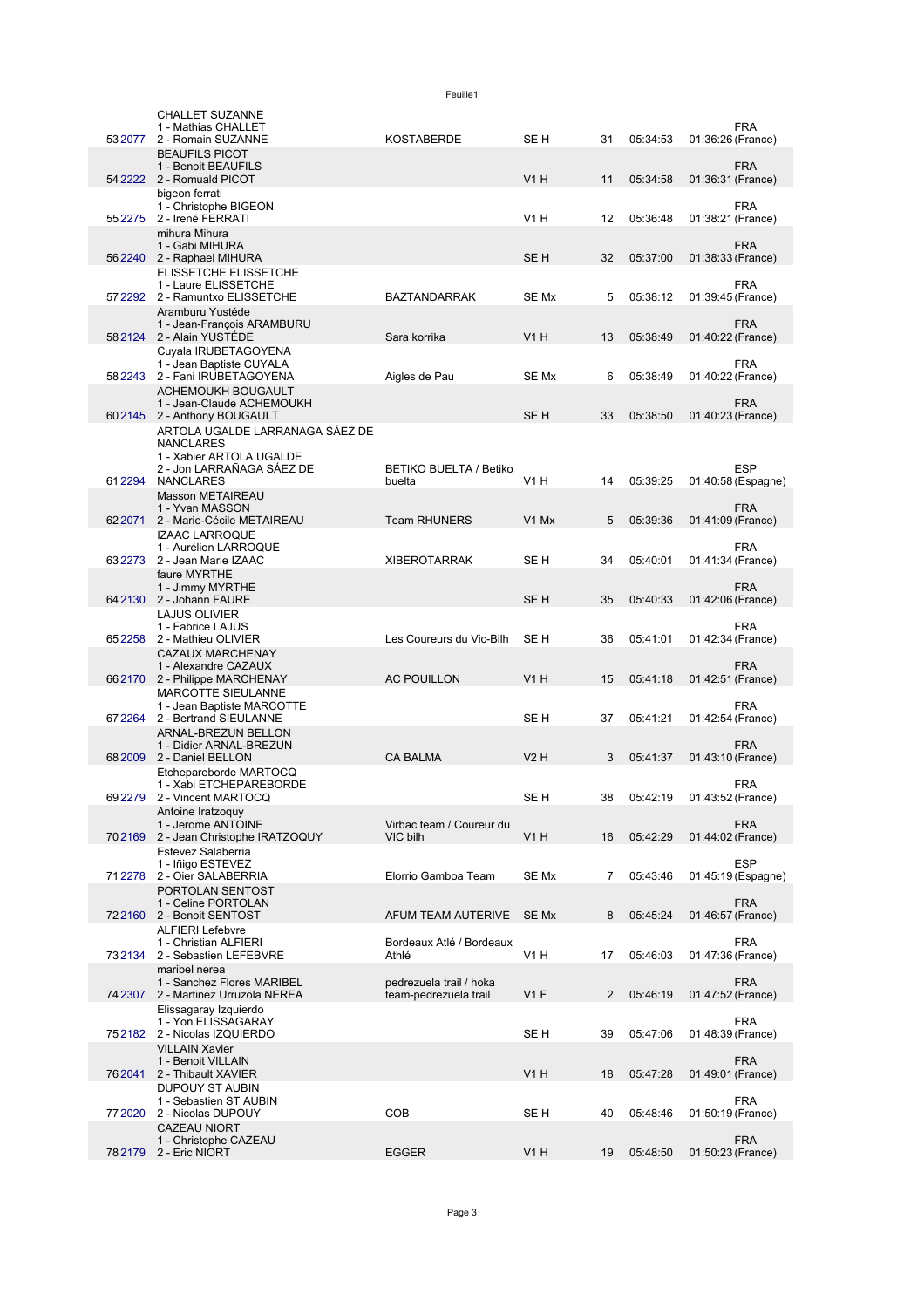|            | Iker JUAN MARI<br>1 - Olabarria Larizgoitia IKER       |                                                   |                  |              |          | <b>FRA</b>                      |
|------------|--------------------------------------------------------|---------------------------------------------------|------------------|--------------|----------|---------------------------------|
| 792218     | 2 - Yandiola Idirin JUAN MARI                          | Goikogane                                         | SE H             | 42           | 05:49:33 | 01:51:06 (France)               |
|            | <b>LANCEAU MIGUELGORRY</b><br>1 - Astrid LANCEAU       |                                                   |                  |              |          | <b>FRA</b>                      |
|            | 80 2026 2 - Murielle MIGUELGORRY                       | <b>PBA Trail</b>                                  | SE F             | 1            | 05:49:34 | 01:51:07 (France)               |
|            | ANDRON LOUSSALEZ                                       |                                                   |                  |              |          |                                 |
| 80 22 80   | 1 - Jean Christophe ANDRON<br>2 - Richard LOUSSALEZ    |                                                   | SE H             | 43           | 05:49:34 | <b>FRA</b><br>01:51:07 (France) |
|            | <b>CAMBOT Hautclocq</b>                                |                                                   |                  |              |          |                                 |
|            | 1 - Denis CAMBOT                                       |                                                   |                  |              |          | <b>FRA</b>                      |
|            | 82 2068 2 - Julien HAUTCLOCQ                           |                                                   | <b>V1 H</b>      | 20           | 05:49:48 | 01:51:21 (France)               |
|            | <b>BOURGET PENISSON</b><br>1 - Mickael BOURGET         | <b>ATHLETIC CLUB PAYS</b>                         |                  |              |          | <b>FRA</b>                      |
| 832121     | 2 - Eric PENISSON                                      | <b>D'ANCENIS</b>                                  | V1 H             | 21           | 05:50:17 | 01:51:50 (France)               |
|            | <b>Hardoy Meyer</b>                                    |                                                   |                  |              |          |                                 |
|            | 1 - Pierre HARDOY<br>84 2073 2 - Vincent MEYER         | Pottoks taldeak                                   | ES <sub>H</sub>  | $\mathbf{1}$ | 05:50:53 | <b>FRA</b><br>01:52:26 (France) |
|            | bergara Lamothe                                        |                                                   |                  |              |          |                                 |
|            | 1 - Stéphane LAMOTHE                                   |                                                   |                  |              |          | <b>FRA</b>                      |
| 84 20 28   | 2 - Benat BERGARA<br>saivres URRUTY                    | spuc lasterka                                     | V1 H             | 22           | 05:50:53 | 01:52:26 (France)               |
|            | 1 - Mathieu SAIVRES                                    |                                                   |                  |              |          | <b>FRA</b>                      |
|            | 862144 2 - Manuel URRUTY                               |                                                   | SE <sub>H</sub>  | 44           | 05:51:04 | 01:52:37 (France)               |
|            | <b>DAURIAC LAIGNELET</b><br>1 - Hervé DAURIAC          | Velo Club Lannemezan /<br>Bm Coaching / Vélo Club |                  |              |          | FRA                             |
| 872126     | 2 - Christophe LAIGNELET                               | Lannemezan                                        | V1 H             | 23           | 05:51:39 | 01:53:12 (France)               |
|            | <b>Coutures Larronde</b>                               |                                                   |                  |              |          |                                 |
|            | 1 - David COUTURES<br>88 2190 2 - Pierre LARRONDE      | Asspcub                                           | V1H              | 24           | 05:51:43 | <b>FRA</b><br>01:53:16 (France) |
|            | <b>BOISRAME PESSANS</b>                                |                                                   |                  |              |          |                                 |
|            | 1 - Hervé BOISRAME                                     |                                                   |                  |              |          | <b>FRA</b>                      |
|            | 89 2079 2 - Maialen PESSANS                            | <b>PBA Trail</b>                                  | SE Mx            | 9            | 05:51:54 | 01:53:27 (France)               |
|            | PANIAGUA SEYCHAL<br>1 - Anthony PANIAGUA               |                                                   |                  |              |          | <b>FRA</b>                      |
|            | 90 2013 2 - Mattin SEYCHAL                             | <b>BAZTANDARRAK</b>                               | SE <sub>H</sub>  | 45           | 05:52:21 | 01:53:54 (France)               |
|            | Gaubert Morin                                          |                                                   |                  |              |          |                                 |
| 912111     | 1 - Nicolas GAUBERT<br>2 - Marc MORIN                  | Roc                                               | V2 H             | 4            | 05:52:22 | <b>FRA</b><br>01:53:55 (France) |
|            | Legrand Legrand                                        |                                                   |                  |              |          |                                 |
|            | 1 - Bruno LEGRAND                                      |                                                   |                  |              |          | <b>FRA</b>                      |
| 92 20 64   | 2 - Hugo LEGRAND<br>gimenez hernandez                  | AS Orange Cesson / EAPB SE H                      |                  | 46           | 05:53:29 | 01:55:02 (France)               |
|            | 1 - Stephane GIMENEZ                                   |                                                   |                  |              |          | <b>FRA</b>                      |
| 932141     | 2 - Florian HERNANDEZ                                  | <b>COB</b>                                        | SE H             | 47           | 05:54:20 | 01:55:53 (France)               |
|            | Inchauspé Oçafrain<br>1 - Benat INCHAUSPÉ              |                                                   |                  |              |          | <b>FRA</b>                      |
| 94 2088    | 2 - Jean-Marie OÇAFRAIN                                |                                                   | SE <sub>H</sub>  | 48           | 05:54:28 | 01:56:01 (France)               |
|            | DAMESTOY SETOAIN                                       |                                                   |                  |              |          |                                 |
| 952189     | 1 - Nicolas DAMESTOY<br>2 - Andoni SETOAIN             | Kostaberde                                        | SE H             | 49           | 05:55:26 | <b>FRA</b><br>01:56:59 (France) |
|            | bricault saint laurent                                 |                                                   |                  |              |          |                                 |
|            | 1 - Philippe BRICAULT                                  |                                                   |                  |              |          | <b>FRA</b>                      |
|            | 96 2250 2 - Patrick SAINT LAURENT                      | 1000 pattes vicquois                              | <b>V2 H</b>      | 5            | 05:55:28 | 01:57:01 (France)               |
|            | ROLLET. VANHEMS<br>1 - Vincent ROLLET.                 |                                                   |                  |              |          | <b>FRA</b>                      |
| 97 2 2 6 8 | 2 - Franck VANHEMS                                     | <b>ERROBIA</b>                                    | SE H             | 50           | 05:56:13 | 01:57:46 (France)               |
|            | ELGARRESTA LIZARDI<br>1 - Xabier ELGARRESTA            |                                                   |                  |              |          | <b>FRA</b>                      |
| 982303     | 2 - Iker LIZARDI                                       | <b>OIARGI</b>                                     | SE <sub>H</sub>  | 52           | 05:56:34 | 01:58:07 (France)               |
|            | <b>BOIDIN DUPRAT</b>                                   |                                                   |                  |              |          |                                 |
| 99 2017    | 1 - Stéphane BOIDIN<br>2 - Stéphane DUPRAT             |                                                   | V1 H             | 25           | 05:56:40 | <b>FRA</b><br>01:58:13 (France) |
|            | brandel SEGOVIANO                                      |                                                   |                  |              |          |                                 |
|            | 1 - Grégory BRANDEL                                    |                                                   |                  |              |          | <b>FRA</b>                      |
| 100 2227   | 2 - Stéphanie SEGOVIANO<br><b>CLAVERIE LETOMBE</b>     | <b>PBA TRAIL</b>                                  | SE Mx            | 10           | 05:58:01 | 01:59:34 (France)               |
|            | 1 - Romain CLAVERIE                                    |                                                   |                  |              |          | <b>FRA</b>                      |
| 1012210    | 2 - Eric LETOMBE                                       | pompier ANGLET                                    | SE H             | 53           | 05:58:08 | 01:59:41 (France)               |
|            | laborie marsan<br>1 - Nicolas LABORIE                  |                                                   |                  |              |          | <b>FRA</b>                      |
| 102 2044   | 2 - Frédéric MARSAN                                    | ac pouillon                                       | V <sub>1</sub> H | 26           | 05:58:37 | 02:00:10 (France)               |
|            | DRUART LIEVRE                                          |                                                   |                  |              |          |                                 |
| 1032225    | 1 - Emmanuel DRUART<br>2 - Francois LIEVRE             | cercle paul bert rennes                           | V1 H             | 27           | 05:58:43 | <b>FRA</b><br>02:00:16 (France) |
|            | <b>ELDUAYEN PENE</b>                                   |                                                   |                  |              |          |                                 |
|            | 1 - Fabrice ELDUAYEN                                   |                                                   |                  |              |          | <b>FRA</b>                      |
| 104 2096   | 2 - Benoît PENE                                        |                                                   | SE <sub>H</sub>  | 54           | 05:59:36 | 02:01:09 (France)               |
|            | Bache-gabrielsen Vincent<br>1 - Hervé BACHE-GABRIELSEN |                                                   |                  |              |          | <b>FRA</b>                      |
| 1052021    | 2 - David VINCENT                                      |                                                   | V1 H             | 28           | 05:59:42 | 02:01:15 (France)               |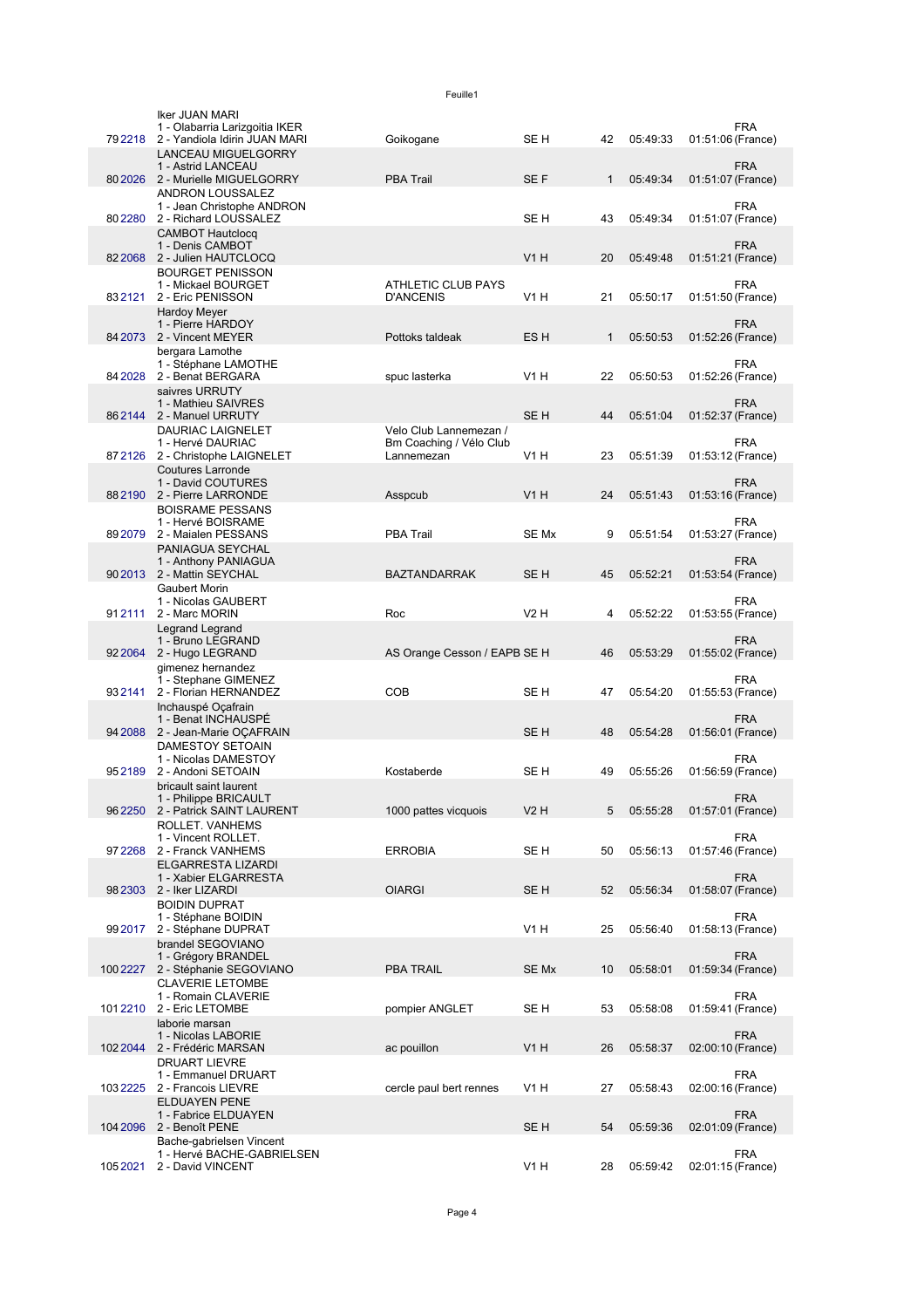|           | habasque mauguen<br>1 - Claude HABASQUE               |                                |                  |    |          | <b>FRA</b>                      |
|-----------|-------------------------------------------------------|--------------------------------|------------------|----|----------|---------------------------------|
| 1062246   | 2 - David MAUGUEN                                     | team habasque                  | <b>V1 H</b>      | 29 | 06:00:05 | 02:01:38 (France)               |
|           | LINARES PETRISSANS<br>1 - Frédéric LINARES            |                                |                  |    |          | <b>FRA</b>                      |
| 1072113   | 2 - Frédéric PETRISSANS                               |                                | SE H             | 55 | 06:00:19 | 02:01:52 (France)               |
|           | <b>BISCAICHIPY GAUDRY</b>                             |                                |                  |    |          |                                 |
|           | 1 - Pascal BISCAICHIPY                                |                                |                  |    |          | <b>FRA</b>                      |
| 108 2007  | 2 - Benjamin GAUDRY                                   |                                | SE <sub>H</sub>  | 56 | 06:01:05 | 02:02:38 (France)               |
|           | Le Goc Vilboux<br>1 - Kevin LE GOC                    |                                |                  |    |          | <b>FRA</b>                      |
| 1092261   | 2 - Florent VILBOUX                                   |                                | SE <sub>H</sub>  | 57 | 06:01:14 | 02:02:47 (France)               |
|           | German Almagro Senosiain Murillo                      |                                |                  |    |          |                                 |
|           | 1 - Alejo GERMAN ALMAGRO                              |                                |                  |    |          | <b>FRA</b>                      |
|           | 110 2233 2 - David SENOSIAIN MURILLO                  | Trizurko                       | V1H              | 30 | 06:01:43 | 02:03:16 (France)               |
|           | Ducrocq Remeter                                       |                                |                  |    |          |                                 |
| 111 2105  | 1 - Benoit DUCROCQ<br>2 - Fabien REMETER              |                                | V1 H             | 31 | 06:02:31 | <b>FRA</b><br>02:04:04 (France) |
|           | aussel graciet                                        |                                |                  |    |          |                                 |
|           | 1 - Frederic AUSSEL                                   |                                |                  |    |          | <b>FRA</b>                      |
|           | 1122212 2 - Jerome GRACIET                            | adixki pompa                   | V1H              | 32 | 06:02:44 | 02:04:17 (France)               |
|           | <b>BAREYRE BONNEMAYRE</b>                             |                                |                  |    |          |                                 |
|           | 1 - Cyril BAREYRE<br>2 - Pierre BONNEMAYRE            |                                |                  |    |          | <b>FRA</b><br>02:04:19 (France) |
| 113 2033  | CADO Le Borgne                                        |                                | SE H             | 58 | 06:02:46 |                                 |
|           | 1 - Kevin CADO                                        |                                |                  |    |          | <b>FRA</b>                      |
| 114 2 296 | 2 - Guillaume LE BORGNE                               | <b>Nantes Triathlon</b>        | SE H             | 59 | 06:02:51 | 02:04:24 (France)               |
|           | <b>CAMBERABERO PARSAT</b>                             |                                |                  |    |          |                                 |
|           | 1 - Cedric CAMBERABERO                                |                                |                  |    |          | <b>FRA</b>                      |
|           | 1152143 2 - Benjamin PARSAT                           | COB                            | SE <sub>H</sub>  | 60 | 06:04:29 | 02:06:02 (France)               |
|           | <b>Badetz ROMAN</b><br>1 - David BADETZ               |                                |                  |    |          | <b>FRA</b>                      |
|           | 116 2249 2 - Julien ROMAN                             | <b>Team Xuriak</b>             | SE <sub>H</sub>  | 61 | 06:06:36 | 02:08:09 (France)               |
|           | <b>FILY VILBOUX</b>                                   |                                |                  |    |          |                                 |
|           | 1 - Pierre FILY                                       |                                |                  |    |          | <b>FRA</b>                      |
|           | 1172140 2 - Vincent VILBOUX                           | Villenave d'Ornon              | SE H             | 62 | 06:08:34 | 02:10:07 (France)               |
|           | <b>DAGUERRE HOUSSET</b>                               |                                |                  |    |          |                                 |
|           | 1 - Pascal DAGUERRE<br>118 2084 2 - Guy HOUSSET       |                                | V1H              | 33 | 06:08:47 | <b>FRA</b><br>02:10:20 (France) |
|           | Sinan Sinan                                           |                                |                  |    |          |                                 |
|           | 1 - Xavier SINAN                                      |                                |                  |    |          | FRA                             |
| 1192202   | 2 - François SINAN                                    | Team Barajas                   | SE <sub>H</sub>  | 63 | 06:08:49 | 02:10:22 (France)               |
|           | biard suilhard                                        |                                |                  |    |          |                                 |
|           | 1 - Antoine BIARD                                     |                                | SE <sub>H</sub>  |    |          | <b>FRA</b>                      |
| 1202081   | 2 - Thierry SUILHARD<br><b>Brilloux Poirault</b>      |                                |                  | 64 | 06:09:53 | 02:11:26 (France)               |
|           | 1 - Patrick BRILLOUX                                  |                                |                  |    |          | <b>FRA</b>                      |
| 121 2066  | 2 - Alain POIRAULT                                    | <b>AR Cherveux</b>             | V2H              | 6  | 06:10:14 | 02:11:47 (France)               |
|           | <b>BELLOCQ MONGELOUS</b>                              |                                |                  |    |          |                                 |
|           | 1 - Thierry BELLOCQ                                   |                                |                  |    |          | <b>FRA</b>                      |
| 122 2015  | 2 - Michel MONGELOUS                                  | Les coureurs du Soubestre V1 H |                  | 34 | 06:10:37 | 02:12:10 (France)               |
|           | <b>ALARCON VIOLLET</b><br>1 - Benoit ALARCON          |                                |                  |    |          | <b>FRA</b>                      |
| 123 2054  | 2 - Remi VIOLLET                                      |                                | SE H             | 65 | 06:10:41 | 02:12:14 (France)               |
|           | <b>MAURIEGE</b> trehet                                |                                |                  |    |          |                                 |
|           | 1 - Mathieu MAURIEGE                                  |                                |                  |    |          | <b>FRA</b>                      |
| 124 2299  | 2 - Yoan TREHET                                       |                                | SE <sub>H</sub>  | 66 | 06:11:07 | 02:12:40 (France)               |
|           | dubert lalague<br>1 - Jullien DUBERT                  |                                |                  |    |          | <b>FRA</b>                      |
| 1252110   | 2 - Matthieu LALAGUE                                  |                                | SE H             | 67 | 06:11:41 | 02:13:14 (France)               |
|           | <b>BOURNONVILLE LAFONT</b>                            |                                |                  |    |          |                                 |
|           | 1 - Philippe BOURNONVILLE                             |                                |                  |    |          | <b>FRA</b>                      |
| 126 2098  | 2 - Franck LAFONT                                     | <b>CA BALMA</b>                | <b>V1 H</b>      | 35 | 06:11:44 | 02:13:17 (France)               |
|           | ETCHELET JAUREITO                                     |                                |                  |    |          |                                 |
| 127 2085  | 1 - Jean-Michel ETCHELET<br>2 - Jean-Bernard JAUREITO |                                | V <sub>1</sub> H | 36 | 06:12:03 | <b>FRA</b><br>02:13:36 (France) |
|           | <b>ARCHIDOIT BOSCQ</b>                                |                                |                  |    |          |                                 |
|           | 1 - Mathieu ARCHIDOIT                                 |                                |                  |    |          | <b>FRA</b>                      |
| 128 2 234 | 2 - Daniel BOSCQ                                      | OAK team                       | SE <sub>H</sub>  | 68 | 06:13:03 | 02:14:36 (France)               |
|           | <b>GRAILLE SCHUMACHER</b>                             |                                |                  |    |          |                                 |
|           | 1 - Jeremie GRAILLE                                   |                                |                  |    |          | <b>FRA</b>                      |
| 1292154   | 2 - Valerie SCHUMACHER                                | <b>ASSP VERGEZE</b>            | V1 Mx            | 6  | 06:13:09 | 02:14:42 (France)               |
|           | <b>ABADIE ALAVERDOV</b><br>1 - Hélène ABADIE          |                                |                  |    |          | <b>FRA</b>                      |
| 130 2237  | 2 - Gérald ALAVERDOV                                  | Running Club de la Lèze        | SE Mx            | 11 | 06:14:00 | 02:15:33 (France)               |
|           | DUVERT puchu                                          |                                |                  |    |          |                                 |
|           | 1 - Patrice DUVERT                                    |                                |                  |    |          | <b>FRA</b>                      |
|           | 1312175 2 - Emmanuelle PUCHU                          | team xuriak                    | V1 Mx            | 7  | 06:14:09 | 02:15:42 (France)               |
|           | <b>CIBAT DARRIBERE</b><br>1 - Denis CIBAT             |                                |                  |    |          | <b>FRA</b>                      |
|           | 132 2177 2 - Nicolas DARRIBERE                        |                                | V1H              | 37 | 06:16:38 | 02:18:11 (France)               |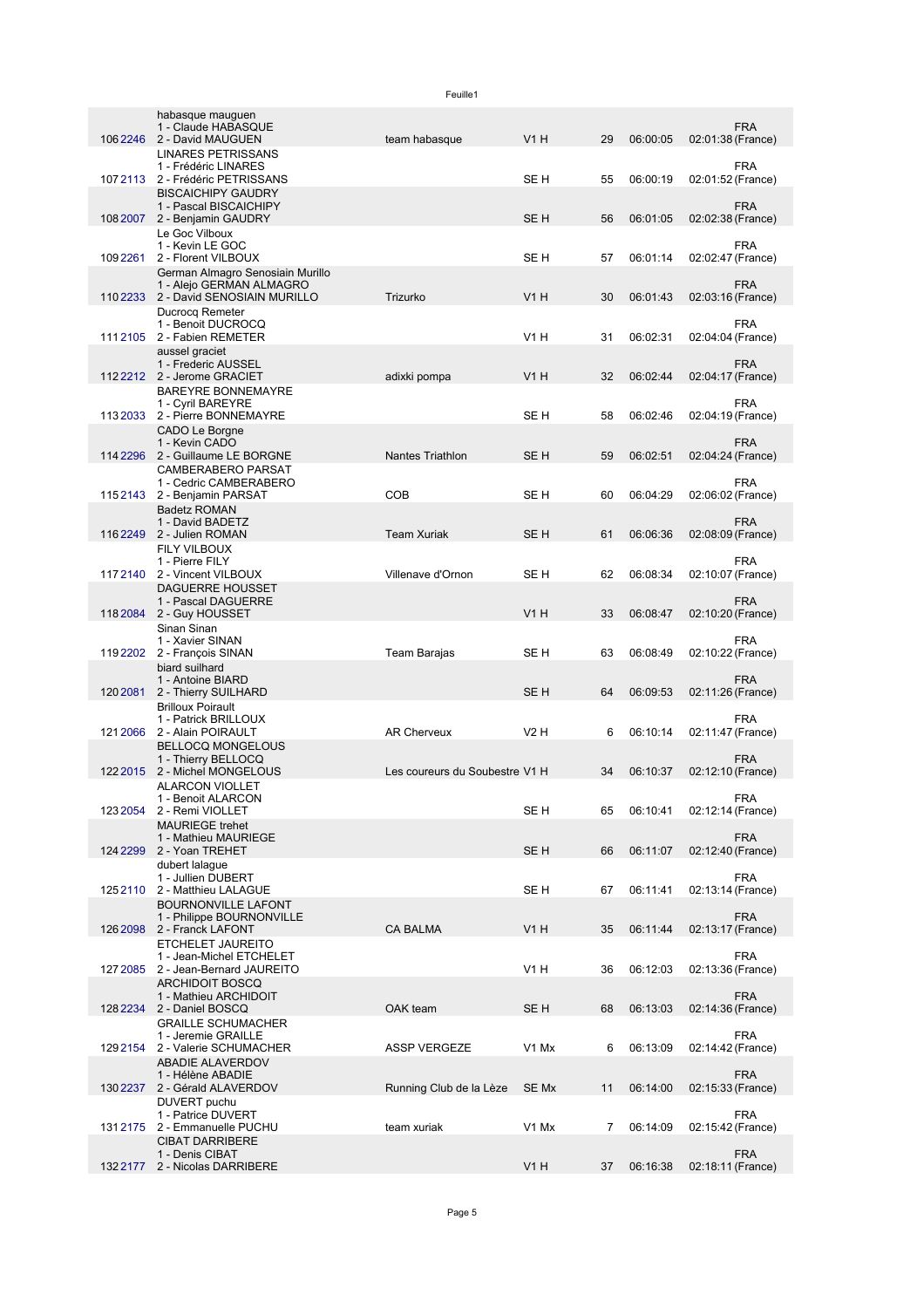|          | CHEYSSOU ORRETEGUY<br>1 - Elodie CHEYSSOU                 |                                                  |                               |                |          | FRA                             |  |
|----------|-----------------------------------------------------------|--------------------------------------------------|-------------------------------|----------------|----------|---------------------------------|--|
| 133 2034 | 2 - Damien ORRETEGUY                                      |                                                  | SE Mx                         | 12             | 06:16:42 | 02:18:15 (France)               |  |
|          | <b>Guillet Perrotin</b><br>1 - Richard GUILLET            |                                                  |                               |                |          | <b>FRA</b>                      |  |
|          | 134 2075 2 - Thomas PERROTIN                              | <b>Trek Tours Endurance</b>                      | SE <sub>H</sub>               | 69             | 06:17:19 | 02:18:52 (France)               |  |
|          | Corcessin Dory<br>1 - Sébastien CORCESSIN                 |                                                  |                               |                |          | <b>FRA</b>                      |  |
| 135 2046 | 2 - Romuald DORY                                          | Espérance endurance trail V1 H                   |                               | 38             | 06:17:46 | 02:19:19 (France)               |  |
|          | <b>JOYET MARSAULT</b><br>1 - Mathieu JOYET                | <b>AUNIS ATHLE</b>                               |                               |                |          | <b>FRA</b>                      |  |
|          | 136 2135 2 - Julien MARSAULT                              | <b>SURGERES</b>                                  | SE <sub>H</sub>               | 70             | 06:20:08 | 02:21:41 (France)               |  |
|          | Orgogozo Sormail<br>1 - Philippe ORGOGOZO                 |                                                  |                               |                |          | <b>FRA</b>                      |  |
|          | 137 2097 2 - Virgil SORMAIL                               |                                                  | V <sub>1</sub> H              | 39             | 06:20:50 | 02:22:23 (France)               |  |
|          | PERRAD TAVERNE<br>1 - Eric PERRAD                         | CAPBRETON /<br><b>TRIATHLON AVIRON</b>           |                               |                |          | <b>FRA</b>                      |  |
| 1382151  | 2 - Yann TAVERNE                                          | <b>BAYONNAIS</b>                                 | SE H                          | 71             | 06:21:05 | 02:22:38 (France)               |  |
|          | Belleau Belleau<br>1 - Cyrille BELLEAU                    |                                                  |                               |                |          | <b>FRA</b>                      |  |
|          | 139 2039 2 - Patrice BELLEAU                              | Les coureurs du Soubestre SE H                   |                               | 72             | 06:21:26 | 02:22:59 (France)               |  |
|          | <b>GARANX KENNEL</b><br>1 - Laurent GARANX                | <b>HEUGAS JOGGONG</b><br>CLUB / HEUGAS           |                               |                |          | <b>FRA</b>                      |  |
|          | 140 2159 2 - Yves KENNEL                                  | <b>JOGGING CLUB</b>                              | V1H                           | 40             | 06:21:29 | 02:23:02 (France)               |  |
|          | <b>BONNET PASSERIEUX</b><br>1 - Marilyne BONNET           |                                                  |                               |                |          | <b>FRA</b>                      |  |
| 1412108  | 2 - Marc PASSERIEUX                                       | <b>Bordeaux ATHLE</b>                            | V <sub>2</sub> M <sub>x</sub> | 1              | 06:21:39 | 02:23:12 (France)               |  |
|          | dupaquier etcheverlepo<br>1 - Jean-Yves DUPAQUIER         |                                                  |                               |                |          | <b>FRA</b>                      |  |
|          | 142 2029 2 - Olivier ETCHEVERLEPO                         |                                                  | V1H                           | 41             | 06:21:59 | 02:23:32 (France)               |  |
|          | Argudo Lievore<br>1 - Julien ARGUDO                       |                                                  |                               |                |          | <b>FRA</b>                      |  |
|          | 1432127 2 - Manuel LIEVORE                                | Club Olympique Bayonnais SE H                    |                               | 73             | 06:22:28 | 02:24:01 (France)               |  |
|          | <b>GERMAIN MENDIBIL</b><br>1 - Bixintxo GERMAIN           |                                                  |                               |                |          | <b>FRA</b>                      |  |
|          | 144 2136 2 - Mathieu MENDIBIL                             | Mendibetarrak                                    | SE <sub>H</sub>               | 74             | 06:22:42 | 02:24:15 (France)               |  |
|          | <b>Barat Seguin</b><br>1 - Philippe BARAT                 |                                                  |                               |                |          | <b>FRA</b>                      |  |
| 145 2062 | 2 - Maurice SEGUIN                                        | IBM / CHU Bordeaux                               | V <sub>1</sub> H              | 42             | 06:22:43 | 02:24:16 (France)               |  |
|          | <b>MALLET NENCI</b><br>1 - Maryline MALLET                |                                                  |                               |                |          | <b>FRA</b>                      |  |
|          | 145 2053 2 - Steve NENCI                                  |                                                  | V1 Mx                         | 8              | 06:22:43 | 02:24:16 (France)               |  |
|          | <b>BAS BRUNET</b><br>1 - Sandrine BAS                     | Vtt Labenne / VTT                                |                               |                |          | <b>FRA</b>                      |  |
|          | 147 2187 2 - Bénédicte BRUNET                             | Labenne                                          | $V1$ F                        | 3              | 06:23:35 | 02:25:08 (France)               |  |
|          | ARIAS-PEREZ LE FOUEST<br>1 - Xandra ARIAS-PEREZ           |                                                  |                               |                |          | <b>FRA</b>                      |  |
|          | 148 2010 2 - Mapie LE FOUEST                              | PBA TRAIL / COB                                  | SE F                          | $\overline{2}$ | 06:23:54 | 02:25:27 (France)               |  |
|          | etchart pedouan<br>1 - Jean Laurent ETCHART               |                                                  |                               |                |          | <b>FRA</b>                      |  |
| 1492281  | 2 - Eric PEDOUAN                                          |                                                  | V2H                           | 7              | 06:24:38 | 02:26:11 (France)               |  |
|          | <b>FERRANDIZ PORRAL</b><br>1 - Christian PORRAL           |                                                  |                               |                |          | <b>FRA</b>                      |  |
|          | 150 2216 2 - Olivier FERRANDIZ                            | <b>GUERRIERS BALUBAS</b>                         | V2 H                          | 8              | 06:26:49 | 02:28:22 (France)               |  |
|          | adrillon calatayud<br>1 - Amandine ADRILLON               |                                                  |                               |                |          | <b>FRA</b>                      |  |
| 1512286  | 2 - Thomas CALATAYUD                                      | cob                                              | SE Mx                         | 13             | 06:26:58 | 02:28:31 (France)               |  |
|          | <b>BIZEUL CADY</b><br>1 - Jérôme BIZEUL                   |                                                  |                               |                |          | <b>FRA</b>                      |  |
| 152 2002 | 2 - Nicolas CADY                                          | <b>ACPA</b>                                      | SE H                          | 75             | 06:27:11 | 02:28:44 (France)               |  |
|          | <b>DELPECH GUERIN</b><br>1 - Denis DELPECH                |                                                  |                               |                |          | <b>FRA</b>                      |  |
| 1532048  | 2 - Guillaume GUERIN                                      |                                                  | SE H                          | 76             | 06:27:16 | 02:28:49 (France)               |  |
|          | <b>BADUEL LALAGUE</b><br>1 - Jean Baptiste BADUEL         |                                                  |                               |                |          | <b>FRA</b>                      |  |
| 154 2043 | 2 - Cédric LALAGUE                                        | <b>VTT LABENNE</b>                               | SE H                          | 77             | 06:29:33 | 02:31:06 (France)               |  |
|          | banquet bresac<br>1 - Christophe BANQUET                  |                                                  |                               |                |          | <b>FRA</b>                      |  |
| 1552248  | 2 - Cedric BRESAC                                         |                                                  | V <sub>1</sub> H              | 43             | 06:29:37 | 02:31:10 (France)               |  |
|          | <b>GUERACAGUE MILHET</b><br>1 - Dominique GUERACAGUE      |                                                  |                               |                |          | <b>FRA</b>                      |  |
| 1562231  | 2 - Pantxoa MILHET                                        | URTXINTXAK HAZPARNE V1 H                         |                               | 44             | 06:29:54 | 02:31:27 (France)               |  |
|          | Hélias Le Cossec                                          | Team Rider Tattoo un<br>horizon d'espoire / Team |                               |                |          |                                 |  |
|          | 1 - Jean Michel HELIAS<br>157 2092 2 - Stephane LE COSSEC | Rider Tattoo un Horizon<br>d'espoir              | V1 H                          | 45             | 06:30:05 | <b>FRA</b><br>02:31:38 (France) |  |
|          | <b>AGUIRRE Grolleau</b>                                   |                                                  |                               |                |          |                                 |  |
|          | 1 - Bixente AGUIRRE<br>158 2042 2 - Laurent GROLLEAU      | AE2O                                             | V <sub>1</sub> H              | 46             | 06:30:14 | <b>FRA</b><br>02:31:47 (France) |  |
|          | THICOIPE THICOIPE                                         |                                                  |                               |                |          |                                 |  |
| 1592203  | 1 - Panpi THICOIPE<br>2 - Xabi THICOIPE                   | <b>OAK TEAM</b>                                  | SE H                          | 78             | 06:30:15 | <b>FRA</b><br>02:31:48 (France) |  |
|          |                                                           |                                                  |                               |                |          |                                 |  |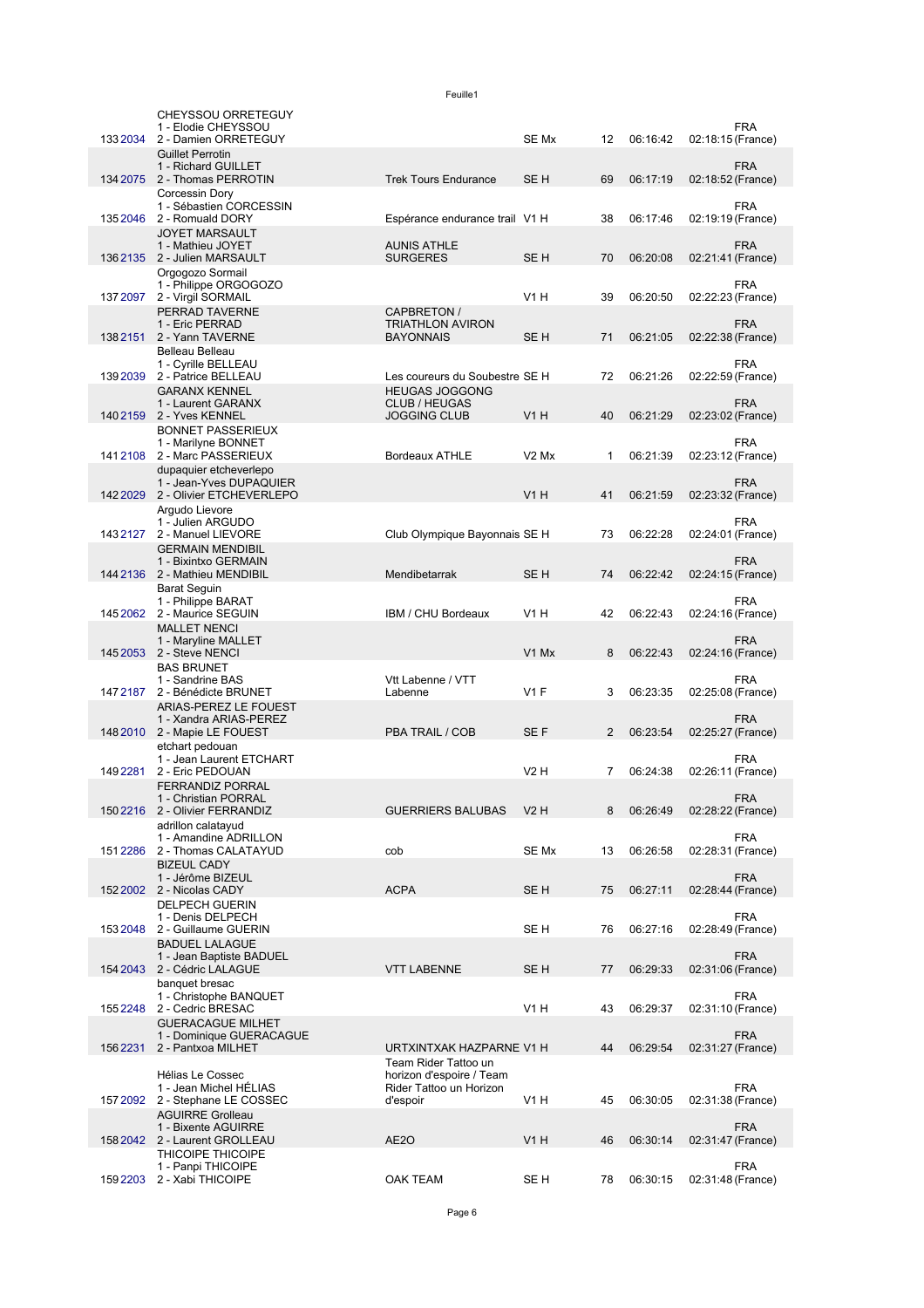|          |                                                             | Feuille1                                        |                 |    |          |                   |            |
|----------|-------------------------------------------------------------|-------------------------------------------------|-----------------|----|----------|-------------------|------------|
|          | Arrizabalaga Nayral de Puybusque<br>1 - Imanol ARRIZABALAGA |                                                 |                 |    |          |                   | <b>FRA</b> |
|          | 160 2003 2 - Francois NAYRAL DE PUYBUSQUE                   | <b>COB</b>                                      | SE <sub>H</sub> | 79 | 06:30:22 | 02:31:55 (France) |            |
|          | HAURET-CLOS LABORDE<br>1 - Grégory HAURET-CLOS              |                                                 |                 |    |          |                   | <b>FRA</b> |
|          | 161 2265 2 - Francois LABORDE<br><b>DUBROCA RICHÉ</b>       | E65                                             | V2H             | 9  | 06:30:58 | 02:32:31 (France) |            |
|          | 1 - Cyril DUBROCA<br>162 2291 2 - Thomas RICHE              |                                                 | SE <sub>H</sub> | 80 | 06:31:07 | 02:32:40 (France) | <b>FRA</b> |
|          | Duval Lego<br>1 - Erwan DUVAL                               |                                                 |                 |    |          |                   | FRA        |
|          | 163 2022 2 - Jérôme LEGO                                    |                                                 | SE <sub>H</sub> | 81 | 06:31:38 | 02:33:11 (France) |            |
|          | Ariztia Bissey<br>1 - Pierre ARIZTIA                        |                                                 |                 |    |          |                   | <b>FRA</b> |
|          | 164 2112 2 - Guillaume BISSEY<br>houel hourdebaigt          |                                                 | SE <sub>H</sub> | 82 | 06:32:23 | 02:33:56 (France) |            |
|          | 1 - Florent HOUEL<br>1652156 2 - Aubry HOURDEBAIGT          |                                                 | SE H            | 83 | 06:32:33 | 02:34:06 (France) | <b>FRA</b> |
|          | Diez LASGLEYSES                                             |                                                 |                 |    |          |                   |            |
| 166 2001 | 1 - Camille DIEZ<br>2 - Cédric LASGLEYSES                   | 1000 pattes vicquois                            | SE Mx           | 14 | 06:33:54 | 02:35:27 (France) | <b>FRA</b> |
|          | Alegre Garcia<br>1 - Gorka ALEGRE                           |                                                 |                 |    |          |                   | <b>FRA</b> |
| 1672123  | 2 - Sergio GARCIA                                           |                                                 | SE H            | 84 | 06:34:08 | 02:35:41 (France) |            |
|          | <b>MOULY PINON</b><br>1 - Pierre MOULY                      |                                                 |                 |    |          |                   | <b>FRA</b> |
|          | 168 2060 2 - Linda PINON<br><b>Barnetche GARAY</b>          | ACFA / BAC                                      | $V2$ Mx         | 2  | 06:34:20 | 02:35:53 (France) |            |
|          | 1 - Xavier BARNETCHE<br>169 2152 2 - Benat GARAY            | <b>BAZTANDARRAK</b>                             | SE <sub>H</sub> | 85 | 06:34:35 | 02:36:08 (France) | <b>FRA</b> |
|          | etchelet tollis                                             |                                                 |                 |    |          |                   |            |
|          | 1 - Pascal ETCHELET<br>1702114 2 - Christophe TOLLIS        |                                                 | V1H             | 47 | 06:36:02 | 02:37:35 (France) | <b>FRA</b> |
|          | <b>GAMBADE LAY</b><br>1 - Mathieu GAMBADE                   |                                                 |                 |    |          |                   | <b>FRA</b> |
|          | 1712181 2 - Stéphane LAY<br><b>Asties BARRAUD</b>           |                                                 | SE <sub>H</sub> | 86 | 06:36:05 | 02:37:38 (France) |            |
|          | 1 - Laurent ASTIES                                          |                                                 |                 |    |          |                   | <b>FRA</b> |
| 1722259  | 2 - Sebastien BARRAUD<br>Lohiague Rocher                    |                                                 | SE <sub>H</sub> | 87 | 06:36:20 | 02:37:53 (France) |            |
|          | 1 - Bixente LOHIAGUE<br>173 2209 2 - Renaud ROCHER          |                                                 | SE H            | 88 | 06:36:46 | 02:38:19 (France) | <b>FRA</b> |
|          | Crespo Diarte Oroz Leyun<br>1 - Carlos CRESPO DIARTE        |                                                 |                 |    |          |                   | <b>FRA</b> |
|          | 174 2236 2 - Santiago OROZ LEYUN                            | Trizurko                                        | $V2$ H          | 10 | 06:37:13 | 02:38:46 (France) |            |
|          | OLCOMENDY OLCOMENDY<br>1 - Sylvie OLCOMENDY                 |                                                 |                 |    |          |                   | <b>FRA</b> |
| 1752290  | 2 - Daniel OLCOMENDY<br><b>DOMINOT RECHOU</b>               |                                                 | V1 Mx           | 10 | 06:40:12 | 02:41:45 (France) |            |
|          | 1 - Frédéric DOMINOT<br>176 2232 2 - Olivier RECHOU         | <b>TRAID MERIGNAC</b>                           | V1 H            | 48 | 06:40:16 | 02:41:49 (France) | FRA        |
|          | Arrambide Beheran                                           |                                                 |                 |    |          |                   |            |
|          | 1 - Maitena BEHERAN<br>177 2178 2 - Pantxika ARRAMBIDE      |                                                 | SE F            | 3  | 06:40:59 | 02:42:32 (France) | <b>FRA</b> |
|          | DAUBAL MARTINEZ<br>1 - Robin DAUBAL                         |                                                 |                 |    |          |                   | <b>FRA</b> |
|          | 178 2163 2 - Olivier MARTINEZ<br>JAUREGUY JAUREGUY          |                                                 | V1H             | 49 | 06:41:15 | 02:42:48 (France) |            |
|          | 1 - Gilles JAUREGUY<br>179 2050 2 - Daniel JAUREGUY         |                                                 |                 |    |          |                   | <b>FRA</b> |
|          | alain philippe                                              | team rider tattoo/un<br>horizon d'espoir / team | SE H            | 89 | 06:41:45 | 02:43:18 (France) |            |
| 1802161  | 1 - Stephan ALAIN<br>2 - Samuel PHILIPPE                    | rider tattoo/l'étoile de<br>martin              | <b>V1 H</b>     | 50 | 06:41:49 | 02:43:22 (France) | <b>FRA</b> |
|          | <b>BARRE SCHRAAUWERS</b><br>1 - Julien BARRE                | <b>CLAMART COURSES</b>                          |                 |    |          |                   | <b>FRA</b> |
|          | 181 2282 2 - Loic SCHRAAUWERS                               | SUR ROUTE 92                                    | SE H            | 90 | 06:43:20 | 02:44:53 (France) |            |
|          | <b>BEZARD BOMPART</b><br>1 - Emmanuel BEZARD                |                                                 |                 |    |          |                   | <b>FRA</b> |
|          | 182 2219 2 - Stephanie BOMPART<br>aquerre clery             | ANONYMES DU CAMPUS V1 Mx                        |                 | 11 | 06:45:31 | 02:47:04 (France) |            |
|          | 1 - Johan AGUERRE<br>183 2018 2 - Camille CLERY             | euskal raid                                     | SE H            | 91 | 06:45:43 | 02:47:16 (France) | <b>FRA</b> |
|          | <b>GARDEUX LICETTE</b>                                      |                                                 |                 |    |          |                   |            |
|          | 1 - Matthieu GARDEUX<br>184 2014 2 - Benoit LICETTE         | Biot AC / Viscacha                              | SE <sub>H</sub> | 92 | 06:45:52 | 02:47:25 (France) | <b>FRA</b> |
|          | ruffast TIFFON<br>1 - Benjamin RUFFAST                      |                                                 |                 |    |          |                   | <b>FRA</b> |
|          | 1852185 2 - Jonathan TIFFON<br>LE NOGUILLARD LE DU          | aspb tri / team raid boul                       | SE H            | 93 | 06:46:35 | 02:48:08 (France) |            |
|          | 1 - Mael LE NOGUILLARD                                      |                                                 |                 |    |          |                   | <b>FRA</b> |
|          | 186 2086 2 - Steven LE DU                                   |                                                 | SE <sub>H</sub> | 94 | 06:46:42 | 02:48:15 (France) |            |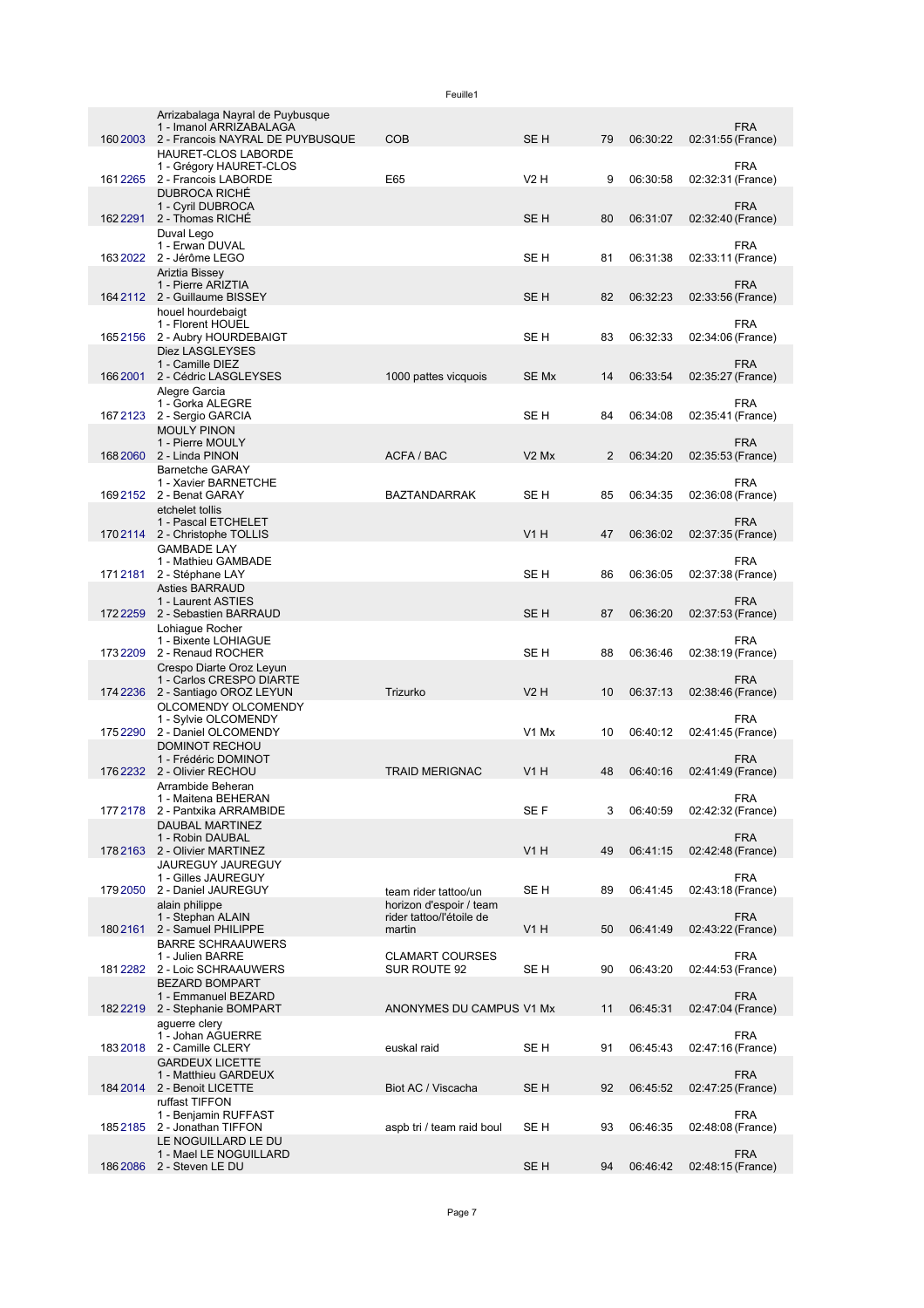|          | Lansalot-Basou SCHMITT<br>1 - Pierre LANSALOT-BASOU            |                                                |                               |     |          | FRA                             |
|----------|----------------------------------------------------------------|------------------------------------------------|-------------------------------|-----|----------|---------------------------------|
| 1872283  | 2 - Christophe SCHMITT                                         | <b>TAMBOURS</b>                                | V1H                           | 51  | 06:46:43 | 02:48:16 (France)               |
|          | <b>BARROSO DE ARAUJO</b><br>1 - Christophe BARROSO             |                                                |                               |     |          | <b>FRA</b>                      |
|          | 188 2102 2 - Eduardo DE ARAUJO                                 | <b>AC POUILLON</b>                             | V1H                           | 52  | 06:47:13 | 02:48:46 (France)               |
|          | Algalarrondo MONLUN                                            |                                                |                               |     |          |                                 |
| 1892229  | 1 - Patrice MONLUN<br>2 - Chantal ALGALARRONDO                 | Bordeaux Athlé                                 | V <sub>2</sub> M <sub>x</sub> | 3   | 06:47:14 | FRA<br>02:48:47 (France)        |
|          | LASAGABASTER ARMENDARIZ ESPANOL                                |                                                |                               |     |          |                                 |
|          | 1 - Rosa LASAGABASTER ARMENDARIZ<br>190 2023 2 - Roser ESPANOL |                                                | V1F                           | 4   | 06:47:27 | 02:49:00                        |
|          | Lizardi Mihura                                                 |                                                |                               |     |          |                                 |
|          | 1 - Paxkal MIHURA<br>191 2242 2 - Benoit LIZARDI               |                                                | SE H                          | 95  | 06:47:32 | <b>FRA</b><br>02:49:05 (France) |
|          | Roigé SAMITIER                                                 |                                                |                               |     |          |                                 |
|          | 1 - Yves SAMITIER                                              |                                                |                               |     |          | <b>FRA</b>                      |
|          | 192 2239 2 - Vincent ROIGÉ<br>arroseres coiffard               | <b>TOBESPORT</b>                               | SE <sub>H</sub>               | 96  | 06:48:03 | 02:49:36 (France)               |
|          | 1 - Philippe ARROSERES                                         |                                                |                               |     |          | FRA                             |
| 193 2254 | 2 - Gaetan COIFFARD<br>Belausteguy Belausteguy                 | passe-partout traiteurs du                     | V1H                           | 53  | 06:48:21 | 02:49:54 (France)               |
|          | 1 - Philippe BELAUSTEGUY                                       | josas / passe-partout                          |                               |     |          | FRA                             |
|          | 194 2104 2 - Sabine BELAUSTEGUY<br><b>CHAYE HIPEAUX</b>        | traileur du josas                              | V1 Mx                         | 12  | 06:49:01 | 02:50:34 (France)               |
|          | 1 - Bruno CHAYE                                                |                                                |                               |     |          | FRA                             |
| 195 2027 | 2 - René HIPEAUX                                               | Run Accueil La Rochelle                        | V2H                           | 11  | 06:49:43 | 02:51:16 (France)               |
|          | <b>GABORIEAU OUVRARD</b><br>1 - Frederic GABORIEAU             |                                                |                               |     |          | <b>FRA</b>                      |
|          | 196 2056 2 - Eric OUVRARD                                      | <b>TSO</b>                                     | <b>V1 H</b>                   | 54  | 06:50:15 | 02:51:48 (France)               |
|          | <b>GODART ALLEMANE</b><br>1 - Vincent GODART                   |                                                |                               |     |          | FRA                             |
|          | 197 2142 2 - Gautier ALLEMANE                                  |                                                | SE H                          | 97  | 06:50:31 | 02:52:04 (France)               |
|          | <b>JAUREGUIBERRY Lagarde</b><br>1 - Jean Bernard JAUREGUIBERRY |                                                |                               |     |          | <b>FRA</b>                      |
|          | 198 2137 2 - Nicolas LAGARDE                                   | Euskal raid                                    | SE <sub>H</sub>               | 98  | 06:52:58 | 02:54:31 (France)               |
|          | <b>MAMMOLA RIOTTE</b>                                          |                                                |                               |     |          |                                 |
| 199 2172 | 1 - Luigi MAMMOLA<br>2 - Claire RIOTTE                         |                                                | SE Mx                         | 15  | 06:53:38 | FRA<br>02:55:11 (France)        |
|          | charollais guilcou                                             |                                                |                               |     |          |                                 |
|          | 1 - Marc CHAROLLAIS<br>1992195 2 - Patrick GUILCOU             | baztandarrak                                   | V1H                           | 55  | 06:53:38 | FRA<br>02:55:11 (France)        |
|          | caset etchelecu                                                |                                                |                               |     |          |                                 |
| 2012238  | 1 - Amaia CASET<br>2 - Amaia ETCHELECU                         |                                                | SE F                          | 4   | 06:53:45 | <b>FRA</b><br>02:55:18 (France) |
|          | <b>RIBES SAGARDOY</b>                                          |                                                |                               |     |          |                                 |
|          | 1 - Simon RIBES<br>2022139 2 - Thomas SAGARDOY                 |                                                | SE <sub>H</sub>               | 99  |          | <b>FRA</b>                      |
|          | ADAMCZEWSKI ASSO                                               |                                                |                               |     | 06:54:36 | 02:56:09 (France)               |
|          | 1 - Benjamin ADAMCZEWSKI                                       |                                                |                               |     |          | FRA                             |
| 2032045  | 2 - Anthony ASSO<br><b>ABADIE REMY</b>                         | <b>TUC Triathlon</b>                           | SE H                          | 100 | 06:54:38 | 02:56:11 (France)               |
|          | 1 - Jean-Philippe ABADIE                                       | FOC FOC AVENTURE /                             |                               |     |          | <b>FRA</b>                      |
|          | 204 2035 2 - Marie-Pierre REMY<br><b>IDIART NUGUES</b>         | <b>ALTITOY</b>                                 | V <sub>2</sub> M <sub>x</sub> | 4   | 06:55:51 | 02:57:24 (France)               |
|          | 1 - Marilyn IDIART                                             | KOSTABERDE /                                   |                               |     |          | <b>FRA</b>                      |
| 205 2025 | 2 - Jerome NUGUES                                              | kostaberde                                     | SE Mx                         | 16  | 06:57:06 | 02:58:39 (France)               |
|          | PICARD PONCELET<br>1 - Kevin PICARD                            |                                                |                               |     |          | <b>FRA</b>                      |
|          | 206 2103 2 - Jeremy PONCELET                                   |                                                | SE H                          | 102 | 06:58:14 | 02:59:47 (France)               |
|          | heron Zenou<br>1 - Augustin HERON                              |                                                |                               |     |          | <b>FRA</b>                      |
| 2072241  | 2 - Raphael ZENOU                                              |                                                | SE Mx                         | 17  | 06:58:25 | 02:59:58 (France)               |
|          | esprabens mandrou<br>1 - Laurent ESPRABENS                     |                                                |                               |     |          | <b>FRA</b>                      |
| 2082287  | 2 - Jean Philippe MANDROU                                      | Mondet / mondet                                | <b>V1 H</b>                   | 56  | 06:58:40 | 03:00:13 (France)               |
|          | SABALCAGARAY VIERGE<br>1 - Vincent VIERGE                      | SAINT LARY SOULAN /                            |                               |     |          | <b>FRA</b>                      |
| 209 2255 | 2 - Christophe SABALCAGARAY                                    | <b>XIBEROTARRAK</b>                            | V <sub>1</sub> H              | 57  | 06:59:19 | 03:00:52 (France)               |
|          | donapetry garnier                                              |                                                |                               |     |          |                                 |
|          | 1 - J Laurent DONAPETRY<br>210 2128 2 - David GARNIER          |                                                | V <sub>1</sub> H              | 58  | 06:59:56 | FRA<br>03:01:29 (France)        |
|          | lissart perrouault                                             |                                                |                               |     |          |                                 |
| 2112193  | 1 - Cyril LISSART<br>2 - Carole PERROUAULT                     | papillons de charcot /<br>papillons de charcot | V1 Mx                         | 13  | 07:00:05 | <b>FRA</b><br>03:01:38 (France) |
|          | <b>HARRIET HARRIET</b>                                         |                                                |                               |     |          |                                 |
| 212 2030 | 1 - Claude HARRIET<br>2 - Alain HARRIET                        |                                                | <b>V2 H</b>                   | 12  | 07:00:26 | <b>FRA</b><br>03:01:59 (France) |
|          | <b>BLANCHAIS LOZE</b>                                          |                                                |                               |     |          |                                 |
|          |                                                                |                                                |                               |     |          | FRA                             |
|          | 1 - Laurent BLANCHAIS<br>212 2247 2 - Didier LOZE              | S/L AVIRON BAYONNE                             | V1 H                          | 59  | 07:00:26 | 03:01:59 (France)               |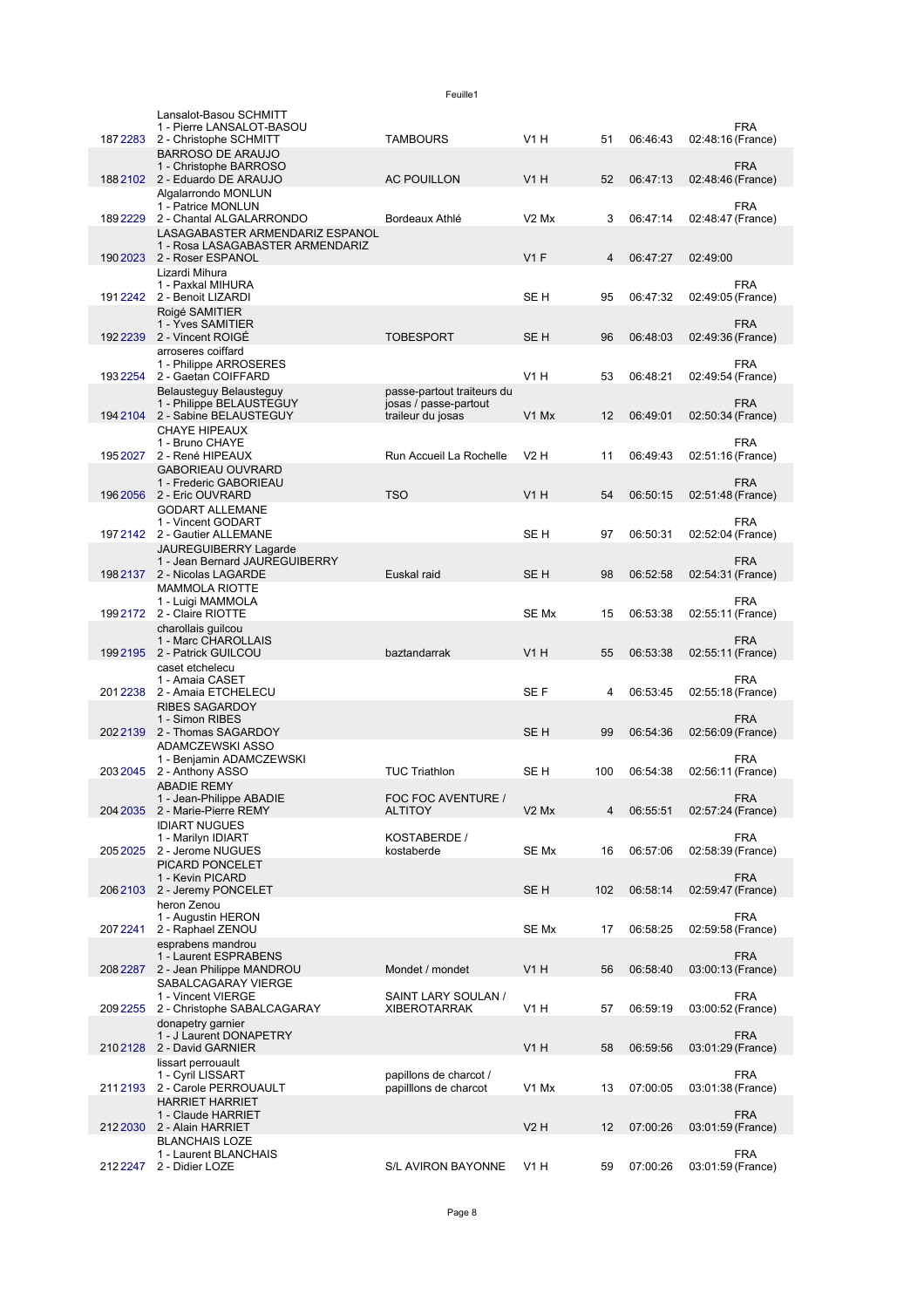|          | <b>MARQUES RODRIGO</b><br>1 - Kevin MARQUES               |                                    |                               |                |          | <b>FRA</b>                      |
|----------|-----------------------------------------------------------|------------------------------------|-------------------------------|----------------|----------|---------------------------------|
| 214 2270 | 2 - Thierry RODRIGO                                       |                                    | SE H                          | 103            | 07:00:30 | 03:02:03 (France)               |
|          | <b>ASSIS BIGNON</b><br>1 - Pedro ASSIS                    | Les Cons Font Du Trail /           |                               |                |          | FRA                             |
| 2152024  | 2 - Jerome BIGNON                                         | <b>TCA</b>                         | V <sub>1</sub> H              | 60             | 07:01:53 | 03:03:26 (France)               |
|          | <b>MINVIOLE MINVIOLE</b>                                  |                                    |                               |                |          |                                 |
|          | 1 - Marie Pierre MINVIOLE<br>2162153 2 - Thierry MINVIOLE |                                    | V <sub>2</sub> M <sub>x</sub> | 5              | 07:02:14 | <b>FRA</b><br>03:03:47 (France) |
|          | <b>DESCHAMPS FLANDROIS</b>                                |                                    |                               |                |          |                                 |
|          | 1 - Stéphane DESCHAMPS<br>217 2186 2 - François FLANDROIS |                                    | SE <sub>H</sub>               | 104            | 07:02:28 | <b>FRA</b><br>03:04:01 (France) |
|          | <b>AGUERRE OILLARBURU</b>                                 |                                    |                               |                |          |                                 |
|          | 1 - Filip AGUERRE<br>2182166 2 - Xabi OILLARBURU          |                                    | SE <sub>H</sub>               | 105            | 07:02:36 | <b>FRA</b><br>03:04:09 (France) |
|          | <b>LABORDE LORDON</b>                                     |                                    |                               |                |          |                                 |
|          | 1 - Laurent LABORDE                                       |                                    | V1H                           |                |          | FRA                             |
| 2192078  | 2 - Vincent LORDON<br><b>CHEMINEAU RAYNON</b>             | <b>LOUS MESCLATS BSV</b>           |                               | 61             | 07:03:24 | 03:04:57 (France)               |
|          | 1 - Nathalie CHEMINEAU                                    |                                    |                               |                |          | <b>FRA</b>                      |
| 220 2061 | 2 - Nicolas RAYNON<br><b>ESCRIBE MIALON</b>               | <b>SENSAS YON RAID</b>             | SE Mx                         | 18             | 07:04:00 | 03:05:33 (France)               |
|          | 1 - Jean-François ESCRIBE                                 |                                    |                               |                |          | <b>FRA</b>                      |
| 221 2087 | 2 - Alain MIALON<br>sauze vannier                         | <b>CA BALMA</b>                    | V2H                           | 13             | 07:05:32 | 03:07:05 (France)               |
|          | 1 - Francis SAUZE                                         | la l'egrays cluc / la l'egrays     |                               |                |          | <b>FRA</b>                      |
| 222 2117 | 2 - Christian VANNIER                                     | club                               | V2H                           | 14             | 07:05:45 | 03:07:18 (France)               |
|          | HARIGNORDOQUY ITURBIDE<br>1 - Maider HARIGNORDOQUY        |                                    |                               |                |          | <b>FRA</b>                      |
|          | 223 2107 2 - Maia ITURBIDE                                |                                    | SE F                          | 5              | 07:06:28 | 03:08:01 (France)               |
|          | <b>AUVERGNAT CHAYE</b><br>1 - Maryse AUVERGNAT            |                                    |                               |                |          | <b>FRA</b>                      |
|          | 224 2115 2 - Catherine CHAYE                              | Run Accueil La Rochelle            | V3F                           | $\mathbf{1}$   | 07:06:47 | 03:08:20 (France)               |
|          | AROTCARENA GUERIN<br>1 - Julien AROTCARENA                |                                    |                               |                |          | <b>FRA</b>                      |
|          | 225 2162 2 - Philippe GUERIN                              |                                    | SE H                          | 106            | 07:07:06 | 03:08:39 (France)               |
|          | <b>Bertrand Fernandez</b>                                 |                                    |                               |                |          |                                 |
|          | 1 - Hervé BERTRAND<br>226 2194 2 - Thierry FERNANDEZ      | Suez Bordeaux                      | SE <sub>H</sub>               | 107            | 07:07:23 | <b>FRA</b><br>03:08:56 (France) |
|          | PLANCHOT ROY                                              |                                    |                               |                |          |                                 |
| 227 2065 | 1 - Nicolas PLANCHOT<br>2 - Pascal ROY                    | Raid Landes Aventure /<br>AMA      | V <sub>1</sub> H              | 62             | 07:08:17 | FRA<br>03:09:50 (France)        |
|          | <b>BRUNEL</b> prouteau                                    |                                    |                               |                |          |                                 |
| 228 2047 | 1 - Nicolas BRUNEL<br>2 - Vanessa PROUTEAU                | athletic club du pays<br>d'ancenis | SE Mx                         | 19             | 07:09:11 | <b>FRA</b><br>03:10:44 (France) |
|          | DOS SANTOS sabalcagaray                                   |                                    |                               |                |          |                                 |
| 2292197  | 1 - Jorge DOS SANTOS<br>2 - Patrick SABALCAGARAY          |                                    | SE H                          | 108            | 07:09:17 | <b>FRA</b><br>03:10:50 (France) |
|          | Lagrasse Napias                                           |                                    |                               |                |          |                                 |
| 2302198  | 1 - Serge LAGRASSE<br>2 - David NAPIAS                    | Les Fous'les Sortoises             | V1H                           | 63             | 07:09:21 | <b>FRA</b><br>03:10:54 (France) |
|          | LE FLOC'H                                                 | SNA FOUESNANT /                    |                               |                |          |                                 |
|          | 1 - Yann LE FLOC'H                                        | <b>QUIMPER TRIATHLON /</b>         |                               |                |          | <b>FRA</b>                      |
|          | 231 2180 2 - Stéphanie LE FLOC'H<br><b>ALBERDI MAFFET</b> | SNA fouesnant                      | SE Mx                         | 20             | 07:09:50 | 03:11:23 (France)               |
|          | 1 - Guillaume ALBERDI                                     |                                    |                               |                |          | <b>FRA</b>                      |
| 2322191  | 2 - Philippe MAFFET<br>GUICHENDUCQ LE FOUEST              | <b>COB</b>                         | SE <sub>H</sub>               | 109            | 07:10:49 | 03:12:22 (France)               |
|          | 1 - Gilles GUICHENDUCQ                                    |                                    |                               |                |          | <b>FRA</b>                      |
| 233 2099 | 2 - Yann LE FOUEST<br><b>Rescoussier Rescoussier</b>      | COB                                | V <sub>1</sub> H              | 64             | 07:10:51 | 03:12:24 (France)               |
|          | 1 - Franck RESCOUSSIER                                    |                                    |                               |                |          | <b>FRA</b>                      |
| 234 2295 | 2 - Georges RESCOUSSIER<br><b>Biscaichipy Vincens</b>     |                                    | <b>V1 H</b>                   | 65             | 07:11:45 | 03:13:18 (France)               |
|          | 1 - Jean-Pierre BISCAICHIPY                               |                                    |                               |                |          | <b>FRA</b>                      |
| 234 2006 | 2 - Denis VINCENS                                         | Euskal Raid                        | V2 H                          | 15             | 07:11:45 | 03:13:18 (France)               |
|          | <b>GOMES IRURETAGOYENA</b><br>1 - Joaquim GOMES           |                                    |                               |                |          | <b>FRA</b>                      |
| 2362146  | 2 - Philippe IRURETAGOYENA                                |                                    | <b>V1 H</b>                   | 66             | 07:13:13 | 03:14:46 (France)               |
|          | <b>Churet Sanchez</b><br>1 - Danielle CHURET              |                                    |                               |                |          | <b>FRA</b>                      |
| 2372019  | 2 - Christian SANCHEZ                                     | AMP / ACLTarnos                    | V <sub>2</sub> M <sub>x</sub> | 6              | 07:14:35 | 03:16:08 (France)               |
|          | lalaque lalaque<br>1 - Jean Pierre LALAQUE                |                                    |                               |                |          | <b>FRA</b>                      |
|          | 238 2297 2 - Marie Helene LALAQUE                         |                                    | V <sub>2</sub> M <sub>x</sub> | $\overline{7}$ | 07:15:01 | 03:16:34 (France)               |
|          | <b>DAGUISE MORISSET</b><br>1 - Johan DAGUISE              |                                    |                               |                |          | <b>FRA</b>                      |
| 239 2076 | 2 - Eric MORISSET                                         | RANDO RAID 85                      | SE H                          | 110            | 07:15:23 | 03:16:56 (France)               |
|          | Guetrot Guétrot                                           |                                    |                               |                |          |                                 |
| 240 2244 | 1 - Jérémy GUETROT<br>2 - Gerard GUETROT                  |                                    | SE H                          | 111            | 07:16:32 | <b>FRA</b><br>03:18:05 (France) |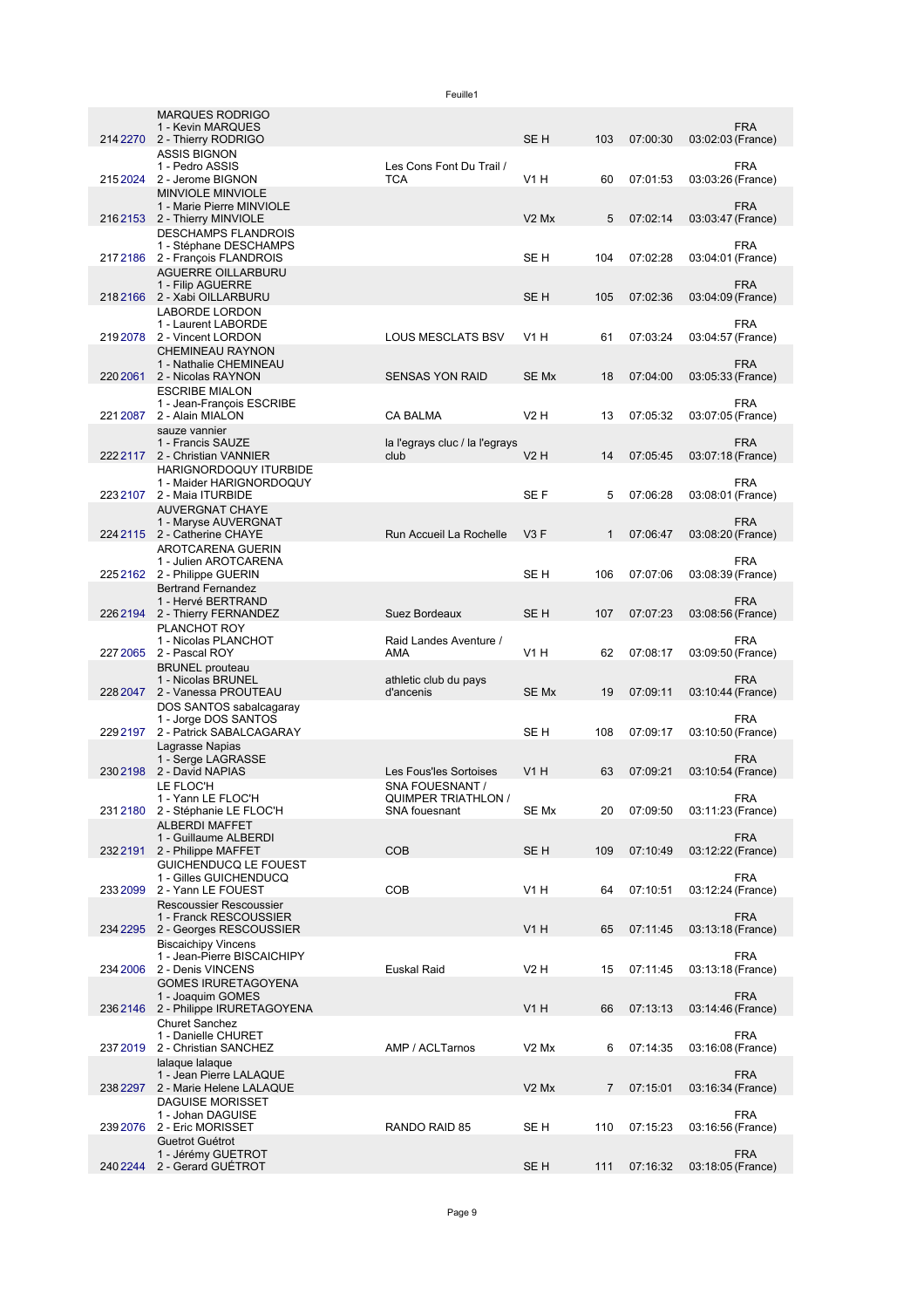|          | etchelet hicaube<br>1 - Maider ETCHELET                                            |                                                           |                               |     |          | <b>FRA</b>                      |
|----------|------------------------------------------------------------------------------------|-----------------------------------------------------------|-------------------------------|-----|----------|---------------------------------|
|          | 241 2164 2 - Muriel HICAUBE                                                        | euskalraid                                                | $V1$ F                        | 5   | 07:16:34 | 03:18:07 (France)               |
|          | <b>BAUDOUX PESSONNIER</b><br>1 - Jean-Yves BAUDOUX                                 |                                                           |                               |     |          | <b>FRA</b>                      |
|          | 242 2302 2 - Anne PESSONNIER<br>cohier grousseau                                   |                                                           | V <sub>2</sub> M <sub>x</sub> | 8   | 07:17:48 | 03:19:21 (France)               |
|          | 1 - Benjamin COHIER<br>243 2138 2 - Stephane GROUSSEAU                             | sapeur pompier saintes                                    | SE H                          | 112 | 07:18:12 | <b>FRA</b><br>03:19:45 (France) |
|          | <b>GEORGE HERON</b><br>1 - Robert GEORGE<br>244 2223 2 - Sébastien HERON           | U.S. Palaiseau triathlon /<br>U.S. Palaiseau Triathlon    | SE H                          | 113 | 07:18:18 | <b>FRA</b><br>03:19:51 (France) |
|          | dartiguelongue dubourdieu<br>1 - Vincent DARTIGUELONGUE                            |                                                           |                               |     |          | <b>FRA</b>                      |
|          | 2452133 2 - Frank DUBOURDIEU<br>Jouin Yklong                                       | les coureurs du pignada                                   | <b>V2 H</b>                   | 16  | 07:18:58 | 03:20:31 (France)               |
| 246 2094 | 1 - Alexandre JOUIN<br>2 - Patrick YKLONG                                          | Baztandarrak                                              | SE <sub>H</sub>               | 114 | 07:19:37 | <b>FRA</b><br>03:21:10 (France) |
| 2472199  | <b>BISCAY HARLOUCHET</b><br>1 - Maria BISCAY<br>2 - Maia HARLOUCHET                |                                                           | SE F                          | 6   | 07:19:39 | <b>FRA</b><br>03:21:12 (France) |
|          | <b>DOGAN MESTRE</b><br>1 - Tahsin DOGAN<br>248 2207 2 - Frédéric MESTRE            |                                                           | SE <sub>H</sub>               | 115 | 07:20:05 | <b>FRA</b><br>03:21:38 (France) |
|          | LATXAGUE ZUBELDIA<br>1 - Nicole LATXAGUE                                           |                                                           |                               |     |          | <b>FRA</b>                      |
|          | 249 2245 2 - Valérie ZUBELDIA                                                      |                                                           | $V1$ F                        | 6   | 07:20:20 | 03:21:53 (France)               |
|          | Carreno Laurent<br>1 - Alexandre CARRENO<br>250 2274 2 - Christophe LAURENT        |                                                           | V <sub>1</sub> M <sub>x</sub> | 14  | 07:21:30 | <b>FRA</b><br>03:23:03 (France) |
|          | <b>ALQUIE ALQUIE</b><br>1 - Matthieu ALQUIE                                        |                                                           |                               |     |          | <b>FRA</b>                      |
| 2512228  | 2 - Edouard ALQUIE<br><b>HENRY ORHANT</b>                                          |                                                           | SE <sub>H</sub>               | 116 | 07:22:12 | 03:23:45 (France)               |
|          | 1 - Christophe HENRY<br>252 2058 2 - Hervé ORHANT                                  | AS Orange Cesson                                          | V2H                           | 17  | 07:24:49 | <b>FRA</b><br>03:26:22 (France) |
|          | Inchauspe OCAFRAIN<br>1 - Aña INCHAUSPE                                            |                                                           |                               |     |          | <b>FRA</b>                      |
| 2532201  | 2 - Mixel OCAFRAIN<br>hennequin noualhaguet                                        |                                                           | SE Mx                         | 21  | 07:27:56 | 03:29:29 (France)               |
| 254 2101 | 1 - Jean Michel HENNEQUIN<br>2 - Christine NOUALHAGUET                             | passpartout                                               | V <sub>2</sub> M <sub>x</sub> | 9   | 07:29:22 | <b>FRA</b><br>03:30:55 (France) |
| 2552004  | boutroy olano passicot<br>1 - Sandra BOUTROY OLANO<br>2 - Thierry PASSICOT         | sjlca                                                     | V <sub>1</sub> M <sub>x</sub> | 16  | 07:29:57 | <b>FRA</b><br>03:31:30 (France) |
|          | <b>ALFARO ETCHEVERRY</b><br>1 - Maitexa ALFARO<br>256 2070 2 - Emilie ETCHEVERRY   |                                                           | SE F                          | 7   | 07:31:00 | <b>FRA</b><br>03:32:33 (France) |
|          | C ASAUX dencausse<br>1 - Jean C ASAUX                                              |                                                           |                               |     |          | <b>FRA</b>                      |
| 2572083  | 2 - Franck DENCAUSSE<br><b>Faure Mouscardes</b>                                    |                                                           | V1H                           | 67  | 07:32:48 | 03:34:21 (France)               |
|          | 1 - Geraldine FAURE<br>258 2262 2 - Claire MOUSCARDES                              |                                                           | SE F                          | 8   | 07:33:23 | <b>FRA</b><br>03:34:56 (France) |
| 259 2217 | <b>INDART TELLECHEA LIOUS</b><br>1 - Sophie INDART<br>2 - Isabelle TELLECHEA LIOUS |                                                           | SE F                          | 9   | 07:33:45 | <b>FRA</b><br>03:35:18 (France) |
|          | <b>BEAUMONT IRITCITY</b><br>1 - Myriam BEAUMONT                                    | Napurak                                                   |                               |     |          | <b>FRA</b>                      |
|          | 260 2129 2 - Christelle IRITCITY<br><b>Barrailh Lefreteur</b>                      | <b>COB</b>                                                | SE <sub>F</sub>               | 10  | 07:34:12 | 03:35:45 (France)               |
| 2612147  | 1 - Yann BARRAILH<br>2 - Patrick LEFRETEUR                                         | <b>HEUGAS JOGGING CLUB</b><br>/ AC POUILLON               | V2 H                          | 19  | 07:34:41 | <b>FRA</b><br>03:36:14 (France) |
|          | Lapeyre Lassalle<br>1 - Séverine LAPEYRE                                           |                                                           |                               |     |          | <b>FRA</b>                      |
|          | 262 2082 2 - Magalie LASSALLE<br>Noto Noto                                         |                                                           | SE <sub>F</sub>               | 11  | 07:35:05 | 03:36:38 (France)               |
| 2632251  | 1 - Michael NOTO<br>2 - Marion NOTO                                                |                                                           | SE Mx                         | 22  | 07:35:15 | <b>FRA</b><br>03:36:48 (France) |
|          | <b>GARCIA ROY</b><br>1 - Olivier GARCIA<br>264 2119 2 - Jocelyne ROY               |                                                           | V <sub>2</sub> M <sub>x</sub> | 10  | 07:35:38 | <b>FRA</b><br>03:37:11 (France) |
|          | <b>DUPIN PELOSSE</b><br>1 - Vincent DUPIN                                          | PASSPARTOUT<br>TRAILERS DU JOSAS /<br>PASSPARTOUT TRAILER |                               |     |          | <b>FRA</b>                      |
| 2652036  | 2 - Alain PELOSSE<br>Giraudo Spuri-ragni                                           | DU JOSAS                                                  | <b>V1 H</b>                   | 68  | 07:39:42 | 03:41:15 (France)               |
|          | 1 - Loris GIRAUDO<br>266 2276 2 - Damien SPURI-RAGNI                               | Sainte maxime                                             | SE <sub>H</sub>               | 117 | 07:41:31 | <b>FRA</b><br>03:43:04 (France) |
| 267 2293 | aubry boucher<br>1 - Arnaud AUBRY<br>2 - Nicolas BOUCHER                           |                                                           | <b>V1 H</b>                   | 69  | 07:44:02 | <b>FRA</b><br>03:45:35 (France) |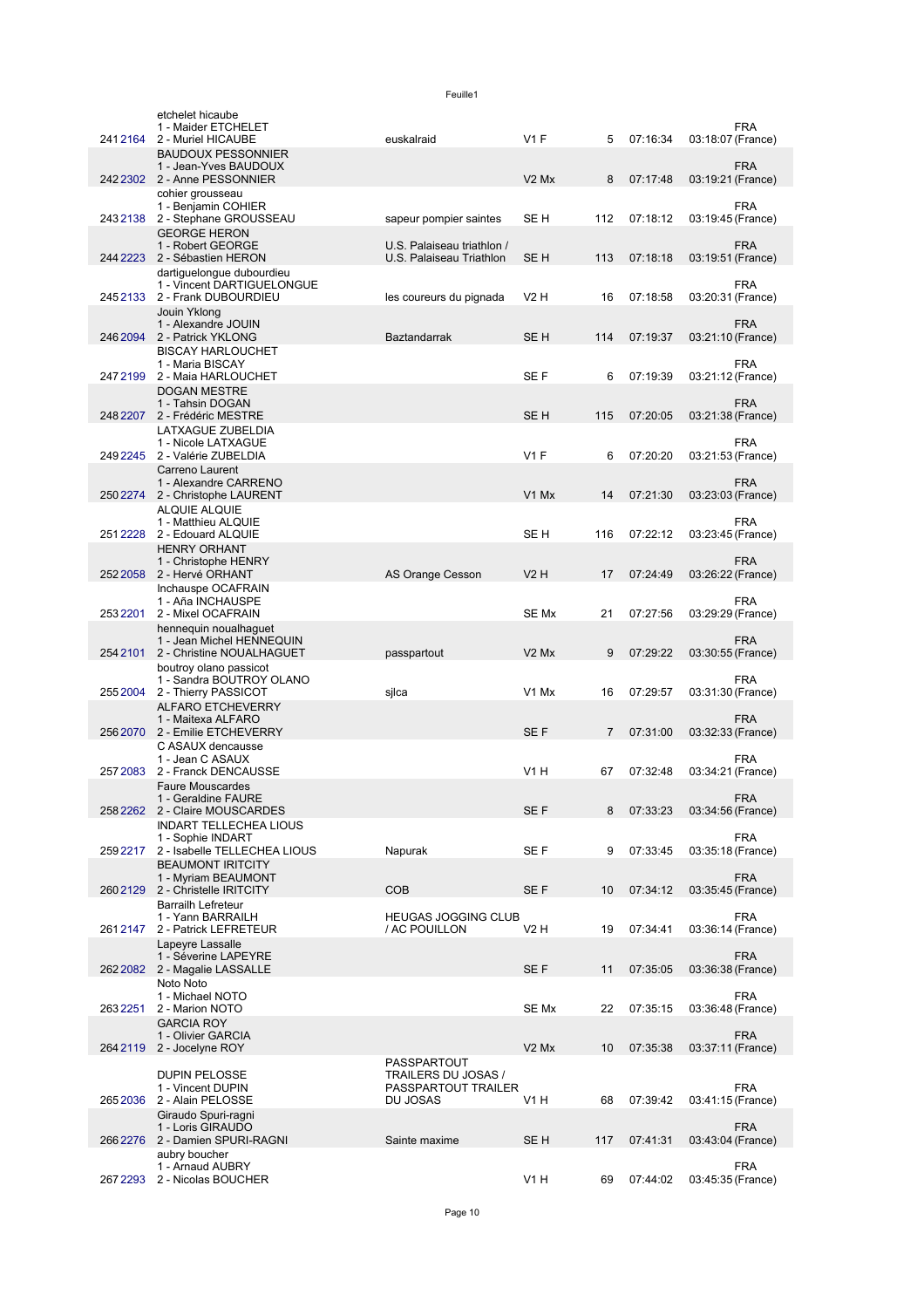|          |                                                                                                          | Feuille1                                                       |                               |              |          |         |                                 |
|----------|----------------------------------------------------------------------------------------------------------|----------------------------------------------------------------|-------------------------------|--------------|----------|---------|---------------------------------|
|          | <b>BELLA RENARD</b><br>1 - Jeremy BELLA<br>268 2109 2 - Francois RENARD                                  | <b>VISCACHA</b>                                                | SE <sub>H</sub>               | 118          | 07:45:58 |         | <b>FRA</b><br>03:47:31 (France) |
| 2692089  | <b>BARBOT GERARD</b><br>1 - Frederick BARBOT                                                             |                                                                | SE H                          | 119          | 07:47:27 |         | <b>FRA</b>                      |
|          | 2 - Stephane GERARD<br><b>CAURIER DUBRANA</b><br>1 - Laurent CAURIER                                     |                                                                |                               |              |          |         | 03:49:00 (France)<br><b>FRA</b> |
|          | 270 2208 2 - Xavier DUBRANA<br>de Buffieres Treppo<br>1 - Louis DE BUFFIERES                             | AS RUNNING SFR                                                 | <b>V1 H</b>                   | 70           | 07:49:19 |         | 03:50:52 (France)<br><b>FRA</b> |
|          | 271 2059 2 - Robert TREPPO<br>bordato lambert<br>1 - Danielle BORDATO                                    |                                                                | V2H                           | 20           | 07:52:48 |         | 03:54:21 (France)<br><b>FRA</b> |
|          | 272 2204 2 - Cecile LAMBERT<br>rupp RUPP                                                                 | euskal raid / team salami                                      | SE F                          | 12           | 07:53:07 |         | 03:54:40 (France)               |
|          | 1 - Paul-Antoine RUPP<br>273 2213 2 - Laurence RUPP<br><b>Boyard Verhille</b>                            |                                                                | $V2$ Mx                       | 11           | 07:54:29 |         | <b>FRA</b><br>03:56:02 (France) |
|          | 1 - Alexis BOYARD<br>274 2040 2 - Orianna VERHILLE<br><b>AGUERRE LABAT</b>                               |                                                                | SE Mx                         | 23           | 07:57:29 |         | <b>FRA</b><br>03:59:02 (France) |
| 275 2148 | 1 - Ixabel AGUERRE<br>2 - Bernadette LABAT                                                               | baztandarrak / napurrak                                        | $V1$ F                        | 7            | 07:57:52 |         | FRA<br>03:59:25 (France)        |
|          | <b>DEBAT FERRAND</b><br>1 - Marie-Laure DEBAT<br>276 2173 2 - Catherine FERRAND<br><b>DERGUY LALANNE</b> | <b>ERROBIA</b>                                                 | V2F                           | $\mathbf{1}$ | 07:59:14 |         | <b>FRA</b><br>04:00:47 (France) |
|          | 1 - Jean Francois DERGUY<br>277 2012 2 - Alex LALANNE                                                    |                                                                | V1 H                          | 71           | 08:05:16 |         | <b>FRA</b><br>04:06:49 (France) |
|          | DURAND MURAT FERRANDO<br>1 - Cathy DURAND MURAT<br>278 2168 2 - Alain FERRANDO                           | <b>CA BALMA</b>                                                | V <sub>2</sub> M <sub>x</sub> | 12           | 08:08:36 |         | <b>FRA</b><br>04:10:09 (France) |
| 279 2271 | CHEMBERO GOUZE<br>1 - Yvan CHEMBERO<br>2 - Julien GOUZE                                                  | ATHLE COMPETITION                                              | SE H                          | 120          | 08:09:43 |         | <b>FRA</b><br>04:11:16 (France) |
|          | LE BOT RONCIER<br>1 - Dominique LE BOT<br>280 2069 2 - Ivan RONCIER                                      | <b>Brest L'Attitude Trail</b>                                  | <b>V1 H</b>                   | 73           | 08:29:39 |         | <b>FRA</b><br>04:31:12 (France) |
|          | <b>ELICECHE ETCHEVERRY</b><br>1 - Gorka ELICECHE                                                         |                                                                |                               |              |          |         | <b>FRA</b>                      |
|          | 281 2008 2 - Guillaume ETCHEVERRY<br><b>CALOONE MANSEAU</b><br>1 - Jean Paul CALOONE                     | <b>BAZTANDARRAK</b>                                            | V3 H                          | 1            | 08:30:06 |         | 04:31:39 (France)<br><b>FRA</b> |
|          | 282 2277 2 - Fabien MANSEAU<br>LIMON LIMON-TILLOUS                                                       | esprit trail landais                                           | SE H                          | 121          | 08:33:43 |         | 04:35:16 (France)               |
|          | 1 - Christophe LIMON<br>283 2272 2 - Mayalen LIMON-TILLOUS<br><b>EGGER LAVAL</b>                         |                                                                | SE Mx                         | 24           | 08:38:58 |         | <b>FRA</b><br>04:40:31 (France) |
| 284 2171 | 1 - Olivier EGGER<br>2 - Guy LAVAL                                                                       | <b>EGGER</b>                                                   | V1H                           | 74           | 08:43:35 |         | <b>FRA</b><br>04:45:08 (France) |
| 285 2267 | ELISSALDE POUEYTS<br>1 - Maya ELISSALDE<br>2 - Xabi POUEYTS                                              |                                                                | V1 Mx                         | 17           | 09:01:08 |         | FRA<br>05:02:41 (France)        |
|          | DEFREVILLE LE COEUR<br>1 - Emmanuelle DEFREVILLE<br>286 2157 2 - Daniel LE COEUR                         | Késkés du Bocage / Kékés<br>du Bocage                          | V <sub>2</sub> M <sub>x</sub> | 13           | 09:10:30 |         | <b>FRA</b><br>05:12:03 (France) |
| 287 2184 | <b>GUIBERT RAYMOND</b><br>1 - Bruno GUIBERT<br>2 - Stéphane RAYMOND                                      | AUNIS SUD TRIATHLON /<br><b>AUNIS ATHLE</b><br><b>SURGERES</b> | SE H                          | 122          | 09:13:16 |         | <b>FRA</b><br>05:14:49 (France) |
|          |                                                                                                          |                                                                |                               | Clas.        |          | Ecart / |                                 |
|          | Clas. Doss. Equipe / Prénom Nom                                                                          | Club                                                           | Cat.                          | cat. Temps   |          | 1er     | Pays                            |
| PAR      |                                                                                                          |                                                                |                               |              |          |         |                                 |
| TEN      |                                                                                                          |                                                                |                               |              |          |         |                                 |
| AIR      |                                                                                                          |                                                                |                               |              |          |         |                                 |
| ES       |                                                                                                          |                                                                |                               |              |          |         |                                 |
|          |                                                                                                          |                                                                |                               |              |          |         |                                 |

## http://v

http://v

|                                 |      |      | Clas. |                 | Ecart / |      |
|---------------------------------|------|------|-------|-----------------|---------|------|
| Clas. Doss. Equipe / Prénom Nom | Club | Cat. |       | cat. Temps  1er |         | Pays |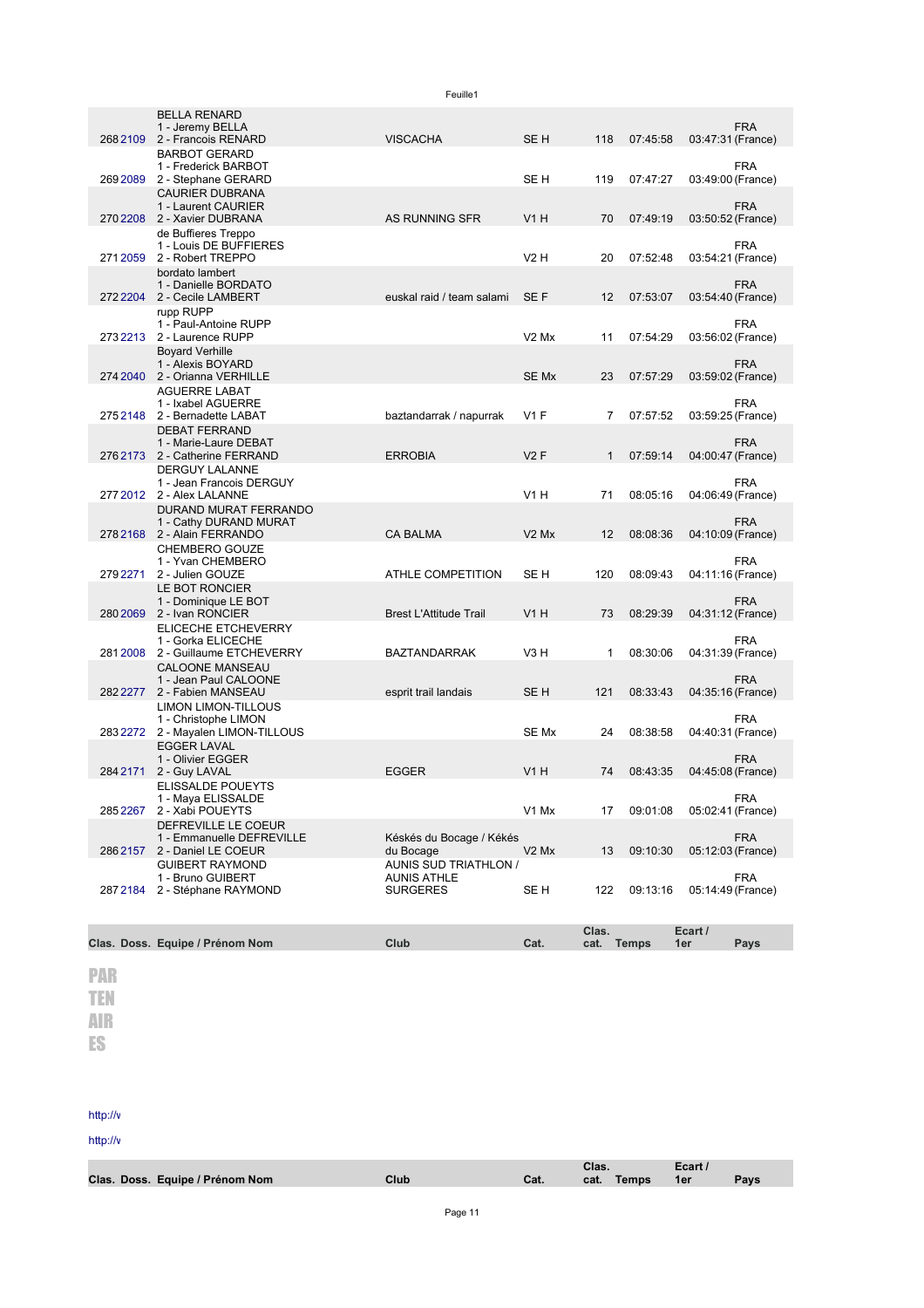|            | BEREAU BALEZTENA PLAZAOLA<br><b>ESNAOLA</b>                               |                              |                 |                |          |                   |                    |
|------------|---------------------------------------------------------------------------|------------------------------|-----------------|----------------|----------|-------------------|--------------------|
| 12221      | 1 - Martxel BEREAU BALEZTENA                                              |                              | SE H            | 1              | 03:58:27 |                   | <b>FRA</b>         |
|            | 2 - Xabier PLAZAOLA ESNAOLA<br><b>INSAUSTI ESNAOLA AIZPURU</b>            | manttale / oargi             |                 |                |          | 00:00:00 (France) |                    |
|            | LARRAÑAGA<br>1 - Iñaki INSAUSTI ESNAOLA                                   | Oargi Tolosa / Arrastaka     |                 |                |          |                   | <b>FRA</b>         |
|            | 22288 2 - Jon AIZPURU LARRAÑAGA                                           | Mendi Elkartea               | SE H            | 2              | 04:16:44 | 00:18:17 (France) |                    |
|            | OÑEDERRA IÑURRITEGI TOBAR<br><b>GOENAGA</b>                               |                              |                 |                |          |                   |                    |
|            | 1 - Ixaka OÑEDERRA IÑURRITEGI                                             | ANAITASUNA /                 |                 |                |          |                   | <b>FRA</b>         |
| 32304      | 2 - Joseba TOBAR GOENAGA<br><b>Passerat Sanvicente</b>                    | ARALARKO ADISKIDEAK SE H     |                 | 3              | 04:21:14 | 00:22:47 (France) |                    |
|            | 1 - Nahuel PASSERAT                                                       |                              |                 |                |          |                   | <b>FRA</b>         |
|            | 4 2306 2 - Lluis SANVICENTE<br>ELIZGOIEN ARRUTI PLAZA ARNAL               | Team Craft / Salming         | SE <sub>H</sub> | 4              | 04:22:33 | 00:24:06 (France) |                    |
|            | 1 - Joseba ELIZGOIEN ARRUTI                                               |                              |                 |                |          |                   | <b>FRA</b>         |
|            | 52263 2 - Unai PLAZA ARNAL<br>ARANAZ LAXALDE                              | baztango mendigoizaleak SE H |                 | 6              | 04:28:44 | 00:30:17 (France) |                    |
|            | 1 - Stéphane ARANAZ                                                       |                              |                 |                |          |                   | <b>FRA</b>         |
|            | 62037 2 - Frédéric LAXALDE<br><b>BALTHAZAR GAUBERT</b>                    | <b>SPUC Lasterka</b>         | V1H             | $\mathbf{1}$   | 04:36:22 | 00:37:55 (France) |                    |
|            | 1 - David BALTHAZAR                                                       | EPERVIER / RUNNING           |                 |                |          |                   | <b>FRA</b>         |
|            | 72192 2 - Gilles GAUBERT<br><b>HUILLET</b> metaireau                      | <b>ORDIZAN CLUB</b>          | <b>V1 H</b>     | 2              | 04:41:58 | 00:43:31 (France) |                    |
|            | 1 - Stéphane HUILLET                                                      |                              |                 |                |          |                   | <b>FRA</b>         |
|            | 82057 2 - Marc METAIREAU<br><b>Bignon Galpin</b>                          | team rhuners sarakorrika     | V1H             | 3              | 04:42:18 | 00:43:51 (France) |                    |
|            | 1 - Emmanuel BIGNON                                                       |                              |                 |                |          |                   | <b>FRA</b>         |
| 92260      | 2 - Thomas GALPIN<br>Branchereau Jehanno                                  |                              | SE H            | $\overline{7}$ | 04:45:00 | 00:46:33 (France) |                    |
|            | 1 - Adrien BRANCHEREAU                                                    |                              |                 |                |          |                   | <b>FRA</b>         |
|            | 102183 2 - Frédéric JEHANNO<br>LE BRIS PELOFI                             | Dromaderdre / Teamgouze SE H |                 | 8              | 04:45:10 | 00:46:43 (France) |                    |
|            | 1 - Cedric LE BRIS                                                        |                              |                 |                |          |                   | <b>FRA</b>         |
| 11 2011    | 2 - Thomas PELOFI<br><b>IRUBETAGOYENA SEILLAN</b>                         | <b>Team Rhuners</b>          | SE H            | 9              | 04:48:18 | 00:49:51 (France) |                    |
|            | 1 - Rene IRUBETAGOYENA                                                    |                              |                 |                |          |                   | <b>FRA</b>         |
|            | 12 2093 2 - Bernard SEILLAN<br>. PRIMAULT CHALES                          | <b>SPUC Lasterka</b>         | V1H             | 4              | 04:49:02 | 00:50:35 (France) |                    |
|            | 1 - Cédric PRIMAULT                                                       |                              |                 |                |          |                   | <b>FRA</b>         |
| 132301     | 2 - Rémi CHASLES<br><b>BECKER BELLOCQ</b>                                 | <b>Team Rhuners</b>          | SE H            | 10             | 04:49:32 | 00:51:05 (France) |                    |
|            | 1 - Florian BECKER                                                        | WAATEAM / AC                 |                 |                |          |                   | <b>FRA</b>         |
|            | 14 2116 2 - Ludovic BELLOCQ<br>Poupinet ZABALA                            | <b>POUILLON</b>              | SE <sub>H</sub> | 11             | 04:50:06 | 00:51:39 (France) |                    |
|            | 1 - Benoît POUPINET                                                       |                              |                 |                |          |                   | <b>FRA</b>         |
| 15 2 2 3 5 | 2 - Daniel ZABALA<br><b>IBANEZ POUCHOULOU</b>                             | <b>SPUC LASTERKA</b>         | V1H             | 5              | 04:52:57 | 00:54:30 (France) |                    |
|            | 1 - Inaki IBANEZ                                                          |                              |                 |                |          |                   | <b>FRA</b>         |
| 162220     | 2 - Olivier POUCHOULOU<br><b>DUBES LOUPS</b>                              |                              | SE <sub>H</sub> | 12             | 04:54:01 | 00:55:34 (France) |                    |
|            | 1 - Claire DUBES                                                          |                              |                 |                |          |                   | <b>FRA</b>         |
|            | 17 2174 2 - Jérôme LOUPS<br>Cangas REGUEIRO RODRIGUEZ                     | PBATrail                     | V1 Mx           | 1              | 04:54:32 | 00:56:05 (France) |                    |
|            | 1 - Ander CANGAS                                                          | Comebienymuevete /           |                 |                |          |                   | <b>ESP</b>         |
| 182300     | 2 - Sonia REGUEIRO RODRIGUEZ<br>CALDUMBIDE CALDUMBIDE                     | <b>CLUB WAA</b>              | SE Mx           | $\mathbf{1}$   | 04:57:53 |                   | 00:59:26 (Espagne) |
|            | 1 - Eric CALDUMBIDE                                                       |                              |                 |                |          |                   | FRA                |
|            | 19 2032 2 - Ramuntxo CALDUMBIDE<br><b>BOUZIGUES REMY</b>                  |                              | SE H            | 13             | 04:58:47 | 01:00:20 (France) |                    |
|            | 1 - Bruno BOUZIGUES                                                       | Team La Cordée / Running     |                 |                |          |                   | <b>FRA</b>         |
| 20 20 91   | 2 - Emmanuel REMY<br>Cabanillas Carrillo Mateo Chinchilla                 | Ordizan Club / Altitoy       | V1H             | 6              | 05:01:01 | 01:02:34 (France) |                    |
|            | 1 - Rafael CABANILLAS CARRILLO                                            |                              |                 |                |          |                   | <b>ESP</b>         |
| 21 2298    | 2 - Gorka MATEO CHINCHILLA<br>Arruti Uria Diaz Lopez                      | <b>TRAIL XTREM TEAM</b>      | SE H            | 14             | 05:01:34 |                   | 01:03:07 (Espagne) |
|            | 1 - Egoitz ARRUTI URIA                                                    |                              |                 |                |          |                   | <b>ESP</b>         |
| 22 2063    | 2 - Joseba DIAZ LOPEZ<br>Giraudet de Boudemange Giraudet de               | Xeye A.T                     | SE <sub>H</sub> | 15             | 05:03:42 |                   | 01:05:15 (Espagne) |
|            | Boudemange                                                                |                              |                 |                |          |                   |                    |
| 23 2031    | 1 - Stanislas GIRAUDET DE BOUDEMANGE<br>2 - Benoit GIRAUDET DE BOUDEMANGE |                              | SE H            | 16             | 05:05:34 | 01:07:07 (France) | <b>FRA</b>         |
|            | <b>Bailly Kouznetzoff</b>                                                 |                              |                 |                |          |                   |                    |
| 24 2224    | 1 - Quentin BAILLY<br>2 - Emeric KOUZNETZOFF                              | <b>ES Team</b>               | SE <sub>H</sub> | 17             | 05:08:38 | 01:10:11 (France) | <b>FRA</b>         |
|            | <b>MONGABURE Ostrowiecki</b>                                              |                              |                 |                |          |                   |                    |
| 25 22 11   | 1 - Herve MONGABURE<br>2 - Mari OSTROWIECKI                               |                              | SE Mx           | 2              | 05:09:59 | 01:11:32 (France) | <b>FRA</b>         |
|            | Bergé Errecart                                                            |                              |                 |                |          |                   |                    |
| 26 2285    | 1 - Peio BERGÉ<br>2 - Pantxoa ERRECART                                    | Périgueux Running            | SE <sub>H</sub> | 18             | 05:10:10 | 01:11:43 (France) | <b>FRA</b>         |
|            |                                                                           |                              |                 |                |          |                   |                    |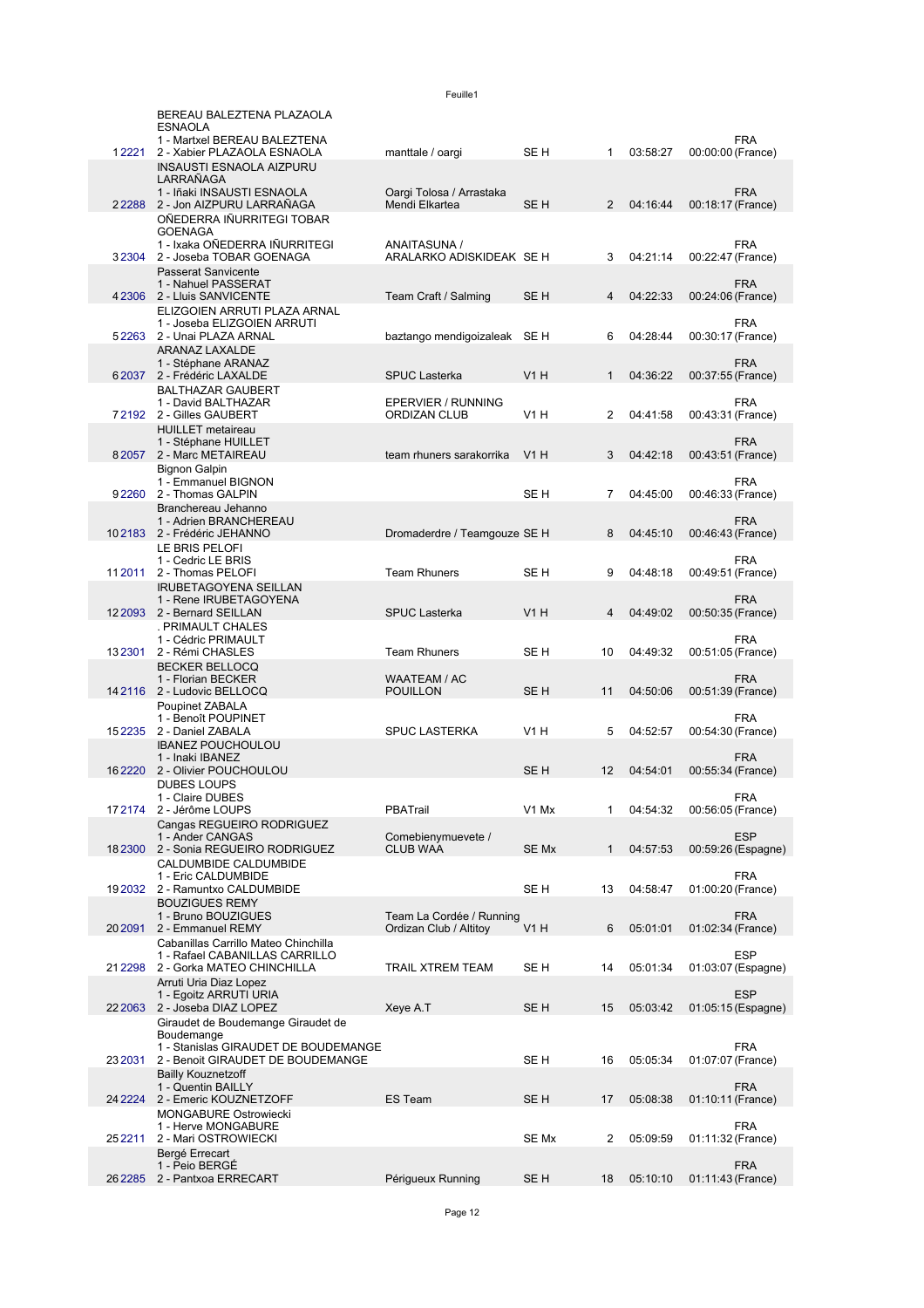|          | <b>Maucuit PELLE</b><br>1 - Sébastien MAUCUIT              | <b>Team Running Conseil</b>                                     |                  |              |          |                   | <b>FRA</b> |
|----------|------------------------------------------------------------|-----------------------------------------------------------------|------------------|--------------|----------|-------------------|------------|
| 27 21 25 | 2 - Anthony PELLE                                          | <b>Brest</b>                                                    | SE H             | 19           | 05:10:33 | 01:12:06 (France) |            |
|          | <b>Chasles Proust</b><br>1 - Olivier CHASLES               | <b>TREK TOURS</b>                                               |                  |              |          |                   | <b>FRA</b> |
|          | 28 2205 2 - Philippe PROUST                                | <b>ENDURANCE</b>                                                | <b>V2 H</b>      | $\mathbf{1}$ | 05:10:36 | 01:12:09 (France) |            |
|          | Iputcha Iputcha                                            |                                                                 |                  |              |          |                   |            |
|          | 1 - Manu IPUTCHA<br>29 2132 2 - Jean-Marie IPUTCHA         | Napurrak Espelette                                              | SE H             | 20           | 05:11:48 | 01:13:21 (France) | <b>FRA</b> |
|          | <b>BECARD Paulet</b>                                       |                                                                 |                  |              |          |                   |            |
|          | 1 - David BECARD<br>30 2155 2 - Franck PAULET              |                                                                 | SE <sub>H</sub>  | 21           | 05:12:19 | 01:13:52 (France) | <b>FRA</b> |
|          | Saint-paulit Van Overmeire                                 |                                                                 |                  |              |          |                   |            |
|          | 1 - Stephane SAINT-PAULIT                                  |                                                                 |                  |              |          |                   | <b>FRA</b> |
|          | 31 2305 2 - Gael VAN OVERMEIRE                             | Tojorn més a mount                                              | SE H             | 22           | 05:12:32 | 01:14:05 (France) |            |
|          | Gay Salendres<br>1 - André GAY                             |                                                                 |                  |              |          |                   | <b>FRA</b> |
|          | 322122 2 - Jean-Christophe SALENDRES                       | Les Zinzins des coteaux 31 V2 H                                 |                  | 2            | 05:13:08 | 01:14:41 (France) |            |
|          | Le Yondre Le Yondre<br>1 - Tristan LE YONDRE               |                                                                 |                  |              |          |                   | <b>FRA</b> |
|          | 332120 2 - Yoann LE YONDRE                                 |                                                                 | SE H             | 23           | 05:14:56 | 01:16:29 (France) |            |
|          | <b>Fouilleul Lerouille</b>                                 |                                                                 |                  |              |          |                   |            |
| 34 2269  | 1 - Nicolas FOUILLEUL<br>2 - Manuella LEROUILLE            | <b>KENYANS DU VENTOUX /</b><br>Aviron Bayonnais Triathlon SE Mx |                  | 3            | 05:17:18 | 01:18:51 (France) | <b>FRA</b> |
|          | <b>CAMERON Clignet</b>                                     |                                                                 |                  |              |          |                   |            |
|          | 1 - Sarah CAMERON                                          |                                                                 |                  |              |          |                   | <b>FRA</b> |
| 352214   | 2 - Marion CLIGNET<br><b>DEBEUF ORLHAC</b>                 | Blagnac/team errea                                              | $V1$ F           | 1            | 05:17:43 | 01:19:16 (France) |            |
|          | 1 - Guillaume DEBEUF                                       | <b>URTXINTXAC</b>                                               |                  |              |          |                   | <b>FRA</b> |
| 362253   | 2 - Jean-Marie ORLHAC                                      | <b>HASPARREN</b>                                                | SE <sub>H</sub>  | 24           | 05:20:01 | 01:21:34 (France) |            |
|          | dauch labonne<br>1 - Frederic DAUCH                        |                                                                 |                  |              |          |                   | <b>FRA</b> |
|          | 37 2158 2 - Laurent LABONNE                                | coursapieds                                                     | SE H             | 25           | 05:20:28 | 01:22:01 (France) |            |
|          | <b>Gaultier Perrie</b><br>1 - Thibaut GAULTIER             | ACM running club / CA                                           |                  |              |          |                   | <b>FRA</b> |
| 38 2080  | 2 - Jordy PERRIE                                           | <b>BALMA</b>                                                    | SE <sub>H</sub>  | 26           | 05:21:54 | 01:23:27 (France) |            |
|          | <b>CALVO UHART</b>                                         |                                                                 |                  |              |          |                   |            |
| 392038   | 1 - Samuel CALVO<br>2 - Serge UHART                        | <b>HIRU KIROL HENDAIA</b>                                       | SE H             | 27           | 05:24:45 | 01:26:18 (France) | <b>FRA</b> |
|          | DUPEROU INDABURU                                           |                                                                 |                  |              |          |                   |            |
|          | 1 - Pettan DUPEROU                                         |                                                                 |                  |              |          |                   | <b>FRA</b> |
| 40 20 67 | 2 - Jean Michel INDABURU<br>duhalde lazcanotegui           |                                                                 | SE <sub>H</sub>  | 28           | 05:26:38 | 01:28:11 (France) |            |
|          | 1 - Severine DUHALDE                                       |                                                                 |                  |              |          |                   | <b>FRA</b> |
|          | 41 2215 2 - Didier LAZCANOTEGUI                            | team xuriak                                                     | V1 Mx            | 2            | 05:26:43 | 01:28:16 (France) |            |
|          | <b>BRIAND DUCOMMUN</b><br>1 - Jocelyn BRIAND               |                                                                 |                  |              |          |                   | <b>FRA</b> |
| 412106   | 2 - Clément DUCOMMUN                                       |                                                                 | SE <sub>H</sub>  | 29           | 05:26:43 | 01:28:16 (France) |            |
|          | <b>LONGIS TREY</b><br>1 - Charlotte LONGIS                 |                                                                 |                  |              |          |                   | <b>FRA</b> |
| 432226   | 2 - Raymond TREY                                           | oloron ô béarn sport nature V1 Mx                               |                  | 3            | 05:28:09 | 01:29:42 (France) |            |
|          | <b>MENAUT RIPOCHE</b>                                      |                                                                 |                  |              |          |                   |            |
|          | 1 - Richard MENAUT<br>44 2016 2 - Jean-Francois RIPOCHE    | CA MORCENX / natura run<br>40                                   | <b>V1 H</b>      | 7            | 05:28:20 | 01:29:53 (France) | <b>FRA</b> |
|          | <b>CHEVALIER DUFOUR</b>                                    |                                                                 |                  |              |          |                   |            |
|          | 1 - Lionel CHEVALIER                                       |                                                                 |                  |              |          |                   | <b>FRA</b> |
| 452005   | 2 - Maxime DUFOUR<br><b>Cardin Piot</b>                    | <b>VISCACHA</b>                                                 | <b>V4 H</b>      | 1            | 05:29:03 | 01:30:36 (France) |            |
|          | 1 - Arnaud CARDIN                                          |                                                                 |                  |              |          |                   | <b>FRA</b> |
| 462049   | 2 - Audrey PIOT<br><b>DESHAYES NIETO</b>                   | <b>Baztandarrak</b>                                             | V1 Mx            | 4            | 05:29:10 | 01:30:43 (France) |            |
|          | 1 - Guillaume DESHAYES                                     |                                                                 |                  |              |          |                   | <b>FRA</b> |
| 472188   | 2 - Philippe NIETO                                         | oloronObearn sport nature V1 H                                  |                  | 8            | 05:29:38 | 01:31:11 (France) |            |
|          | dejean laffont<br>1 - David DEJEAN                         |                                                                 |                  |              |          |                   | <b>FRA</b> |
| 482131   | 2 - Richard LAFFONT                                        | ttr09 / TTR09                                                   | <b>V1 H</b>      | 9            | 05:29:50 | 01:31:23 (France) |            |
|          | Eyheramouno Negueloua                                      |                                                                 |                  |              |          |                   |            |
| 49 20 95 | 1 - Florent EYHERAMOUNO<br>2 - Sebastien NEGUELOUA         | Euskal Raid                                                     | ES Mx            | 1            | 05:32:15 | 01:33:48 (France) | <b>FRA</b> |
|          | janicot Vandeville                                         |                                                                 |                  |              |          |                   |            |
|          | 1 - Yann JANICOT                                           | COURS VTT Trail de                                              |                  |              |          |                   | <b>FRA</b> |
|          | 50 2072 2 - Flavie VANDEVILLE<br><b>BARONNET COUTURIER</b> | l'Aqueduc                                                       | SE Mx            | 4            | 05:33:36 | 01:35:09 (France) |            |
|          | 1 - Régis BARONNET                                         |                                                                 |                  |              |          |                   | <b>FRA</b> |
|          | 51 2200 2 - Anthony COUTURIER                              |                                                                 | SE H             | 30           | 05:34:16 | 01:35:49 (France) |            |
|          | sauffisseau senderain<br>1 - José SAUFFISSEAU              |                                                                 |                  |              |          |                   | <b>FRA</b> |
| 522150   | 2 - Peio SENDERAIN                                         |                                                                 | V <sub>1</sub> H | 10           | 05:34:38 | 01:36:11 (France) |            |
|          | <b>CHALLET SUZANNE</b><br>1 - Mathias CHALLET              |                                                                 |                  |              |          |                   | <b>FRA</b> |
| 53 2077  | 2 - Romain SUZANNE                                         | KOSTABERDE                                                      | SE H             | 31           | 05:34:53 | 01:36:26 (France) |            |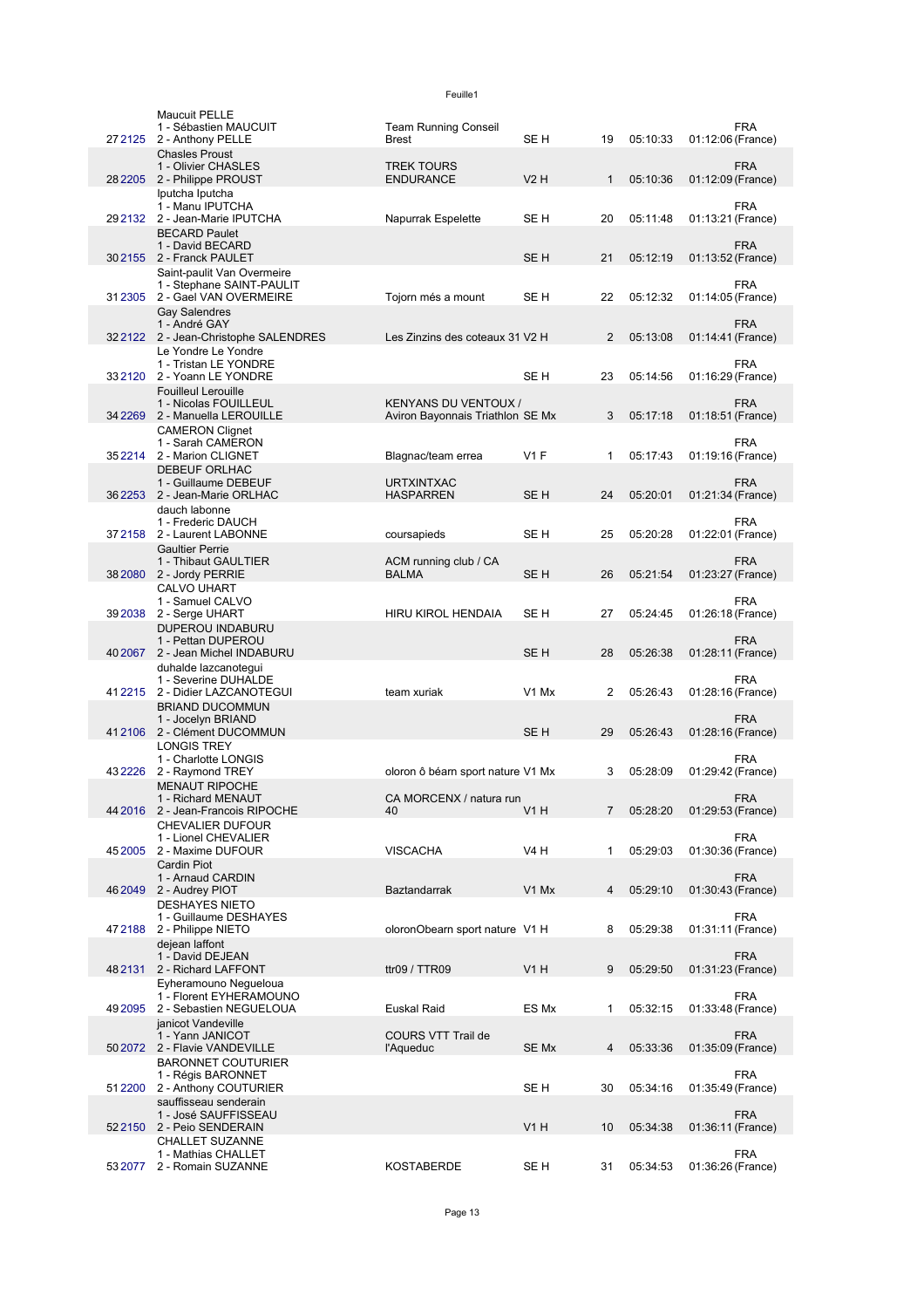|          |                                                                                                              | Feuille1                                         |                               |    |          |                                  |
|----------|--------------------------------------------------------------------------------------------------------------|--------------------------------------------------|-------------------------------|----|----------|----------------------------------|
|          | <b>BEAUFILS PICOT</b><br>1 - Benoit BEAUFILS<br>54 2222 2 - Romuald PICOT                                    |                                                  | V1H                           | 11 | 05:34:58 | <b>FRA</b><br>01:36:31 (France)  |
|          | bigeon ferrati<br>1 - Christophe BIGEON<br>55 2275 2 - Irené FERRATI                                         |                                                  | V1H                           | 12 | 05:36:48 | <b>FRA</b><br>01:38:21 (France)  |
|          | mihura Mihura<br>1 - Gabi MIHURA                                                                             |                                                  |                               |    |          | <b>FRA</b>                       |
|          | 56 2240 2 - Raphael MIHURA<br>ELISSETCHE ELISSETCHE<br>1 - Laure ELISSETCHE                                  |                                                  | SE <sub>H</sub>               | 32 | 05:37:00 | 01:38:33 (France)<br><b>FRA</b>  |
|          | 57 2292 2 - Ramuntxo ELISSETCHE<br>Aramburu Yustéde<br>1 - Jean-François ARAMBURU                            | <b>BAZTANDARRAK</b>                              | SE Mx                         | 5  | 05:38:12 | 01:39:45 (France)<br><b>FRA</b>  |
|          | 58 2124 2 - Alain YUSTÉDE<br>Cuvala IRUBETAGOYENA                                                            | Sara korrika                                     | V1H                           | 13 | 05:38:49 | 01:40:22 (France)                |
|          | 1 - Jean Baptiste CUYALA<br>58 2243 2 - Fani IRUBETAGOYENA<br>ACHEMOUKH BOUGAULT                             | Aigles de Pau                                    | SE Mx                         | 6  | 05:38:49 | <b>FRA</b><br>01:40:22 (France)  |
|          | 1 - Jean-Claude ACHEMOUKH<br>602145 2 - Anthony BOUGAULT                                                     |                                                  | SE H                          | 33 | 05:38:50 | <b>FRA</b><br>01:40:23 (France)  |
|          | ARTOLA UGALDE LARRAÑAGA SÁEZ DE<br><b>NANCLARES</b><br>1 - Xabier ARTOLA UGALDE<br>2 - Jon LARRAÑAGA SÁEZ DE | <b>BETIKO BUELTA / Betiko</b>                    |                               |    |          | <b>ESP</b>                       |
| 612294   | <b>NANCLARES</b><br>Masson METAIREAU                                                                         | buelta                                           | <b>V1 H</b>                   | 14 | 05:39:25 | 01:40:58 (Espagne)               |
| 62 20 71 | 1 - Yvan MASSON<br>2 - Marie-Cécile METAIREAU<br><b>IZAAC LARROQUE</b>                                       | <b>Team RHUNERS</b>                              | V <sub>1</sub> M <sub>x</sub> | 5  | 05:39:36 | <b>FRA</b><br>01:41:09 (France)  |
| 63 2273  | 1 - Aurélien LARROQUE<br>2 - Jean Marie IZAAC                                                                | <b>XIBEROTARRAK</b>                              | SE H                          | 34 | 05:40:01 | <b>FRA</b><br>01:41:34 (France)  |
|          | faure MYRTHE<br>1 - Jimmy MYRTHE<br>64 2130 2 - Johann FAURE                                                 |                                                  | SE <sub>H</sub>               | 35 | 05:40:33 | <b>FRA</b><br>01:42:06 (France)  |
|          | LAJUS OLIVIER<br>1 - Fabrice LAJUS<br>65 2258 2 - Mathieu OLIVIER                                            | Les Coureurs du Vic-Bilh                         | SE H                          | 36 | 05:41:01 | <b>FRA</b><br>01:42:34 (France)  |
|          | <b>CAZAUX MARCHENAY</b><br>1 - Alexandre CAZAUX                                                              |                                                  | V1H                           |    |          | <b>FRA</b>                       |
|          | 662170 2 - Philippe MARCHENAY<br><b>MARCOTTE SIEULANNE</b><br>1 - Jean Baptiste MARCOTTE                     | <b>AC POUILLON</b>                               |                               | 15 | 05:41:18 | 01:42:51 (France)<br><b>FRA</b>  |
|          | 67 2264 2 - Bertrand SIEULANNE<br>ARNAL-BREZUN BELLON<br>1 - Didier ARNAL-BREZUN                             |                                                  | SE H                          | 37 | 05:41:21 | 01:42:54 (France)<br><b>FRA</b>  |
|          | 68 2009 2 - Daniel BELLON<br>Etchepareborde MARTOCQ                                                          | <b>CA BALMA</b>                                  | V2H                           | 3  | 05:41:37 | 01:43:10 (France)                |
| 69 2279  | 1 - Xabi ETCHEPAREBORDE<br>2 - Vincent MARTOCQ<br>Antoine Iratzoguy                                          |                                                  | SE H                          | 38 | 05:42:19 | <b>FRA</b><br>01:43:52 (France)  |
| 702169   | 1 - Jerome ANTOINE<br>2 - Jean Christophe IRATZOQUY<br>Estevez Salaberria                                    | Virbac team / Coureur du<br>VIC bilh             | V1H                           | 16 | 05:42:29 | <b>FRA</b><br>01:44:02 (France)  |
| 71 2278  | 1 - Iñigo ESTEVEZ<br>2 - Oier SALABERRIA                                                                     | Elorrio Gamboa Team                              | SE Mx                         | 7  | 05:43:46 | <b>ESP</b><br>01:45:19 (Espagne) |
|          | PORTOLAN SENTOST<br>1 - Celine PORTOLAN<br>722160 2 - Benoit SENTOST                                         | AFUM TEAM AUTERIVE                               | SE Mx                         | 8  | 05:45:24 | <b>FRA</b><br>01:46:57 (France)  |
| 73 21 34 | <b>ALFIERI Lefebvre</b><br>1 - Christian ALFIERI<br>2 - Sebastien LEFEBVRE                                   | Bordeaux Atlé / Bordeaux<br>Athlé                | <b>V1 H</b>                   | 17 | 05:46:03 | <b>FRA</b><br>01:47:36 (France)  |
|          | maribel nerea<br>1 - Sanchez Flores MARIBEL<br>74 2307 2 - Martinez Urruzola NEREA                           | pedrezuela trail / hoka<br>team-pedrezuela trail | V1F                           | 2  |          | <b>FRA</b>                       |
|          | Elissagaray Izquierdo<br>1 - Yon ELISSAGARAY                                                                 |                                                  |                               |    | 05:46:19 | 01:47:52 (France)<br><b>FRA</b>  |
| 752182   | 2 - Nicolas IZQUIERDO<br><b>VILLAIN Xavier</b><br>1 - Benoit VILLAIN                                         |                                                  | SE H                          | 39 | 05:47:06 | 01:48:39 (France)<br><b>FRA</b>  |
| 76 2041  | 2 - Thibault XAVIER<br><b>DUPOUY ST AUBIN</b>                                                                |                                                  | V1H                           | 18 | 05:47:28 | 01:49:01 (France)                |
| 77 2020  | 1 - Sebastien ST AUBIN<br>2 - Nicolas DUPOUY<br><b>CAZEAU NIORT</b>                                          | <b>COB</b>                                       | SE H                          | 40 | 05:48:46 | <b>FRA</b><br>01:50:19 (France)  |
| 782179   | 1 - Christophe CAZEAU<br>2 - Eric NIORT<br><b>Iker JUAN MARI</b>                                             | <b>EGGER</b>                                     | V1H                           | 19 | 05:48:50 | <b>FRA</b><br>01:50:23 (France)  |
| 79 2218  | 1 - Olabarria Larizgoitia IKER<br>2 - Yandiola Idirin JUAN MARI                                              | Goikogane                                        | SE H                          | 42 | 05:49:33 | <b>FRA</b><br>01:51:06 (France)  |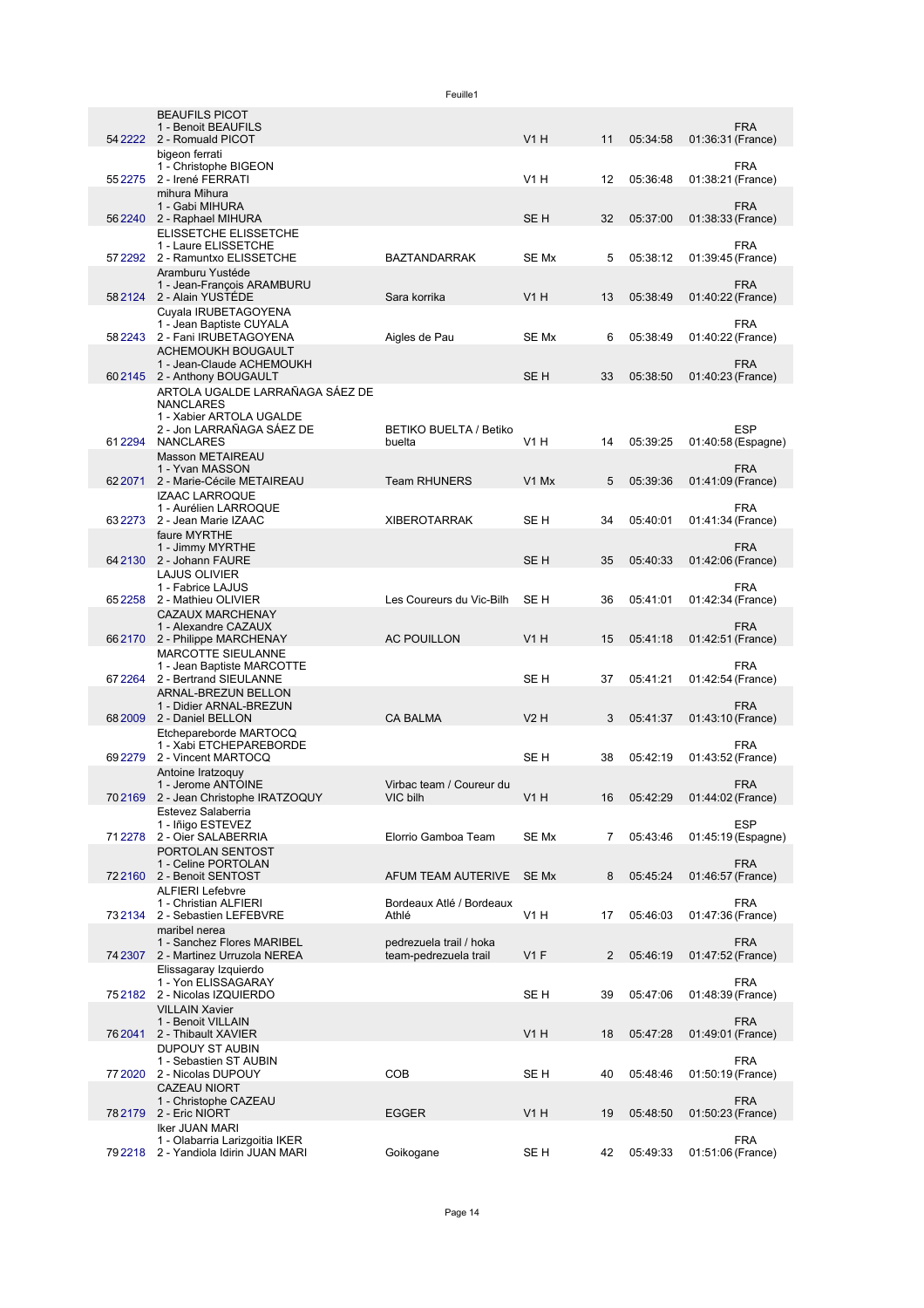|          | <b>LANCEAU MIGUELGORRY</b><br>1 - Astrid LANCEAU     |                                                   |                 |              |          | <b>FRA</b>                               |
|----------|------------------------------------------------------|---------------------------------------------------|-----------------|--------------|----------|------------------------------------------|
| 80 20 26 | 2 - Murielle MIGUELGORRY                             | <b>PBA Trail</b>                                  | SE F            | $\mathbf{1}$ | 05:49:34 | 01:51:07 (France)                        |
|          | ANDRON LOUSSALEZ<br>1 - Jean Christophe ANDRON       |                                                   |                 |              |          | <b>FRA</b>                               |
| 802280   | 2 - Richard LOUSSALEZ                                |                                                   | SE H            | 43           | 05:49:34 | 01:51:07 (France)                        |
|          | <b>CAMBOT Hautclocg</b><br>1 - Denis CAMBOT          |                                                   |                 |              |          | <b>FRA</b>                               |
| 82 2068  | 2 - Julien HAUTCLOCQ                                 |                                                   | <b>V1 H</b>     | 20           | 05:49:48 | 01:51:21 (France)                        |
|          | <b>BOURGET PENISSON</b><br>1 - Mickael BOURGET       | ATHLETIC CLUB PAYS                                |                 |              |          | <b>FRA</b>                               |
| 832121   | 2 - Eric PENISSON                                    | <b>D'ANCENIS</b>                                  | V1 H            | 21           | 05:50:17 | 01:51:50 (France)                        |
|          | <b>Hardoy Meyer</b><br>1 - Pierre HARDOY             |                                                   |                 |              |          | <b>FRA</b>                               |
| 84 2073  | 2 - Vincent MEYER                                    | Pottoks taldeak                                   | ES H            | $\mathbf{1}$ | 05:50:53 | 01:52:26 (France)                        |
|          | bergara Lamothe<br>1 - Stéphane LAMOTHE              |                                                   |                 |              |          | <b>FRA</b>                               |
| 84 20 28 | 2 - Benat BERGARA                                    | spuc lasterka                                     | <b>V1 H</b>     | 22           | 05:50:53 | 01:52:26 (France)                        |
|          | saivres URRUTY<br>1 - Mathieu SAIVRES                |                                                   |                 |              |          | <b>FRA</b>                               |
|          | 862144 2 - Manuel URRUTY                             |                                                   | SE <sub>H</sub> | 44           | 05:51:04 | 01:52:37 (France)                        |
|          | DAURIAC LAIGNELET<br>1 - Hervé DAURIAC               | Velo Club Lannemezan /<br>Bm Coaching / Vélo Club |                 |              |          | <b>FRA</b>                               |
|          | 87 2126 2 - Christophe LAIGNELET                     | Lannemezan                                        | V1 H            | 23           | 05:51:39 | 01:53:12 (France)                        |
|          | <b>Coutures Larronde</b><br>1 - David COUTURES       |                                                   |                 |              |          | <b>FRA</b>                               |
| 882190   | 2 - Pierre LARRONDE                                  | Asspcub                                           | <b>V1 H</b>     | 24           | 05:51:43 | 01:53:16 (France)                        |
|          | <b>BOISRAME PESSANS</b>                              |                                                   |                 |              |          |                                          |
| 892079   | 1 - Hervé BOISRAME<br>2 - Maialen PESSANS            | <b>PBA Trail</b>                                  | SE Mx           | 9            | 05:51:54 | <b>FRA</b><br>01:53:27 (France)          |
|          | PANIAGUA SEYCHAL                                     |                                                   |                 |              |          |                                          |
|          | 1 - Anthony PANIAGUA<br>90 2013 2 - Mattin SEYCHAL   | <b>BAZTANDARRAK</b>                               | SE <sub>H</sub> | 45           | 05:52:21 | <b>FRA</b><br>01:53:54 (France)          |
|          | <b>Gaubert Morin</b>                                 |                                                   |                 |              |          |                                          |
| 912111   | 1 - Nicolas GAUBERT<br>2 - Marc MORIN                | Roc                                               | V2H             | 4            | 05:52:22 | <b>FRA</b><br>01:53:55 (France)          |
|          | Legrand Legrand                                      |                                                   |                 |              |          |                                          |
| 92 20 64 | 1 - Bruno LEGRAND<br>2 - Hugo LEGRAND                | AS Orange Cesson / EAPB SE H                      |                 | 46           | 05:53:29 | <b>FRA</b><br>01:55:02 (France)          |
|          | gimenez hernandez                                    |                                                   |                 |              |          |                                          |
| 932141   | 1 - Stephane GIMENEZ<br>2 - Florian HERNANDEZ        | COB                                               | SE H            | 47           | 05:54:20 | FRA<br>01:55:53 (France)                 |
|          | Inchauspé Oçafrain                                   |                                                   |                 |              |          |                                          |
| 94 2088  | 1 - Benat INCHAUSPE<br>2 - Jean-Marie OÇAFRAIN       |                                                   | SE <sub>H</sub> | 48           | 05:54:28 | <b>FRA</b><br>01:56:01 (France)          |
|          | DAMESTOY SETOAIN                                     |                                                   |                 |              |          |                                          |
| 952189   | 1 - Nicolas DAMESTOY<br>2 - Andoni SETOAIN           | Kostaberde                                        | SE H            | 49           | 05:55:26 | <b>FRA</b><br>01:56:59 (France)          |
|          | bricault saint laurent                               |                                                   |                 |              |          |                                          |
| 962250   | 1 - Philippe BRICAULT<br>2 - Patrick SAINT LAURENT   | 1000 pattes vicquois                              | <b>V2 H</b>     | 5            | 05:55:28 | <b>FRA</b><br>01:57:01 (France)          |
|          | ROLLET. VANHEMS                                      |                                                   |                 |              |          |                                          |
|          | 1 - Vincent ROLLET.<br>97 2268 2 - Franck VANHEMS    | <b>ERROBIA</b>                                    | SE H            | 50           | 05:56:13 | <b>FRA</b><br>01:57:46 (France)          |
|          | ELGARRESTA LIZARDI                                   |                                                   |                 |              |          |                                          |
| 982303   | 1 - Xabier ELGARRESTA<br>2 - Iker LIZARDI            | <b>OIARGI</b>                                     | SE H            | 52           | 05:56:34 | <b>FRA</b><br>01:58:07 (France)          |
|          | <b>BOIDIN DUPRAT</b>                                 |                                                   |                 |              |          |                                          |
| 99 2017  | 1 - Stéphane BOIDIN<br>2 - Stéphane DUPRAT           |                                                   | V1 H            | 25           | 05:56:40 | FRA<br>01:58:13 (France)                 |
|          | brandel SEGOVIANO                                    |                                                   |                 |              |          |                                          |
| 100 2227 | 1 - Grégory BRANDEL<br>2 - Stéphanie SEGOVIANO       | PBA TRAIL                                         | SE Mx           | 10           | 05:58:01 | FRA<br>01:59:34 (France)                 |
|          | <b>CLAVERIE LETOMBE</b>                              |                                                   |                 |              |          |                                          |
| 1012210  | 1 - Romain CLAVERIE<br>2 - Eric LETOMBE              | pompier ANGLET                                    | SE H            | 53           | 05:58:08 | FRA<br>01:59:41 (France)                 |
|          | laborie marsan                                       |                                                   |                 |              |          |                                          |
| 102 2044 | 1 - Nicolas LABORIE<br>2 - Frédéric MARSAN           | ac pouillon                                       | <b>V1 H</b>     | 26           | 05:58:37 | FRA                                      |
|          | <b>DRUART LIEVRE</b>                                 |                                                   |                 |              |          | 02:00:10 (France)                        |
| 1032225  | 1 - Emmanuel DRUART                                  |                                                   | V1 H            | 27           | 05:58:43 | FRA                                      |
|          | 2 - Francois LIEVRE<br><b>ELDUAYEN PENE</b>          | cercle paul bert rennes                           |                 |              |          | 02:00:16 (France)                        |
|          | 1 - Fabrice ELDUAYEN                                 |                                                   |                 |              |          | FRA                                      |
|          | 104 2096 2 - Benoît PENE<br>Bache-gabrielsen Vincent |                                                   | SE H            | 54           | 05:59:36 | 02:01:09 (France)                        |
|          | 1 - Hervé BACHE-GABRIELSEN                           |                                                   |                 |              |          | <b>FRA</b>                               |
| 1052021  | 2 - David VINCENT<br>habasque mauguen                |                                                   | V1H             | 28           | 05:59:42 | 02:01:15 (France)                        |
|          | 1 - Claude HABASQUE<br>106 2246 2 - David MAUGUEN    | team habasque                                     | V1H             | 29           |          | <b>FRA</b><br>06:00:05 02:01:38 (France) |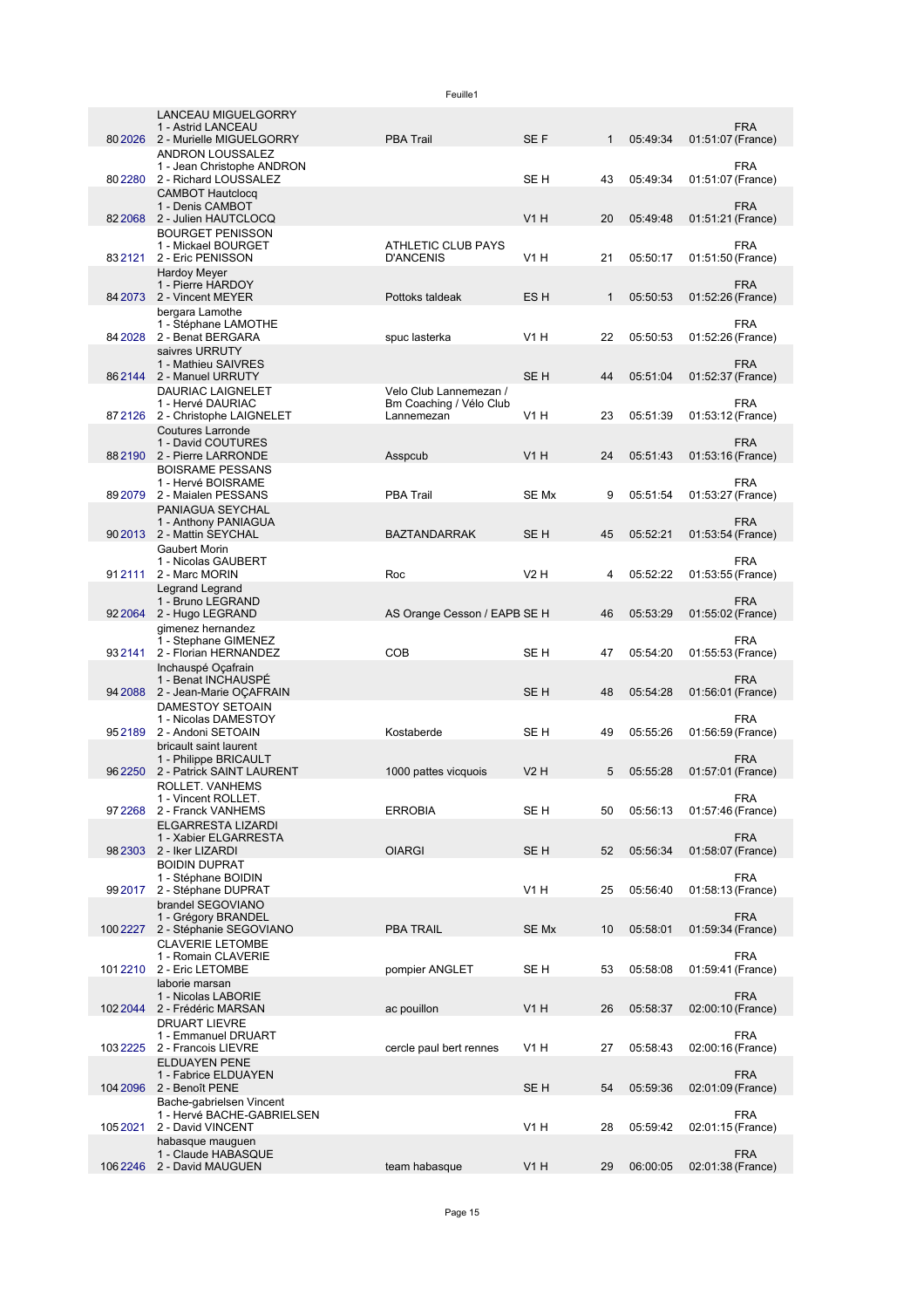|           | <b>LINARES PETRISSANS</b><br>1 - Frédéric LINARES                                     |                                |                  |    |          |                   | <b>FRA</b>                      |
|-----------|---------------------------------------------------------------------------------------|--------------------------------|------------------|----|----------|-------------------|---------------------------------|
| 1072113   | 2 - Frédéric PETRISSANS<br><b>BISCAICHIPY GAUDRY</b>                                  |                                | SE H             | 55 | 06:00:19 | 02:01:52 (France) |                                 |
|           | 1 - Pascal BISCAICHIPY<br>108 2007 2 - Benjamin GAUDRY                                |                                | SE <sub>H</sub>  | 56 | 06:01:05 | 02:02:38 (France) | <b>FRA</b>                      |
|           | Le Goc Vilboux<br>1 - Kevin LE GOC                                                    |                                |                  |    |          |                   | <b>FRA</b>                      |
| 1092261   | 2 - Florent VILBOUX<br>German Almagro Senosiain Murillo                               |                                | SE H             | 57 | 06:01:14 | 02:02:47 (France) |                                 |
|           | 1 - Alejo GERMAN ALMAGRO<br>110 2233 2 - David SENOSIAIN MURILLO                      | Trizurko                       | <b>V1 H</b>      | 30 | 06:01:43 | 02:03:16 (France) | <b>FRA</b>                      |
|           | Ducrocq Remeter<br>1 - Benoit DUCROCQ<br>1112105 2 - Fabien REMETER<br>aussel graciet |                                | V <sub>1</sub> H | 31 | 06:02:31 |                   | <b>FRA</b><br>02:04:04 (France) |
|           | 1 - Frederic AUSSEL<br>1122212 2 - Jerome GRACIET                                     | adixki pompa                   | <b>V1 H</b>      | 32 | 06:02:44 | 02:04:17 (France) | <b>FRA</b>                      |
|           | <b>BAREYRE BONNEMAYRE</b><br>1 - Cyril BAREYRE                                        |                                |                  |    |          |                   | <b>FRA</b>                      |
| 113 2033  | 2 - Pierre BONNEMAYRE                                                                 |                                | SE H             | 58 | 06:02:46 | 02:04:19 (France) |                                 |
|           | CADO Le Borgne<br>1 - Kevin CADO<br>114 2296 2 - Guillaume LE BORGNE                  | <b>Nantes Triathlon</b>        | SE H             | 59 | 06:02:51 | 02:04:24 (France) | <b>FRA</b>                      |
|           | <b>CAMBERABERO PARSAT</b><br>1 - Cedric CAMBERABERO<br>1152143 2 - Benjamin PARSAT    | <b>COB</b>                     | SE H             | 60 | 06:04:29 | 02:06:02 (France) | <b>FRA</b>                      |
|           | <b>Badetz ROMAN</b><br>1 - David BADETZ                                               |                                |                  |    |          |                   | <b>FRA</b>                      |
|           | 116 2249 2 - Julien ROMAN<br><b>FILY VILBOUX</b>                                      | <b>Team Xuriak</b>             | SE <sub>H</sub>  | 61 | 06:06:36 | 02:08:09 (France) |                                 |
|           | 1 - Pierre FILY                                                                       | Villenave d'Ornon              |                  |    | 06:08:34 |                   | <b>FRA</b>                      |
|           | 1172140 2 - Vincent VILBOUX<br><b>DAGUERRE HOUSSET</b>                                |                                | SE H             | 62 |          |                   | 02:10:07 (France)               |
|           | 1 - Pascal DAGUERRE<br>118 2084 2 - Guy HOUSSET                                       |                                | <b>V1 H</b>      | 33 | 06:08:47 | 02:10:20 (France) | <b>FRA</b>                      |
|           | Sinan Sinan<br>1 - Xavier SINAN<br>119 2202 2 - François SINAN                        | Team Barajas                   | SE H             | 63 | 06:08:49 | 02:10:22 (France) | FRA                             |
|           | biard suilhard<br>1 - Antoine BIARD                                                   |                                |                  |    |          |                   | <b>FRA</b>                      |
|           | 120 2081 2 - Thierry SUILHARD<br><b>Brilloux Poirault</b>                             |                                | SE <sub>H</sub>  | 64 | 06:09:53 | 02:11:26 (France) |                                 |
|           | 1 - Patrick BRILLOUX<br>121 2066 2 - Alain POIRAULT                                   | <b>AR Cherveux</b>             | V2H              | 6  | 06:10:14 | 02:11:47 (France) | FRA                             |
|           | <b>BELLOCQ MONGELOUS</b><br>1 - Thierry BELLOCQ<br>122 2015 2 - Michel MONGELOUS      | Les coureurs du Soubestre V1 H |                  | 34 | 06:10:37 | 02:12:10 (France) | <b>FRA</b>                      |
| 123 2054  | <b>ALARCON VIOLLET</b><br>1 - Benoit ALARCON                                          |                                | SE H             | 65 | 06:10:41 | 02:12:14 (France) | FRA                             |
|           | 2 - Remi VIOLLET<br><b>MAURIEGE trehet</b><br>1 - Mathieu MAURIEGE                    |                                |                  |    |          |                   | <b>FRA</b>                      |
|           | 124 2299 2 - Yoan TREHET<br>dubert lalaque                                            |                                | SE <sub>H</sub>  | 66 | 06:11:07 | 02:12:40 (France) |                                 |
| 1252110   | 1 - Jullien DUBERT<br>2 - Matthieu LALAGUE                                            |                                | SE H             | 67 | 06:11:41 | 02:13:14 (France) | <b>FRA</b>                      |
|           | <b>BOURNONVILLE LAFONT</b><br>1 - Philippe BOURNONVILLE                               |                                |                  |    |          |                   | <b>FRA</b>                      |
| 126 2098  | 2 - Franck LAFONT<br>ETCHELET JAUREITO                                                | <b>CA BALMA</b>                | <b>V1 H</b>      | 35 | 06:11:44 | 02:13:17 (France) |                                 |
| 127 2085  | 1 - Jean-Michel ETCHELET<br>2 - Jean-Bernard JAUREITO                                 |                                | V1 H             | 36 | 06:12:03 |                   | <b>FRA</b><br>02:13:36 (France) |
|           | <b>ARCHIDOIT BOSCQ</b><br>1 - Mathieu ARCHIDOIT                                       |                                |                  |    |          |                   | <b>FRA</b>                      |
| 128 2 234 | 2 - Daniel BOSCQ<br><b>GRAILLE SCHUMACHER</b>                                         | OAK team                       | SE <sub>H</sub>  | 68 | 06:13:03 | 02:14:36 (France) |                                 |
|           | 1 - Jeremie GRAILLE                                                                   |                                |                  |    |          |                   | <b>FRA</b>                      |
|           | 129 2154 2 - Valerie SCHUMACHER<br><b>ABADIE ALAVERDOV</b>                            | <b>ASSP VERGEZE</b>            | V1 Mx            | 6  | 06:13:09 | 02:14:42 (France) |                                 |
|           | 1 - Hélène ABADIE<br>130 2237 2 - Gérald ALAVERDOV                                    | Running Club de la Lèze        | SE Mx            | 11 | 06:14:00 | 02:15:33 (France) | <b>FRA</b>                      |
|           | DUVERT puchu<br>1 - Patrice DUVERT<br>131 2175 2 - Emmanuelle PUCHU                   | team xuriak                    | V1 Mx            | 7  | 06:14:09 |                   | <b>FRA</b><br>02:15:42 (France) |
|           | <b>CIBAT DARRIBERE</b><br>1 - Denis CIBAT<br>1322177 2 - Nicolas DARRIBERE            |                                | V1H              | 37 | 06:16:38 |                   | <b>FRA</b><br>02:18:11 (France) |
|           | CHEYSSOU ORRETEGUY                                                                    |                                |                  |    |          |                   | <b>FRA</b>                      |
|           | 1 - Elodie CHEYSSOU<br>133 2034 2 - Damien ORRETEGUY                                  |                                | SE Mx            | 12 | 06:16:42 | 02:18:15 (France) |                                 |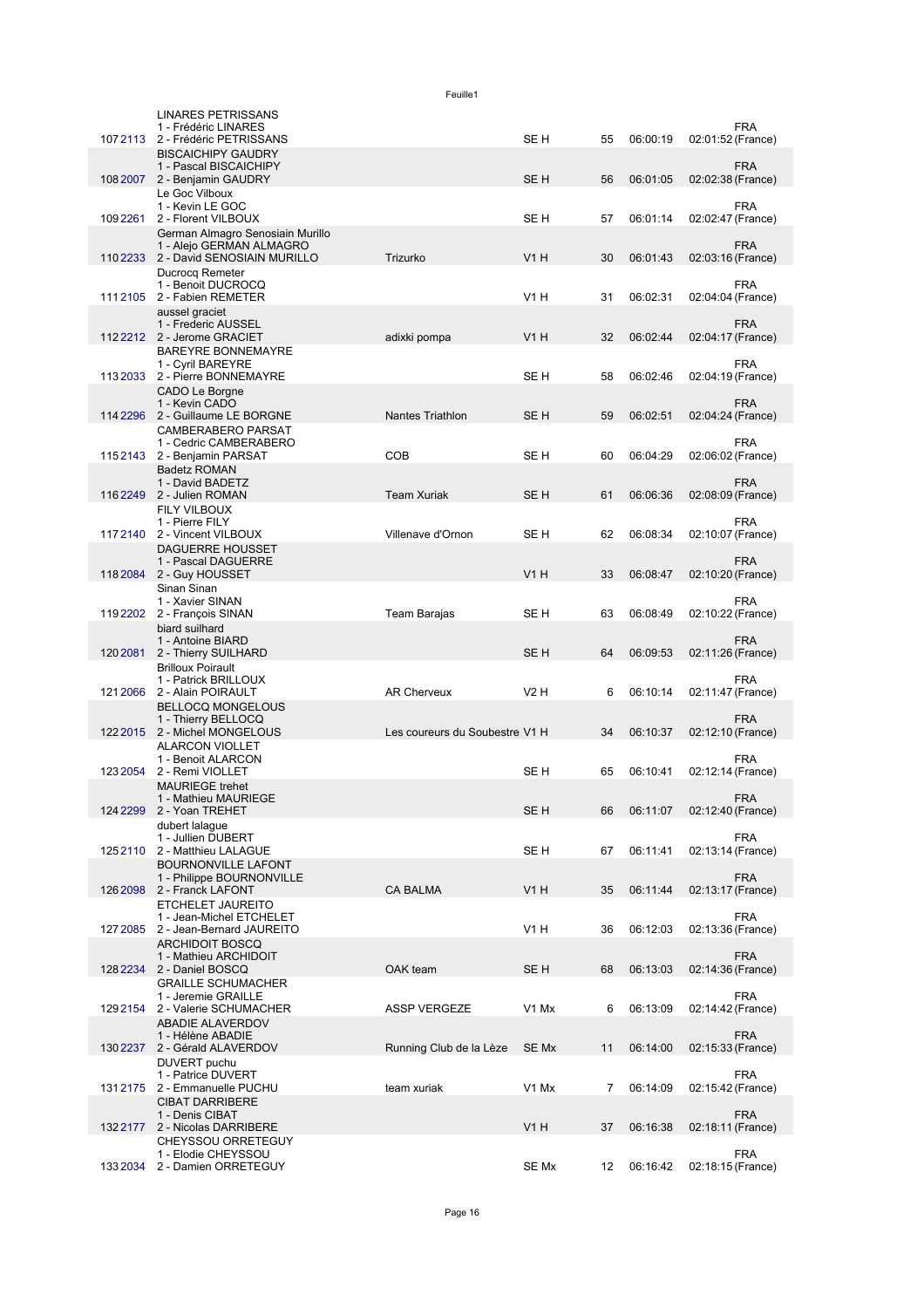|          | <b>Guillet Perrotin</b><br>1 - Richard GUILLET              |                                                     |                  |                |          |                   | <b>FRA</b> |
|----------|-------------------------------------------------------------|-----------------------------------------------------|------------------|----------------|----------|-------------------|------------|
|          | 134 2075 2 - Thomas PERROTIN                                | <b>Trek Tours Endurance</b>                         | SE <sub>H</sub>  | 69             | 06:17:19 | 02:18:52 (France) |            |
|          | Corcessin Dory<br>1 - Sébastien CORCESSIN                   |                                                     |                  |                |          |                   | <b>FRA</b> |
| 1352046  | 2 - Romuald DORY                                            | Espérance endurance trail V1 H                      |                  | 38             | 06:17:46 | 02:19:19 (France) |            |
|          | <b>JOYET MARSAULT</b><br>1 - Mathieu JOYET                  | <b>AUNIS ATHLE</b>                                  |                  |                |          |                   | <b>FRA</b> |
|          | 136 2135 2 - Julien MARSAULT                                | <b>SURGERES</b>                                     | SE <sub>H</sub>  | 70             | 06:20:08 | 02:21:41 (France) |            |
|          | Orgogozo Sormail<br>1 - Philippe ORGOGOZO                   |                                                     |                  |                |          |                   | <b>FRA</b> |
|          | 137 2097 2 - Virgil SORMAIL                                 |                                                     | V1H              | 39             | 06:20:50 | 02:22:23 (France) |            |
|          | PERRAD TAVERNE<br>1 - Eric PERRAD                           | CAPBRETON /<br><b>TRIATHLON AVIRON</b>              |                  |                |          |                   | <b>FRA</b> |
|          | 138 2151 2 - Yann TAVERNE                                   | <b>BAYONNAIS</b>                                    | SE <sub>H</sub>  | 71             | 06:21:05 | 02:22:38 (France) |            |
|          | Belleau Belleau<br>1 - Cyrille BELLEAU                      |                                                     |                  |                |          |                   | <b>FRA</b> |
|          | 139 2039 2 - Patrice BELLEAU                                | Les coureurs du Soubestre SE H                      |                  | 72             | 06:21:26 | 02:22:59 (France) |            |
|          | <b>GARANX KENNEL</b><br>1 - Laurent GARANX                  | <b>HEUGAS JOGGONG</b><br><b>CLUB / HEUGAS</b>       |                  |                |          |                   | <b>FRA</b> |
|          | 140 2159 2 - Yves KENNEL                                    | <b>JOGGING CLUB</b>                                 | V1H              | 40             | 06:21:29 | 02:23:02 (France) |            |
|          | <b>BONNET PASSERIEUX</b><br>1 - Marilyne BONNET             |                                                     |                  |                |          |                   | <b>FRA</b> |
|          | 141 2108 2 - Marc PASSERIEUX                                | <b>Bordeaux ATHLE</b>                               | $V2$ Mx          | $\mathbf{1}$   | 06:21:39 | 02:23:12 (France) |            |
|          | dupaquier etcheverlepo<br>1 - Jean-Yves DUPAQUIER           |                                                     |                  |                |          |                   | FRA        |
|          | 142 2029 2 - Olivier ETCHEVERLEPO                           |                                                     | <b>V1 H</b>      | 41             | 06:21:59 | 02:23:32 (France) |            |
|          | Argudo Lievore<br>1 - Julien ARGUDO                         |                                                     |                  |                |          |                   | FRA        |
| 1432127  | 2 - Manuel LIEVORE                                          | Club Olympique Bayonnais SE H                       |                  | 73             | 06:22:28 | 02:24:01 (France) |            |
|          | <b>GERMAIN MENDIBIL</b><br>1 - Bixintxo GERMAIN             |                                                     |                  |                |          |                   | FRA        |
|          | 144 2136 2 - Mathieu MENDIBIL                               | Mendibetarrak                                       | SE <sub>H</sub>  | 74             | 06:22:42 | 02:24:15 (France) |            |
|          | <b>Barat Seguin</b><br>1 - Philippe BARAT                   |                                                     |                  |                |          |                   | <b>FRA</b> |
|          | 145 2062 2 - Maurice SEGUIN                                 | IBM / CHU Bordeaux                                  | V <sub>1</sub> H | 42             | 06:22:43 | 02:24:16 (France) |            |
|          | <b>MALLET NENCI</b><br>1 - Maryline MALLET                  |                                                     |                  |                |          |                   | FRA        |
|          | 145 2053 2 - Steve NENCI                                    |                                                     | V1 Mx            | 8              | 06:22:43 | 02:24:16 (France) |            |
|          | <b>BAS BRUNET</b><br>1 - Sandrine BAS                       | Vtt Labenne / VTT                                   |                  |                |          |                   | FRA        |
| 147 2187 | 2 - Bénédicte BRUNET<br>ARIAS-PEREZ LE FOUEST               | Labenne                                             | $V1$ F           | 3              | 06:23:35 | 02:25:08 (France) |            |
|          | 1 - Xandra ARIAS-PEREZ                                      |                                                     |                  |                |          |                   | FRA        |
|          | 148 2010 2 - Mapie LE FOUEST<br>etchart pedouan             | PBA TRAIL / COB                                     | SE F             | 2              | 06:23:54 | 02:25:27 (France) |            |
|          | 1 - Jean Laurent ETCHART                                    |                                                     |                  |                |          |                   | <b>FRA</b> |
| 149 2281 | 2 - Eric PEDOUAN<br><b>FERRANDIZ PORRAL</b>                 |                                                     | <b>V2 H</b>      | $\overline{7}$ | 06:24:38 | 02:26:11 (France) |            |
|          | 1 - Christian PORRAL                                        |                                                     |                  |                |          |                   | <b>FRA</b> |
|          | 150 2216 2 - Olivier FERRANDIZ<br>adrillon calatayud        | <b>GUERRIERS BALUBAS</b>                            | $V2$ H           | 8              | 06:26:49 | 02:28:22 (France) |            |
|          | 1 - Amandine ADRILLON                                       |                                                     |                  |                |          |                   | FRA        |
|          | 151 2286 2 - Thomas CALATAYUD<br><b>BIZEUL CADY</b>         | cob                                                 | SE Mx            | 13             | 06:26:58 | 02:28:31 (France) |            |
|          | 1 - Jérôme BIZEUL                                           |                                                     |                  |                |          |                   | <b>FRA</b> |
|          | 152 2002 2 - Nicolas CADY<br><b>DELPECH GUERIN</b>          | <b>ACPA</b>                                         | SE <sub>H</sub>  | 75             | 06:27:11 | 02:28:44 (France) |            |
| 1532048  | 1 - Denis DELPECH<br>2 - Guillaume GUERIN                   |                                                     | SE H             | 76             | 06:27:16 | 02:28:49 (France) | <b>FRA</b> |
|          | <b>BADUEL LALAGUE</b>                                       |                                                     |                  |                |          |                   |            |
| 154 2043 | 1 - Jean Baptiste BADUEL<br>2 - Cédric LALAGUE              | <b>VTT LABENNE</b>                                  | SE <sub>H</sub>  | 77             | 06:29:33 | 02:31:06 (France) | <b>FRA</b> |
|          | banquet bresac                                              |                                                     |                  |                |          |                   |            |
| 1552248  | 1 - Christophe BANQUET<br>2 - Cedric BRESAC                 |                                                     | V1H              | 43             | 06:29:37 | 02:31:10 (France) | <b>FRA</b> |
|          | <b>GUERACAGUE MILHET</b>                                    |                                                     |                  |                |          |                   |            |
|          | 1 - Dominique GUERACAGUE<br>156 2231 2 - Pantxoa MILHET     | URTXINTXAK HAZPARNE V1 H                            |                  | 44             | 06:29:54 | 02:31:27 (France) | <b>FRA</b> |
|          |                                                             | Team Rider Tattoo un                                |                  |                |          |                   |            |
|          | <b>Hélias Le Cossec</b><br>1 - Jean Michel HÉLIAS           | horizon d'espoire / Team<br>Rider Tattoo un Horizon |                  |                |          |                   | <b>FRA</b> |
|          | 157 2092 2 - Stephane LE COSSEC                             | d'espoir                                            | V1 H             | 45             | 06:30:05 | 02:31:38 (France) |            |
|          | <b>AGUIRRE Grolleau</b><br>1 - Bixente AGUIRRE              |                                                     |                  |                |          |                   | FRA        |
|          | 158 2042 2 - Laurent GROLLEAU                               | AE2O                                                | V1H              | 46             | 06:30:14 | 02:31:47 (France) |            |
|          | THICOIPE THICOIPE<br>1 - Panpi THICOIPE                     |                                                     |                  |                |          |                   | FRA        |
| 1592203  | 2 - Xabi THICOIPE                                           | OAK TEAM                                            | SE H             | 78             | 06:30:15 | 02:31:48 (France) |            |
|          | Arrizabalaga Nayral de Puybusque<br>1 - Imanol ARRIZABALAGA |                                                     |                  |                |          |                   | <b>FRA</b> |
|          | 160 2003 2 - Francois NAYRAL DE PUYBUSQUE                   | <b>COB</b>                                          | SE <sub>H</sub>  | 79             | 06:30:22 | 02:31:55 (France) |            |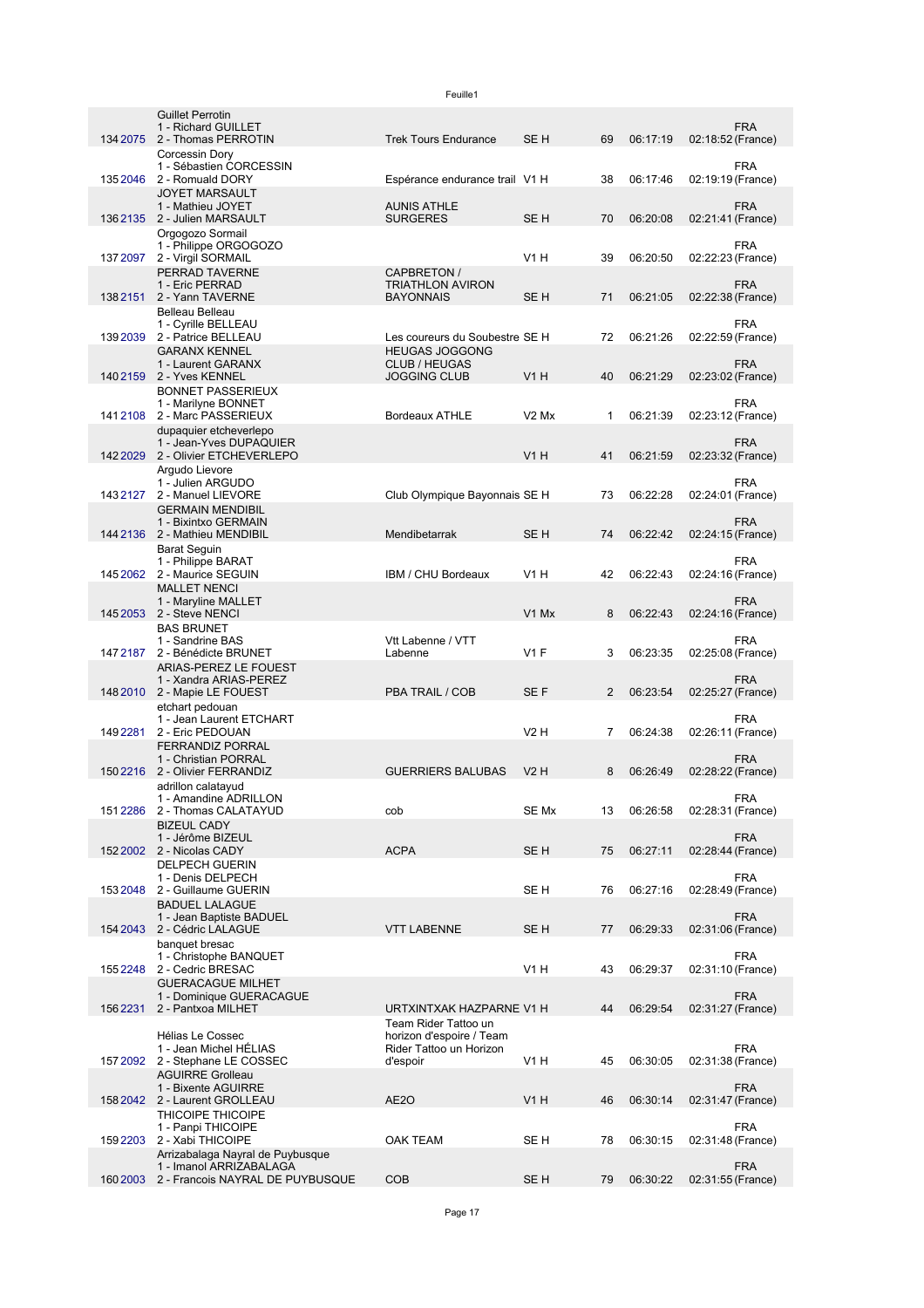|          | HAURET-CLOS LABORDE                                          |                                                     |                               |    |          |                   |            |
|----------|--------------------------------------------------------------|-----------------------------------------------------|-------------------------------|----|----------|-------------------|------------|
| 1612265  | 1 - Grégory HAURET-CLOS                                      | E65                                                 | V2H                           | 9  |          |                   | <b>FRA</b> |
|          | 2 - Francois LABORDE<br><b>DUBROCA RICHÉ</b>                 |                                                     |                               |    | 06:30:58 | 02:32:31 (France) |            |
|          | 1 - Cyril DUBROCA<br>162 2291 2 - Thomas RICHÉ               |                                                     | SE <sub>H</sub>               | 80 | 06:31:07 | 02:32:40 (France) | <b>FRA</b> |
|          | Duval Lego                                                   |                                                     |                               |    |          |                   |            |
|          | 1 - Erwan DUVAL<br>163 2022 2 - Jérôme LEGO                  |                                                     | SE H                          | 81 | 06:31:38 | 02:33:11 (France) | <b>FRA</b> |
|          | Ariztia Bissey                                               |                                                     |                               |    |          |                   |            |
|          | 1 - Pierre ARIZTIA<br>164 2112 2 - Guillaume BISSEY          |                                                     | SE <sub>H</sub>               | 82 | 06:32:23 | 02:33:56 (France) | <b>FRA</b> |
|          | houel hourdebaigt                                            |                                                     |                               |    |          |                   |            |
|          | 1 - Florent HOUEL<br>1652156 2 - Aubry HOURDEBAIGT           |                                                     | SE H                          | 83 | 06:32:33 | 02:34:06 (France) | <b>FRA</b> |
|          | Diez LASGLEYSES                                              |                                                     |                               |    |          |                   |            |
|          | 1 - Camille DIEZ<br>166 2001 2 - Cédric LASGLEYSES           | 1000 pattes vicquois                                | SE Mx                         | 14 | 06:33:54 | 02:35:27 (France) | <b>FRA</b> |
|          | Alegre Garcia                                                |                                                     |                               |    |          |                   |            |
| 1672123  | 1 - Gorka ALEGRE<br>2 - Sergio GARCIA                        |                                                     | SE H                          | 84 | 06:34:08 | 02:35:41 (France) | <b>FRA</b> |
|          | <b>MOULY PINON</b>                                           |                                                     |                               |    |          |                   | <b>FRA</b> |
|          | 1 - Pierre MOULY<br>168 2060 2 - Linda PINON                 | ACFA / BAC                                          | V <sub>2</sub> M <sub>x</sub> | 2  | 06:34:20 | 02:35:53 (France) |            |
|          | <b>Barnetche GARAY</b><br>1 - Xavier BARNETCHE               |                                                     |                               |    |          |                   | <b>FRA</b> |
|          | 169 2152 2 - Benat GARAY                                     | <b>BAZTANDARRAK</b>                                 | SE H                          | 85 | 06:34:35 | 02:36:08 (France) |            |
|          | etchelet tollis<br>1 - Pascal ETCHELET                       |                                                     |                               |    |          |                   | <b>FRA</b> |
|          | 170 2114 2 - Christophe TOLLIS                               |                                                     | V1H                           | 47 | 06:36:02 | 02:37:35 (France) |            |
|          | <b>GAMBADE LAY</b><br>1 - Mathieu GAMBADE                    |                                                     |                               |    |          |                   | <b>FRA</b> |
| 1712181  | 2 - Stéphane LAY                                             |                                                     | SE H                          | 86 | 06:36:05 | 02:37:38 (France) |            |
|          | <b>Asties BARRAUD</b><br>1 - Laurent ASTIES                  |                                                     |                               |    |          |                   | <b>FRA</b> |
|          | 172 2259 2 - Sebastien BARRAUD                               |                                                     | SE <sub>H</sub>               | 87 | 06:36:20 | 02:37:53 (France) |            |
|          | Lohiague Rocher<br>1 - Bixente LOHIAGUE                      |                                                     |                               |    |          |                   | <b>FRA</b> |
|          | 173 2209 2 - Renaud ROCHER<br>Crespo Diarte Oroz Leyun       |                                                     | SE H                          | 88 | 06:36:46 | 02:38:19 (France) |            |
|          | 1 - Carlos CRESPO DIARTE                                     |                                                     |                               |    |          |                   | <b>FRA</b> |
|          | 174 2236 2 - Santiago OROZ LEYUN<br>OLCOMENDY OLCOMENDY      | Trizurko                                            | <b>V2 H</b>                   | 10 | 06:37:13 | 02:38:46 (France) |            |
|          | 1 - Sylvie OLCOMENDY                                         |                                                     |                               |    |          |                   | <b>FRA</b> |
| 1752290  | 2 - Daniel OLCOMENDY<br><b>DOMINOT RECHOU</b>                |                                                     | V <sub>1</sub> M <sub>x</sub> | 10 | 06:40:12 | 02:41:45 (France) |            |
|          | 1 - Frédéric DOMINOT<br>176 2232 2 - Olivier RECHOU          | <b>TRAID MERIGNAC</b>                               | V1H                           | 48 | 06:40:16 |                   | <b>FRA</b> |
|          | Arrambide Beheran                                            |                                                     |                               |    |          | 02:41:49 (France) |            |
| 177 2178 | 1 - Maitena BEHERAN<br>2 - Pantxika ARRAMBIDE                |                                                     | SE F                          | 3  | 06:40:59 | 02:42:32 (France) | <b>FRA</b> |
|          | <b>DAUBAL MARTINEZ</b>                                       |                                                     |                               |    |          |                   |            |
|          | 1 - Robin DAUBAL<br>178 2163 2 - Olivier MARTINEZ            |                                                     | V <sub>1</sub> H              | 49 | 06:41:15 | 02:42:48 (France) | <b>FRA</b> |
|          | JAUREGUY JAUREGUY                                            |                                                     |                               |    |          |                   |            |
| 179 2050 | 1 - Gilles JAUREGUY<br>2 - Daniel JAUREGUY                   | team rider tattoo/un                                | SE H                          | 89 | 06:41:45 | 02:43:18 (France) | <b>FRA</b> |
|          | alain philippe<br>1 - Stephan ALAIN                          | horizon d'espoir / team<br>rider tattoo/l'étoile de |                               |    |          |                   | <b>FRA</b> |
| 1802161  | 2 - Samuel PHILIPPE                                          | martin                                              | <b>V1 H</b>                   | 50 | 06:41:49 | 02:43:22 (France) |            |
|          | <b>BARRE SCHRAAUWERS</b><br>1 - Julien BARRE                 | <b>CLAMART COURSES</b>                              |                               |    |          |                   | <b>FRA</b> |
| 1812282  | 2 - Loic SCHRAAUWERS                                         | SUR ROUTE 92                                        | SE H                          | 90 | 06:43:20 | 02:44:53 (France) |            |
|          | <b>BEZARD BOMPART</b><br>1 - Emmanuel BEZARD                 |                                                     |                               |    |          |                   | <b>FRA</b> |
|          | 182 2219 2 - Stephanie BOMPART                               | ANONYMES DU CAMPUS V1 Mx                            |                               | 11 | 06:45:31 | 02:47:04 (France) |            |
|          | aguerre clery<br>1 - Johan AGUERRE                           |                                                     |                               |    |          |                   | <b>FRA</b> |
| 1832018  | 2 - Camille CLERY<br><b>GARDEUX LICETTE</b>                  | euskal raid                                         | SE H                          | 91 | 06:45:43 | 02:47:16 (France) |            |
|          | 1 - Matthieu GARDEUX                                         |                                                     |                               |    |          |                   | <b>FRA</b> |
|          | 184 2014 2 - Benoit LICETTE<br>ruffast TIFFON                | Biot AC / Viscacha                                  | SE <sub>H</sub>               | 92 | 06:45:52 | 02:47:25 (France) |            |
|          | 1 - Benjamin RUFFAST                                         |                                                     |                               |    |          |                   | <b>FRA</b> |
| 1852185  | 2 - Jonathan TIFFON<br>LE NOGUILLARD LE DU                   | aspb tri / team raid boul                           | SE H                          | 93 | 06:46:35 | 02:48:08 (France) |            |
| 1862086  | 1 - Mael LE NOGUILLARD<br>2 - Steven LE DU                   |                                                     | SE <sub>H</sub>               | 94 | 06:46:42 | 02:48:15 (France) | <b>FRA</b> |
|          | Lansalot-Basou SCHMITT                                       |                                                     |                               |    |          |                   |            |
|          | 1 - Pierre LANSALOT-BASOU<br>187 2283 2 - Christophe SCHMITT | <b>TAMBOURS</b>                                     | V1H                           | 51 | 06:46:43 | 02:48:16 (France) | <b>FRA</b> |
|          |                                                              |                                                     |                               |    |          |                   |            |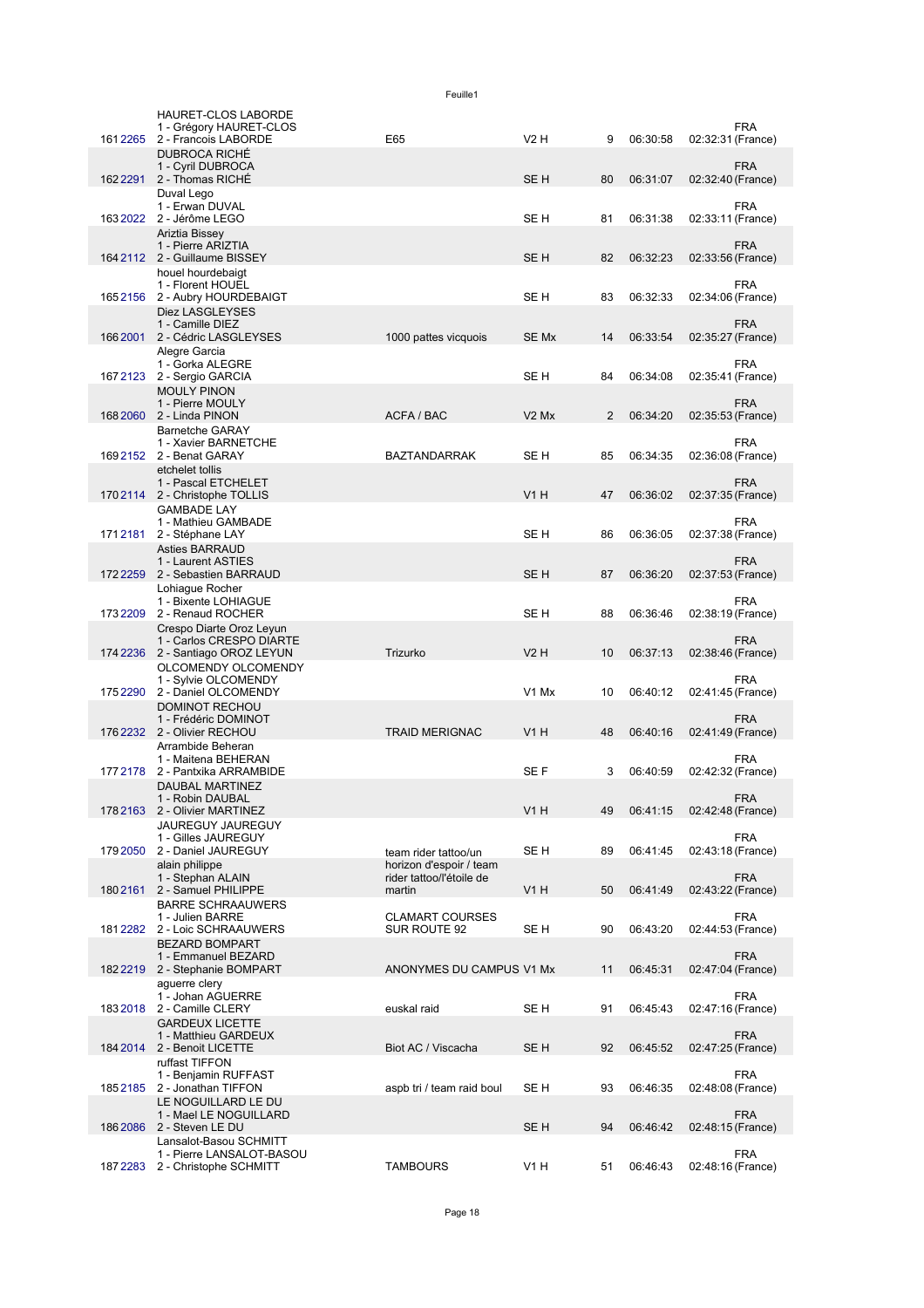|          | <b>BARROSO DE ARAUJO</b><br>1 - Christophe BARROSO<br>188 2102 2 - Eduardo DE ARAUJO | <b>AC POUILLON</b>                                  | V1H                           | 52  | 06:47:13 | <b>FRA</b><br>02:48:46 (France)              |
|----------|--------------------------------------------------------------------------------------|-----------------------------------------------------|-------------------------------|-----|----------|----------------------------------------------|
|          | Algalarrondo MONLUN<br>1 - Patrice MONLUN<br>189 2229 2 - Chantal ALGALARRONDO       | Bordeaux Athlé                                      | $V2$ Mx                       | 3   | 06:47:14 | <b>FRA</b><br>02:48:47 (France)              |
|          | LASAGABASTER ARMENDARIZ ESPANOL<br>1 - Rosa LASAGABASTER ARMENDARIZ                  |                                                     |                               |     |          |                                              |
|          | 190 2023 2 - Roser ESPANOL<br>Lizardi Mihura                                         |                                                     | $V1$ F                        | 4   | 06:47:27 | 02:49:00                                     |
|          | 1 - Paxkal MIHURA<br>191 2242 2 - Benoit LIZARDI                                     |                                                     | SE <sub>H</sub>               | 95  | 06:47:32 | <b>FRA</b><br>02:49:05 (France)              |
|          | Roigé SAMITIER<br>1 - Yves SAMITIER<br>192 2 239 2 - Vincent ROIGÉ                   | <b>TOBESPORT</b>                                    | SE <sub>H</sub>               | 96  | 06:48:03 | <b>FRA</b><br>02:49:36 (France)              |
|          | arroseres coiffard<br>1 - Philippe ARROSERES<br>193 2254 2 - Gaetan COIFFARD         |                                                     | V1H                           | 53  | 06:48:21 | <b>FRA</b><br>02:49:54 (France)              |
|          | Belausteguy Belausteguy<br>1 - Philippe BELAUSTEGUY                                  | passe-partout traiteurs du<br>josas / passe-partout |                               |     |          | <b>FRA</b>                                   |
| 194 2104 | 2 - Sabine BELAUSTEGUY<br><b>CHAYE HIPEAUX</b>                                       | traileur du josas                                   | V <sub>1</sub> M <sub>x</sub> | 12  | 06:49:01 | 02:50:34 (France)                            |
| 195 2027 | 1 - Bruno CHAYE<br>2 - René HIPEAUX                                                  | Run Accueil La Rochelle                             | V2H                           | 11  | 06:49:43 | <b>FRA</b><br>02:51:16 (France)              |
|          | <b>GABORIEAU OUVRARD</b><br>1 - Frederic GABORIEAU<br>196 2056 2 - Eric OUVRARD      | <b>TSO</b>                                          | V1H                           | 54  | 06:50:15 | <b>FRA</b><br>02:51:48 (France)              |
|          | <b>GODART ALLEMANE</b><br>1 - Vincent GODART                                         |                                                     |                               |     |          | <b>FRA</b>                                   |
|          | 197 2142 2 - Gautier ALLEMANE<br>JAUREGUIBERRY Lagarde                               |                                                     | SE <sub>H</sub>               | 97  | 06:50:31 | 02:52:04 (France)                            |
|          | 1 - Jean Bernard JAUREGUIBERRY<br>198 2137 2 - Nicolas LAGARDE                       | Euskal raid                                         | SE <sub>H</sub>               | 98  | 06:52:58 | <b>FRA</b><br>02:54:31 (France)              |
|          | <b>MAMMOLA RIOTTE</b><br>1 - Luigi MAMMOLA<br>199 2172 2 - Claire RIOTTE             |                                                     | SE Mx                         | 15  | 06:53:38 | <b>FRA</b><br>02:55:11 (France)              |
|          | charollais guilcou<br>1 - Marc CHAROLLAIS<br>1992195 2 - Patrick GUILCOU             | baztandarrak                                        | V1H                           | 55  | 06:53:38 | <b>FRA</b><br>02:55:11 (France)              |
| 2012238  | caset etchelecu<br>1 - Amaia CASET<br>2 - Amaia ETCHELECU                            |                                                     | SE F                          | 4   | 06:53:45 | <b>FRA</b><br>02:55:18 (France)              |
| 2022139  | <b>RIBES SAGARDOY</b><br>1 - Simon RIBES<br>2 - Thomas SAGARDOY                      |                                                     | SE <sub>H</sub>               | 99  | 06:54:36 | <b>FRA</b><br>02:56:09 (France)              |
|          | ADAMCZEWSKI ASSO<br>1 - Benjamin ADAMCZEWSKI                                         |                                                     |                               |     |          | FRA                                          |
|          | 203 2045 2 - Anthony ASSO<br><b>ABADIE REMY</b>                                      | <b>TUC Triathlon</b>                                | SE <sub>H</sub>               | 100 | 06:54:38 | 02:56:11 (France)                            |
| 204 2035 | 1 - Jean-Philippe ABADIE<br>2 - Marie-Pierre REMY<br><b>IDIART NUGUES</b>            | FOC FOC AVENTURE /<br><b>ALTITOY</b>                | V <sub>2</sub> M <sub>x</sub> | 4   | 06:55:51 | <b>FRA</b><br>02:57:24 (France)              |
|          | 1 - Marilyn IDIART<br>205 2025 2 - Jerome NUGUES                                     | KOSTABERDE /<br>kostaberde                          | SE Mx                         | 16  | 06:57:06 | <b>FRA</b><br>02:58:39 (France)              |
| 2062103  | PICARD PONCELET<br>1 - Kevin PICARD<br>2 - Jeremy PONCELET                           |                                                     | SE <sub>H</sub>               | 102 | 06:58:14 | <b>FRA</b><br>02:59:47 (France)              |
|          | heron Zenou<br>1 - Augustin HERON                                                    |                                                     |                               |     |          | <b>FRA</b>                                   |
| 207 2241 | 2 - Raphael ZENOU<br>esprabens mandrou                                               |                                                     | SE Mx                         | 17  | 06:58:25 | 02:59:58 (France)                            |
| 208 2287 | 1 - Laurent ESPRABENS<br>2 - Jean Philippe MANDROU<br>SABALCAGARAY VIERGE            | Mondet / mondet                                     | V1 H                          | 56  | 06:58:40 | <b>FRA</b><br>03:00:13 (France)              |
| 2092255  | 1 - Vincent VIERGE<br>2 - Christophe SABALCAGARAY                                    | SAINT LARY SOULAN /<br><b>XIBEROTARRAK</b>          | <b>V1 H</b>                   | 57  | 06:59:19 | <b>FRA</b><br>03:00:52 (France)              |
| 2102128  | donapetry garnier<br>1 - J Laurent DONAPETRY<br>2 - David GARNIER                    |                                                     | <b>V1 H</b>                   | 58  | 06:59:56 | <b>FRA</b><br>03:01:29 (France)              |
|          | lissart perrouault<br>1 - Cyril LISSART                                              | papillons de charcot /                              |                               |     |          | <b>FRA</b>                                   |
|          | 2112193 2 - Carole PERROUAULT<br><b>HARRIET HARRIET</b><br>1 - Claude HARRIET        | papillons de charcot                                | V1 Mx                         | 13  | 07:00:05 | 03:01:38 (France)<br><b>FRA</b>              |
|          | 212 2030 2 - Alain HARRIET<br><b>BLANCHAIS LOZE</b>                                  |                                                     | <b>V2 H</b>                   | 12  | 07:00:26 | 03:01:59 (France)                            |
| 212 2247 | 1 - Laurent BLANCHAIS<br>2 - Didier LOZE                                             | S/L AVIRON BAYONNE                                  | V1 H                          | 59  | 07:00:26 | <b>FRA</b><br>03:01:59 (France)              |
|          | <b>MARQUES RODRIGO</b><br>1 - Kevin MARQUES<br>214 2270 2 - Thierry RODRIGO          |                                                     | SE <sub>H</sub>               |     |          | <b>FRA</b><br>103 07:00:30 03:02:03 (France) |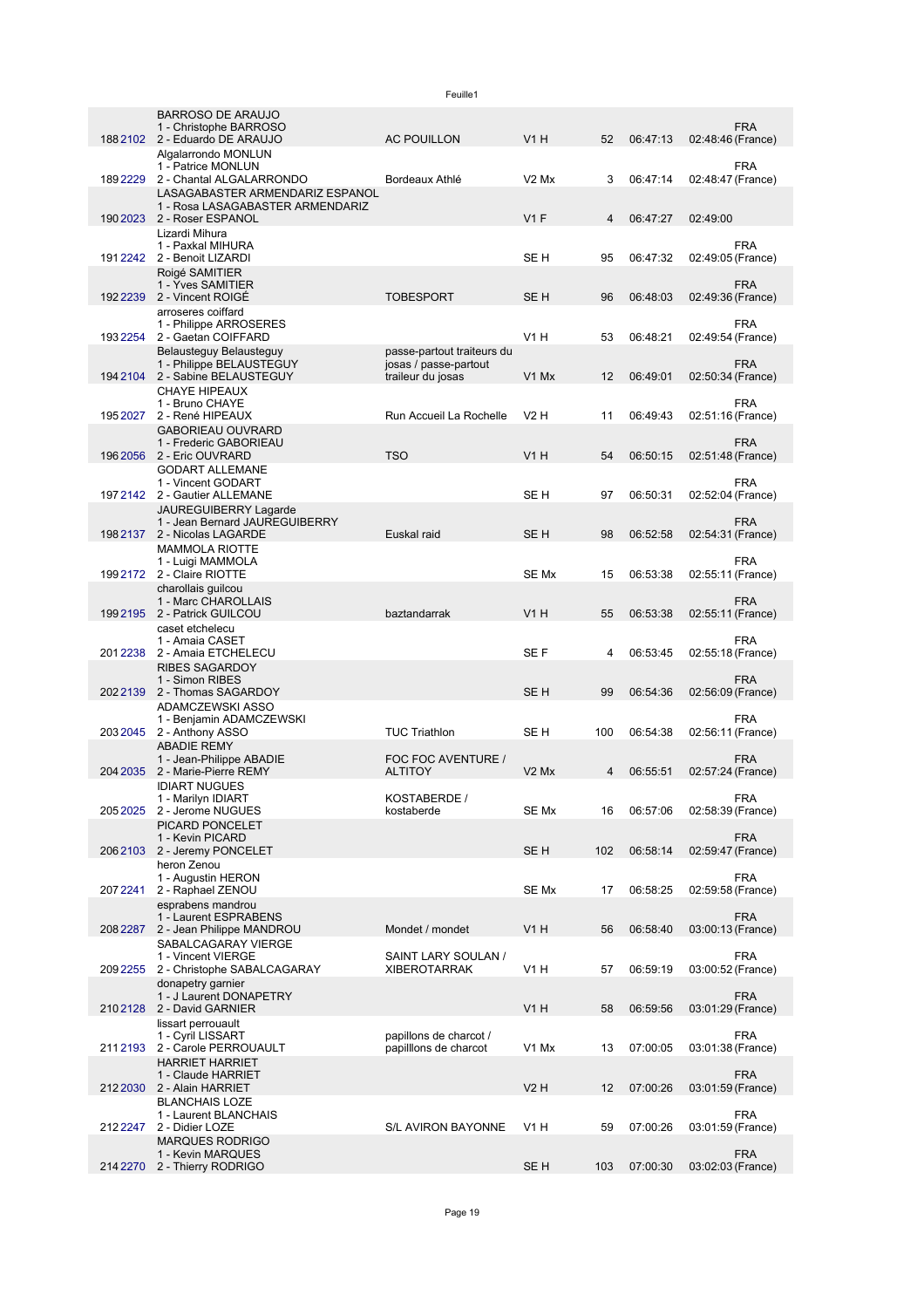|          | <b>ASSIS BIGNON</b><br>1 - Pedro ASSIS<br>215 2024 2 - Jerome BIGNON                  | Les Cons Font Du Trail /<br><b>TCA</b>      | <b>V1 H</b>                   | 60             | 07:01:53 | <b>FRA</b><br>03:03:26 (France) |
|----------|---------------------------------------------------------------------------------------|---------------------------------------------|-------------------------------|----------------|----------|---------------------------------|
|          | <b>MINVIOLE MINVIOLE</b><br>1 - Marie Pierre MINVIOLE                                 |                                             |                               |                |          | <b>FRA</b>                      |
|          | 2162153 2 - Thierry MINVIOLE<br><b>DESCHAMPS FLANDROIS</b>                            |                                             | V <sub>2</sub> M <sub>x</sub> | 5              | 07:02:14 | 03:03:47 (France)<br><b>FRA</b> |
|          | 1 - Stéphane DESCHAMPS<br>2172186 2 - François FLANDROIS<br><b>AGUERRE OILLARBURU</b> |                                             | SE H                          | 104            | 07:02:28 | 03:04:01 (France)               |
|          | 1 - Filip AGUERRE<br>2182166 2 - Xabi OILLARBURU                                      |                                             | SE <sub>H</sub>               | 105            | 07:02:36 | <b>FRA</b><br>03:04:09 (France) |
|          | <b>LABORDE LORDON</b><br>1 - Laurent LABORDE<br>2192078 2 - Vincent LORDON            | <b>LOUS MESCLATS BSV</b>                    | V1 H                          | 61             | 07:03:24 | <b>FRA</b><br>03:04:57 (France) |
| 220 2061 | <b>CHEMINEAU RAYNON</b><br>1 - Nathalie CHEMINEAU<br>2 - Nicolas RAYNON               | <b>SENSAS YON RAID</b>                      | SE Mx                         | 18             | 07:04:00 | <b>FRA</b><br>03:05:33 (France) |
|          | <b>ESCRIBE MIALON</b><br>1 - Jean-François ESCRIBE                                    |                                             |                               |                |          | FRA                             |
| 221 2087 | 2 - Alain MIALON                                                                      | CA BALMA                                    | <b>V2 H</b>                   | 13             | 07:05:32 | 03:07:05 (France)               |
|          | sauze vannier<br>1 - Francis SAUZE<br>222 2117 2 - Christian VANNIER                  | la l'egrays cluc / la l'egrays<br>club      | $V2$ H                        | 14             | 07:05:45 | <b>FRA</b><br>03:07:18 (France) |
|          | HARIGNORDOQUY ITURBIDE<br>1 - Maider HARIGNORDOQUY<br>223 2107 2 - Maia ITURBIDE      |                                             | SE F                          | 5              | 07:06:28 | <b>FRA</b><br>03:08:01 (France) |
|          | <b>AUVERGNAT CHAYE</b><br>1 - Maryse AUVERGNAT                                        |                                             |                               |                |          | <b>FRA</b>                      |
|          | 224 2115 2 - Catherine CHAYE<br>AROTCARENA GUERIN                                     | Run Accueil La Rochelle                     | V3F                           | 1              | 07:06:47 | 03:08:20 (France)               |
|          | 1 - Julien AROTCARENA<br>225 2162 2 - Philippe GUERIN                                 |                                             | SE <sub>H</sub>               | 106            | 07:07:06 | <b>FRA</b><br>03:08:39 (France) |
|          | <b>Bertrand Fernandez</b><br>1 - Hervé BERTRAND<br>226 2194 2 - Thierry FERNANDEZ     | Suez Bordeaux                               | SE <sub>H</sub>               | 107            | 07:07:23 | <b>FRA</b><br>03:08:56 (France) |
|          | PLANCHOT ROY<br>1 - Nicolas PLANCHOT                                                  | Raid Landes Aventure /                      |                               |                |          | <b>FRA</b>                      |
|          | 227 2065 2 - Pascal ROY<br><b>BRUNEL</b> prouteau                                     | AMA                                         | V1H                           | 62             | 07:08:17 | 03:09:50 (France)               |
|          | 1 - Nicolas BRUNEL<br>228 2047 2 - Vanessa PROUTEAU<br>DOS SANTOS sabalcagaray        | athletic club du pays<br>d'ancenis          | SE Mx                         | 19             | 07:09:11 | <b>FRA</b><br>03:10:44 (France) |
| 229 2197 | 1 - Jorge DOS SANTOS<br>2 - Patrick SABALCAGARAY                                      |                                             | SE <sub>H</sub>               | 108            | 07:09:17 | <b>FRA</b><br>03:10:50 (France) |
|          | Lagrasse Napias<br>1 - Serge LAGRASSE                                                 |                                             |                               |                |          | <b>FRA</b>                      |
|          | 230 2198 2 - David NAPIAS<br>LE FLOC'H                                                | Les Fous'les Sortoises<br>SNA FOUESNANT /   | V1H                           | 63             | 07:09:21 | 03:10:54 (France)               |
| 2312180  | 1 - Yann LE FLOC'H<br>2 - Stéphanie LE FLOC'H                                         | <b>QUIMPER TRIATHLON /</b><br>SNA fouesnant | SE Mx                         | 20             | 07:09:50 | <b>FRA</b><br>03:11:23 (France) |
|          | <b>ALBERDI MAFFET</b><br>1 - Guillaume ALBERDI<br>232 2191 2 - Philippe MAFFET        | <b>COB</b>                                  | SE <sub>H</sub>               | 109            | 07:10:49 | <b>FRA</b><br>03:12:22 (France) |
|          | GUICHENDUCQ LE FOUEST<br>1 - Gilles GUICHENDUCQ                                       |                                             |                               |                |          | <b>FRA</b>                      |
| 233 2099 | 2 - Yann LE FOUEST<br>Rescoussier Rescoussier                                         | <b>COB</b>                                  | <b>V1 H</b>                   | 64             | 07:10:51 | 03:12:24 (France)               |
|          | 1 - Franck RESCOUSSIER<br>234 2295 2 - Georges RESCOUSSIER                            |                                             | <b>V1 H</b>                   | 65             | 07:11:45 | <b>FRA</b><br>03:13:18 (France) |
| 234 2006 | <b>Biscaichipy Vincens</b><br>1 - Jean-Pierre BISCAICHIPY<br>2 - Denis VINCENS        | <b>Euskal Raid</b>                          | <b>V2 H</b>                   | 15             | 07:11:45 | <b>FRA</b><br>03:13:18 (France) |
|          | <b>GOMES IRURETAGOYENA</b><br>1 - Joaquim GOMES                                       |                                             |                               |                |          | <b>FRA</b>                      |
|          | 236 2146 2 - Philippe IRURETAGOYENA<br><b>Churet Sanchez</b>                          |                                             | V <sub>1</sub> H              | 66             | 07:13:13 | 03:14:46 (France)               |
| 237 2019 | 1 - Danielle CHURET<br>2 - Christian SANCHEZ                                          | AMP / ACLTarnos                             | V <sub>2</sub> M <sub>x</sub> | 6              | 07:14:35 | <b>FRA</b><br>03:16:08 (France) |
|          | lalaque lalaque<br>1 - Jean Pierre LALAQUE<br>238 2297 2 - Marie Helene LALAQUE       |                                             | V <sub>2</sub> M <sub>x</sub> | $\overline{7}$ | 07:15:01 | <b>FRA</b><br>03:16:34 (France) |
|          | <b>DAGUISE MORISSET</b><br>1 - Johan DAGUISE                                          |                                             |                               |                |          | <b>FRA</b>                      |
| 239 2076 | 2 - Eric MORISSET<br>Guetrot Guétrot                                                  | RANDO RAID 85                               | SE H                          | 110            | 07:15:23 | 03:16:56 (France)               |
|          | 1 - Jérémy GUETROT<br>240 2244 2 - Gerard GUETROT<br>etchelet hicaube                 |                                             | SE H                          | 111            | 07:16:32 | <b>FRA</b><br>03:18:05 (France) |
|          | 1 - Maider ETCHELET<br>241 2164 2 - Muriel HICAUBE                                    | euskalraid                                  | $V1$ F                        | 5              | 07:16:34 | <b>FRA</b><br>03:18:07 (France) |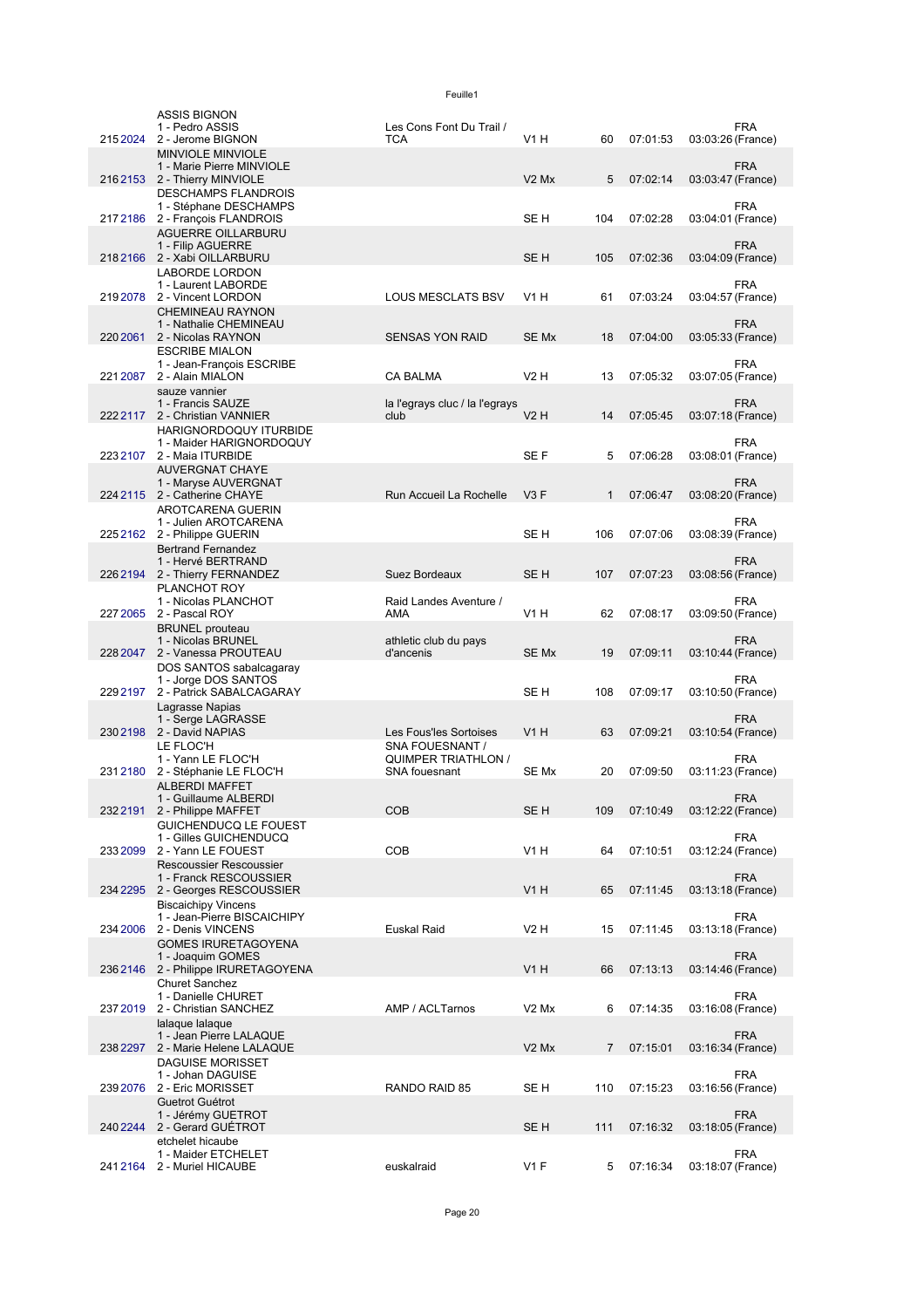|          | <b>BAUDOUX PESSONNIER</b><br>1 - Jean-Yves BAUDOUX<br>242 2302 2 - Anne PESSONNIER<br>cohier grousseau |                                                        | V <sub>2</sub> M <sub>x</sub> | 8              | 07:17:48 | <b>FRA</b><br>03:19:21 (France) |
|----------|--------------------------------------------------------------------------------------------------------|--------------------------------------------------------|-------------------------------|----------------|----------|---------------------------------|
| 2432138  | 1 - Benjamin COHIER<br>2 - Stephane GROUSSEAU                                                          | sapeur pompier saintes                                 | SE H                          | 112            | 07:18:12 | <b>FRA</b><br>03:19:45 (France) |
|          | <b>GEORGE HERON</b><br>1 - Robert GEORGE<br>244 2223 2 - Sébastien HERON                               | U.S. Palaiseau triathlon /<br>U.S. Palaiseau Triathlon | SE <sub>H</sub>               | 113            | 07:18:18 | <b>FRA</b><br>03:19:51 (France) |
|          | dartiguelongue dubourdieu<br>1 - Vincent DARTIGUELONGUE                                                |                                                        |                               |                |          | <b>FRA</b>                      |
| 2452133  | 2 - Frank DUBOURDIEU<br>Jouin Yklong<br>1 - Alexandre JOUIN                                            | les coureurs du pignada                                | V2 H                          | 16             | 07:18:58 | 03:20:31 (France)<br><b>FRA</b> |
| 246 2094 | 2 - Patrick YKLONG<br><b>BISCAY HARLOUCHET</b><br>1 - Maria BISCAY                                     | Baztandarrak                                           | SE <sub>H</sub>               | 114            | 07:19:37 | 03:21:10 (France)<br><b>FRA</b> |
| 2472199  | 2 - Maia HARLOUCHET<br><b>DOGAN MESTRE</b>                                                             |                                                        | SE F                          | 6              | 07:19:39 | 03:21:12 (France)               |
| 248 2207 | 1 - Tahsin DOGAN<br>2 - Frédéric MESTRE<br>LATXAGUE ZUBELDIA                                           |                                                        | SE H                          | 115            | 07:20:05 | <b>FRA</b><br>03:21:38 (France) |
| 2492245  | 1 - Nicole LATXAGUE<br>2 - Valérie ZUBELDIA                                                            |                                                        | <b>V1 F</b>                   | 6              | 07:20:20 | <b>FRA</b><br>03:21:53 (France) |
|          | Carreno Laurent<br>1 - Alexandre CARRENO<br>250 2274 2 - Christophe LAURENT<br><b>ALQUIE ALQUIE</b>    |                                                        | V1 Mx                         | 14             | 07:21:30 | <b>FRA</b><br>03:23:03 (France) |
|          | 1 - Matthieu ALQUIE<br>251 2228 2 - Edouard ALQUIE                                                     |                                                        | SE H                          | 116            | 07:22:12 | <b>FRA</b><br>03:23:45 (France) |
|          | <b>HENRY ORHANT</b><br>1 - Christophe HENRY<br>252 2058 2 - Hervé ORHANT                               | AS Orange Cesson                                       | V2H                           | 17             | 07:24:49 | <b>FRA</b><br>03:26:22 (France) |
| 2532201  | Inchauspe OCAFRAIN<br>1 - Aña INCHAUSPE<br>2 - Mixel OCAFRAIN                                          |                                                        | SE Mx                         | 21             | 07:27:56 | FRA<br>03:29:29 (France)        |
|          | hennequin noualhaguet<br>1 - Jean Michel HENNEQUIN                                                     |                                                        |                               |                |          | <b>FRA</b>                      |
| 254 2101 | 2 - Christine NOUALHAGUET<br>boutroy olano passicot<br>1 - Sandra BOUTROY OLANO                        | passpartout                                            | V <sub>2</sub> M <sub>x</sub> | 9              | 07:29:22 | 03:30:55 (France)<br><b>FRA</b> |
| 2552004  | 2 - Thierry PASSICOT<br><b>ALFARO ETCHEVERRY</b>                                                       | sjlca                                                  | V1 Mx                         | 16             | 07:29:57 | 03:31:30 (France)               |
| 256 2070 | 1 - Maitexa ALFARO<br>2 - Emilie ETCHEVERRY                                                            |                                                        | SE F                          | $\overline{7}$ | 07:31:00 | <b>FRA</b><br>03:32:33 (France) |
| 257 2083 | C ASAUX dencausse<br>1 - Jean C ASAUX<br>2 - Franck DENCAUSSE                                          |                                                        | V1 H                          | 67             | 07:32:48 | <b>FRA</b><br>03:34:21 (France) |
| 2582262  | <b>Faure Mouscardes</b><br>1 - Geraldine FAURE<br>2 - Claire MOUSCARDES                                |                                                        | SE <sub>F</sub>               | 8              | 07:33:23 | <b>FRA</b><br>03:34:56 (France) |
|          | <b>INDART TELLECHEA LIOUS</b><br>1 - Sophie INDART                                                     |                                                        |                               |                |          | <b>FRA</b>                      |
|          | 259 2217 2 - Isabelle TELLECHEA LIOUS<br><b>BEAUMONT IRITCITY</b><br>1 - Myriam BEAUMONT               | Napurak                                                | SE F                          | 9              | 07:33:45 | 03:35:18 (France)<br><b>FRA</b> |
| 2602129  | 2 - Christelle IRITCITY<br><b>Barrailh Lefreteur</b>                                                   | <b>COB</b>                                             | SE F                          | 10             | 07:34:12 | 03:35:45 (France)               |
| 2612147  | 1 - Yann BARRAILH<br>2 - Patrick LEFRETEUR<br>Lapeyre Lassalle                                         | <b>HEUGAS JOGGING CLUB</b><br>/ AC POUILLON            | V2 H                          | 19             | 07:34:41 | <b>FRA</b><br>03:36:14 (France) |
| 2622082  | 1 - Séverine LAPEYRE<br>2 - Magalie LASSALLE                                                           |                                                        | SE F                          | 11             | 07:35:05 | <b>FRA</b><br>03:36:38 (France) |
| 2632251  | Noto Noto<br>1 - Michael NOTO<br>2 - Marion NOTO                                                       |                                                        | SE Mx                         | 22             | 07:35:15 | <b>FRA</b><br>03:36:48 (France) |
|          | <b>GARCIA ROY</b><br>1 - Olivier GARCIA                                                                |                                                        |                               |                |          | <b>FRA</b>                      |
| 264 2119 | 2 - Jocelyne ROY<br><b>DUPIN PELOSSE</b>                                                               | PASSPARTOUT<br>TRAILERS DU JOSAS /                     | V <sub>2</sub> M <sub>x</sub> | 10             | 07:35:38 | 03:37:11 (France)               |
| 2652036  | 1 - Vincent DUPIN<br>2 - Alain PELOSSE                                                                 | PASSPARTOUT TRAILER<br>DU JOSAS                        | V1 H                          | 68             | 07:39:42 | <b>FRA</b><br>03:41:15 (France) |
|          | Giraudo Spuri-ragni<br>1 - Loris GIRAUDO<br>266 2276 2 - Damien SPURI-RAGNI                            | Sainte maxime                                          | SE <sub>H</sub>               | 117            | 07:41:31 | <b>FRA</b><br>03:43:04 (France) |
| 267 2293 | aubry boucher<br>1 - Arnaud AUBRY<br>2 - Nicolas BOUCHER                                               |                                                        | V1 H                          | 69             | 07:44:02 | <b>FRA</b><br>03:45:35 (France) |
|          | <b>BELLA RENARD</b><br>1 - Jeremy BELLA                                                                |                                                        |                               |                |          | <b>FRA</b>                      |
| 2682109  | 2 - Francois RENARD                                                                                    | <b>VISCACHA</b>                                        | SE <sub>H</sub>               | 118            | 07:45:58 | 03:47:31 (France)               |